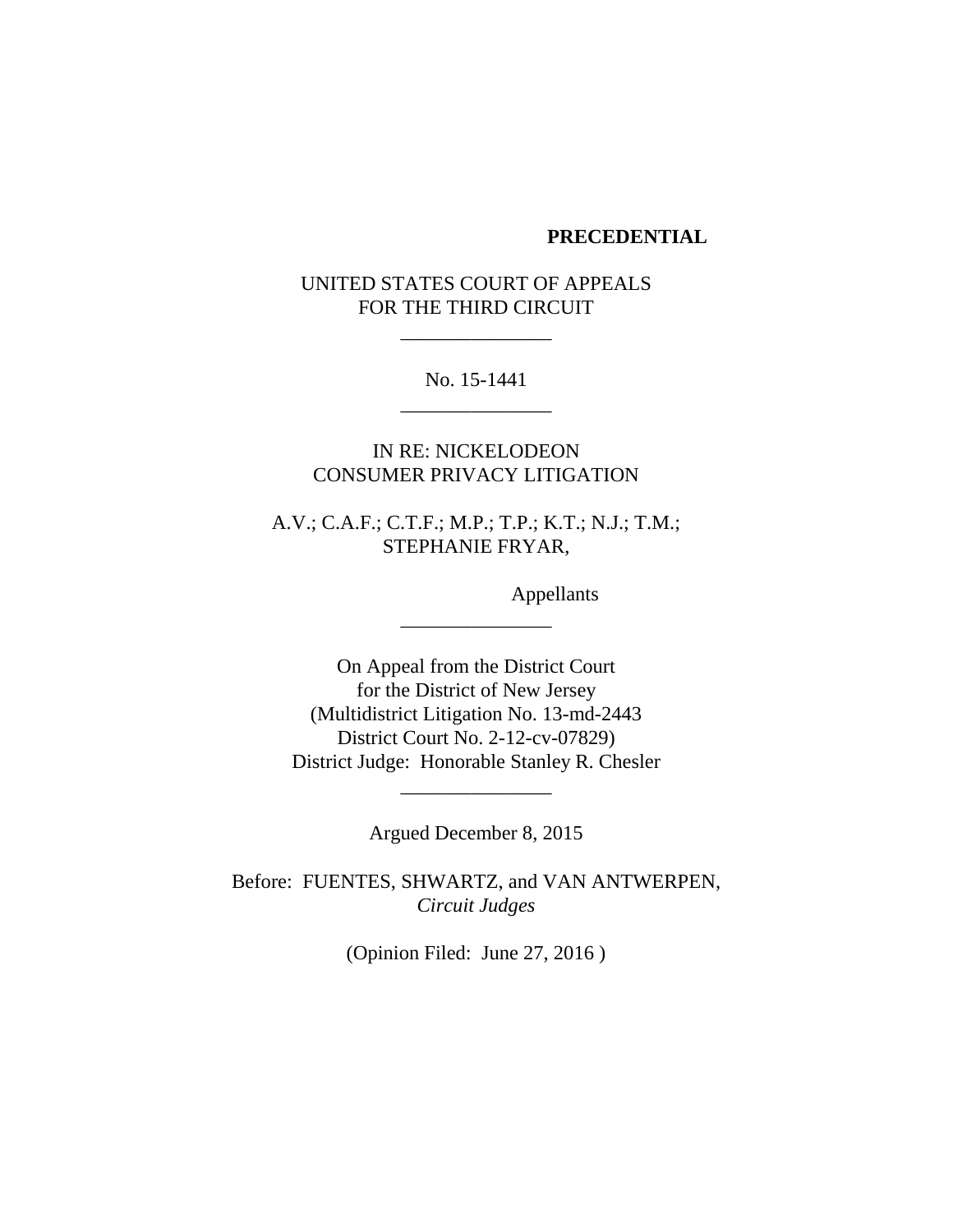Jason O. Barnes, Esq. **[ARGUED]** Barnes & Associates 219 East Dunklin Street, Suite A Jefferson City, MO 65101

Douglas A. Campbell, Esq. Frederick D. Rapone, Esq. Campbell & Levine, LLC 310 Grant Street, Suite 1700 Pittsburgh, PA 15219

Barry R. Eichen Evan J. Rosenberg, Esq. Eichen Crutchlow Zaslow & McElroy, LLP 40 Ethel Road Edison, NJ 08817

James P. Frickleton, Esq. Edward D. Robertson, III, Esq. Bartimus Frickleton Robertson, P.C. 11150 Overbrook Road, Suite 200 Leawood, KS 66211

Edward D. Robertson, Jr., Esq. Mary D. Winter, Esq. Bartimus Frickleton Robertson, P.C. 715 Swifts Highway Jefferson City, MO 65109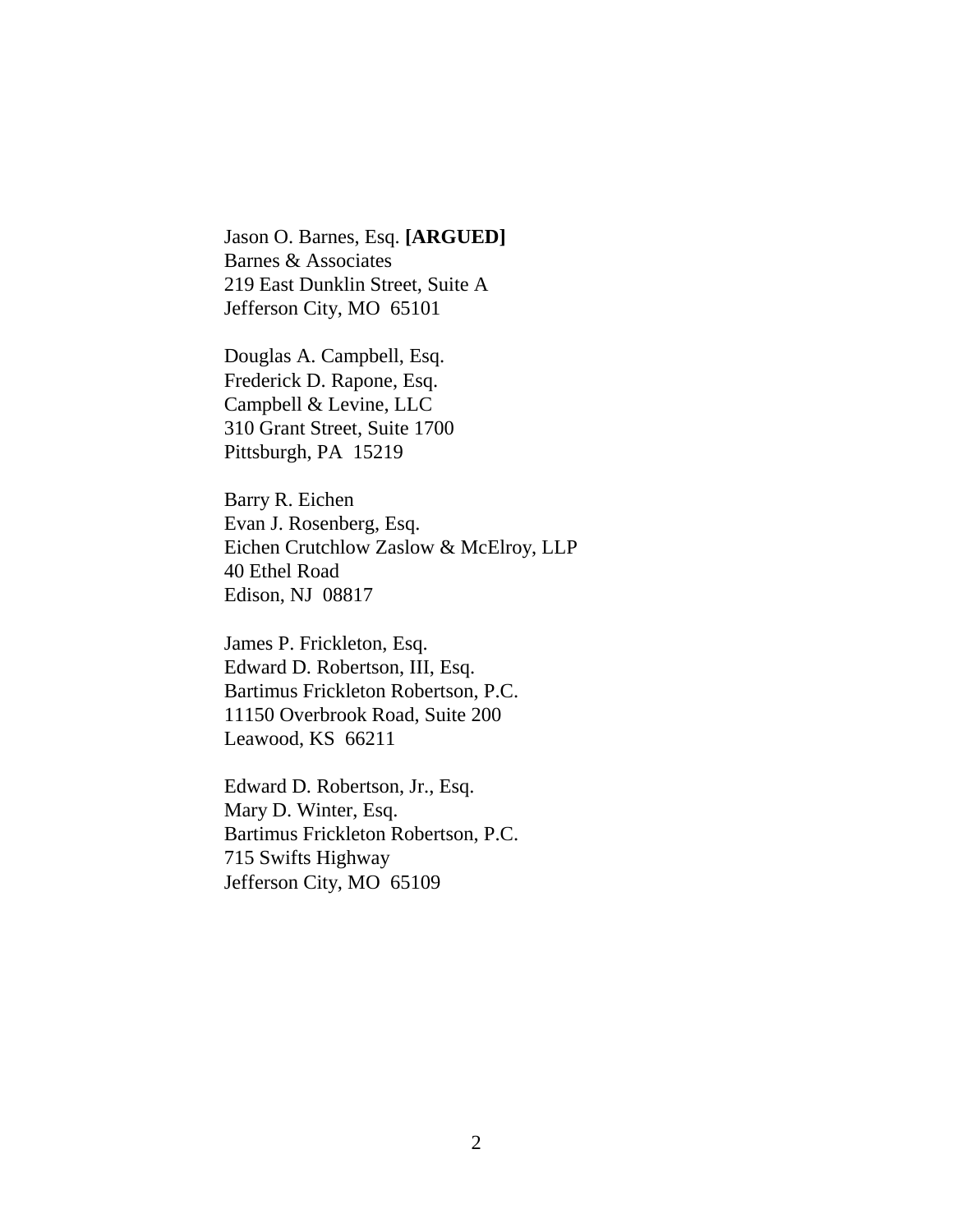Mark C. Goldenberg, Esq. Thomas Rosenfeld, Esq. Goldenberg Heller Antognoli & Rowland, PC 2227 South State Route 157 Edwardsville, IL 62025

Adam Q. Voyles, Esq. Lubel Voyles LLP 5020 Montrose Boulevard, Suite 800 Houston, TX 77006

*Attorneys for Appellants* 

Alan J. Butler, Esq. **[ARGUED]** Marc Rotenberg, Esq. Electronic Privacy Information Center 1718 Connecticut Avenue, N.W., Suite 200 Washington, DC 20009

*Attorneys for* Amicus Curiae *Electronic Privacy Information Center* 

Jeremy Feigelson, Esq. Debevoise & Plimpton LLP 919 Third Avenue New York, NY 10022

David A. O'Neil, Esq. **[ARGUED]** Debevoise & Plimpton LLP 801 Pennsylvania Avenue, N.W., Suite 500 Washington, DC 20004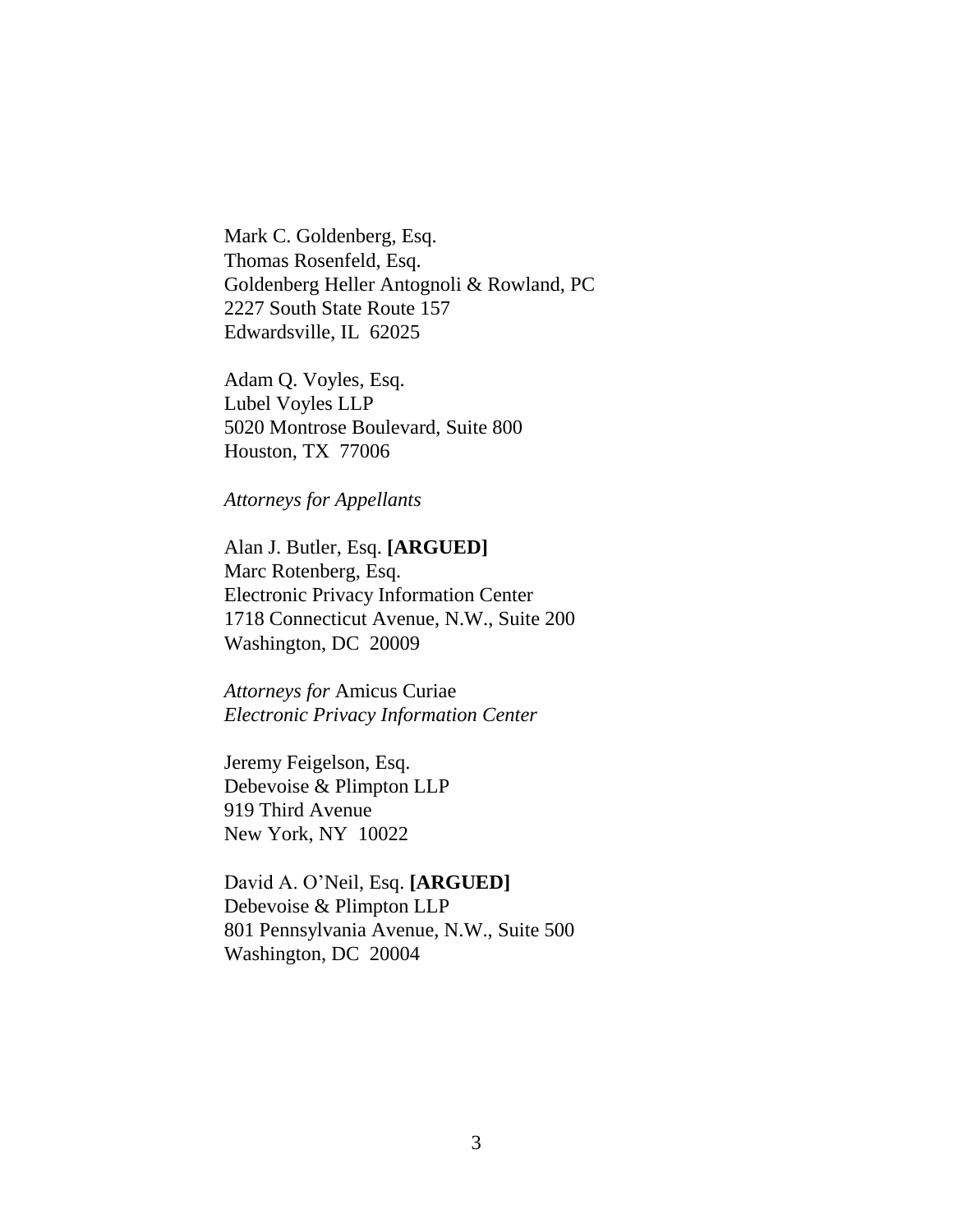Seth J. Lapidow, Esq. Stephen M. Orlofsky, Esq. Blank Rome LLP 301 Carnegie Center, Third Floor Princeton, NJ 08540

*Attorneys for Appellee Viacom, Inc.*

Colleen Bal, Esq. Michael H. Rubin, Esq. **[ARGUED]** Wilson, Sonsini, Goodrich & Rosati, PC One Market Street Spear Tower, Suite 3300 San Francisco, CA 94105

Tonia O. Klausner, Esq. Wilson Sonsini Goodrich & Rosati, PC 1301 Avenue of the Americas, 40th Floor New York, NY 10019

Jeffrey J. Greenbaum, Esq. Joshua N. Howley, Esq. Sills, Cummis & Gross P.C. One Riverfront Plaza Newark, NJ 07102

*Attorneys for Appellee Google, Inc.*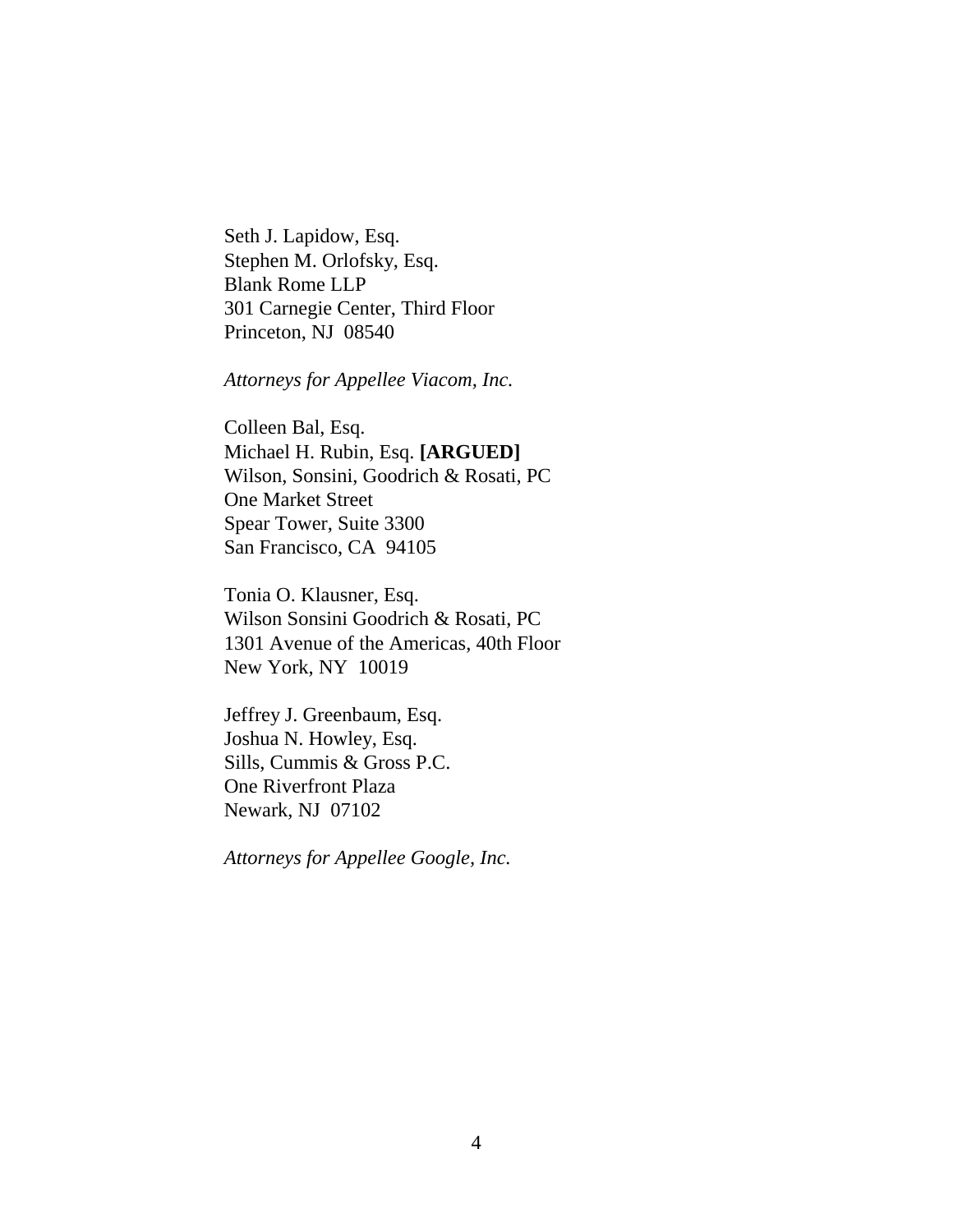Jeffrey B. Wall, Esq. **[ARGUED]** Sullivan & Cromwell LLP 1700 New York Avenue, N.W., Suite 700 Washington, DC 20006

*Attorney for* Amicus Curiae *Chamber of Commerce of the United States of America*

# OPINION OF THE COURT \_\_\_\_\_\_\_\_\_\_\_\_\_\_\_

\_\_\_\_\_\_\_\_\_\_\_\_\_\_\_

FUENTES, *Circuit Judge*:

### **Table of Contents**

|    | А.                                     |                                          |  |  |  |
|----|----------------------------------------|------------------------------------------|--|--|--|
|    | <b>B.</b>                              |                                          |  |  |  |
|    | C.                                     |                                          |  |  |  |
| П. | Arguments and Claims Foreclosed by Our |                                          |  |  |  |
|    |                                        |                                          |  |  |  |
|    |                                        |                                          |  |  |  |
|    |                                        |                                          |  |  |  |
|    | C.                                     | The California Invasion of Privacy Act29 |  |  |  |
|    | D.                                     | The Federal Stored Communications Act30  |  |  |  |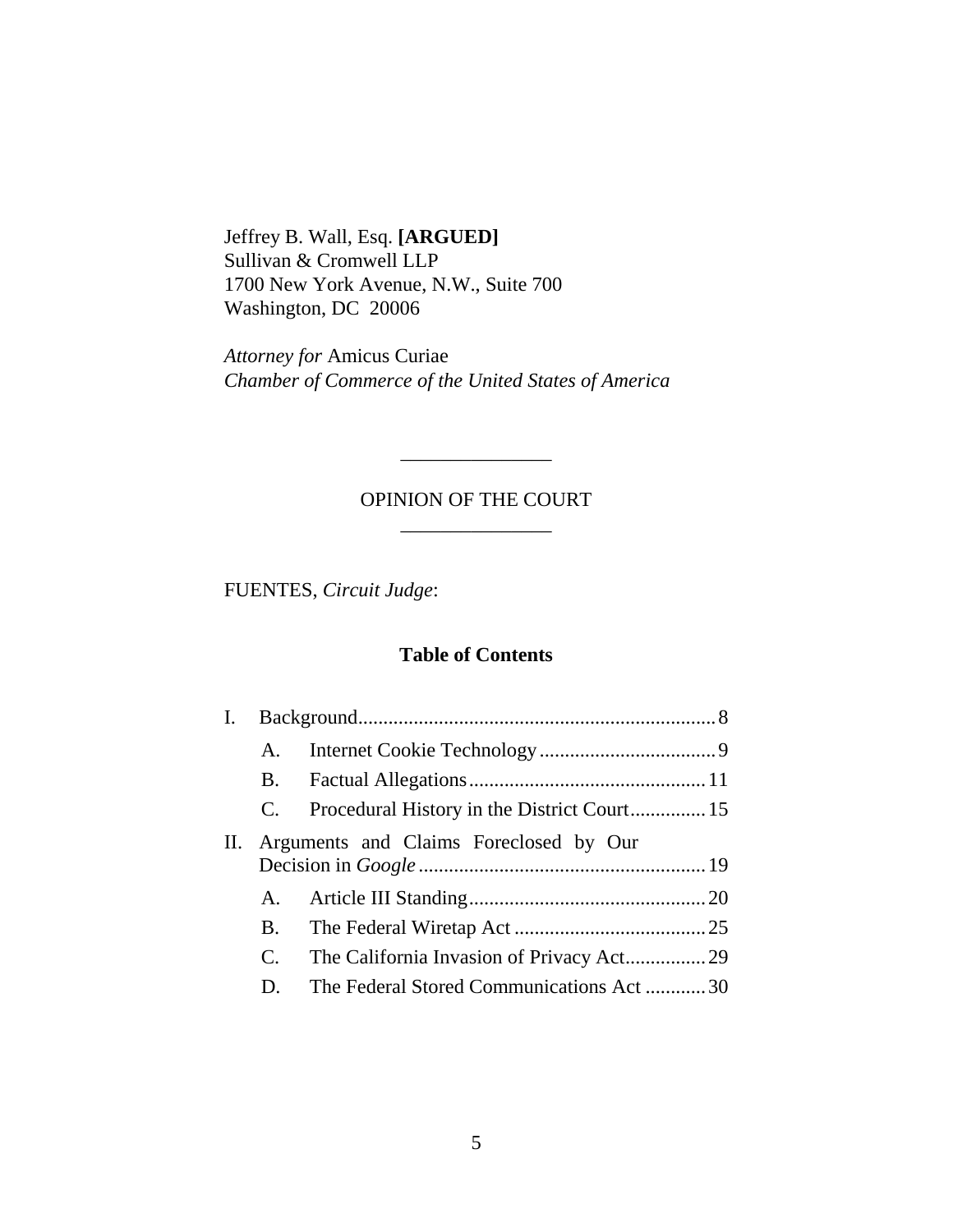| The New Jersey Computer Related<br>Е. |         |                                            |  |  |
|---------------------------------------|---------|--------------------------------------------|--|--|
|                                       |         | III. Claims Raising Issues Beyond Those We |  |  |
| $\mathsf{A}_{\cdot}$                  |         | The Video Privacy Protection Act35         |  |  |
|                                       |         | 1. Whether Google is an Appropriate        |  |  |
|                                       |         | 2. Whether Viacom Disclosed "Personally"   |  |  |
| B.                                    |         |                                            |  |  |
|                                       | $1_{-}$ | The Plaintiffs' Intrusion Claim Is Not     |  |  |
|                                       | 2.      | The Plaintiffs Have Adequately Alleged     |  |  |
|                                       |         |                                            |  |  |
|                                       |         |                                            |  |  |

Most of us understand that what we do on the Internet is not completely private. How could it be? We ask large companies to manage our email, we download directions from smartphones that can pinpoint our GPS coordinates, and we look for information online by typing our queries into search engines. We recognize, even if only intuitively, that our data has to be going somewhere. And indeed it does, feeding an entire system of trackers, cookies, and algorithms designed to capture and monetize the information we generate. Most of the time, we never think about this. We browse the Internet, and the data-collecting infrastructure of the digital world hums along quietly in the background.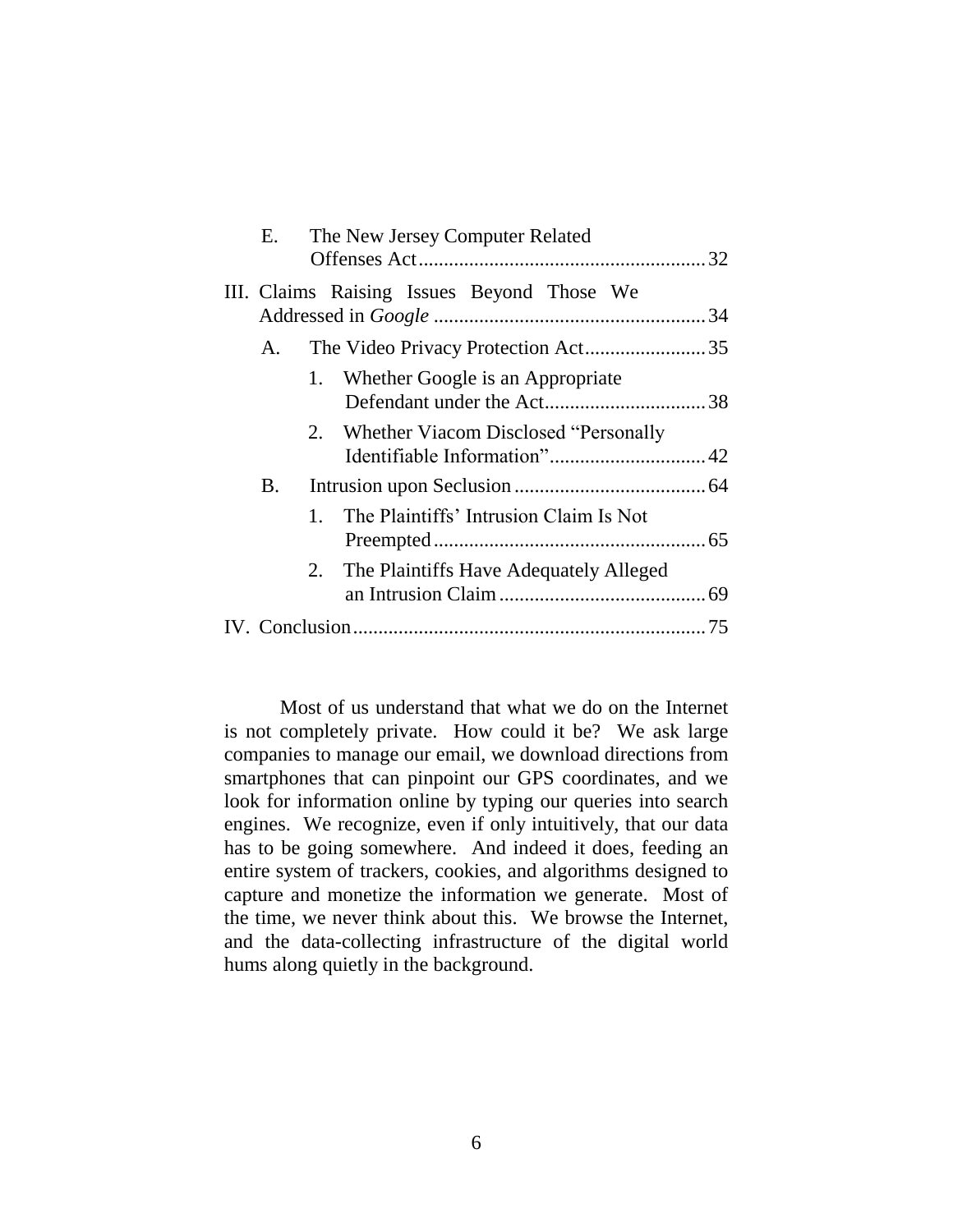Even so, not everything about our online behavior is necessarily public. Numerous federal and state laws prohibit certain kinds of disclosures, and private companies often promise to protect their customers' privacy in ways that may be enforceable in court. One of our decisions last year, *In re Google Inc. Cookie Placement Consumer Privacy Litigation*, 1 addressed many of these issues. This case addresses still more.

This is a multidistrict consolidated class action. The plaintiffs are children younger than 13 who allege that the defendants, Viacom and Google, unlawfully collected personal information about them on the Internet, including what webpages they visited and what videos they watched on Viacom's websites. Many of the plaintiffs' claims overlap substantially with those we addressed in *Google*, and indeed fail for similar reasons. Even so, two of the plaintiffs' claims—one for violation of the federal Video Privacy Protection Act, and one for invasion of privacy under New Jersey law—raise questions of first impression in our Circuit.

The Video Privacy Protection Act, passed by Congress in 1988, prohibits the disclosure of personally identifying information relating to viewers' consumption of video-related services. Interpreting the Act for the first time, we hold that the law permits plaintiffs to sue only a person who *discloses* such information, not a person who *receives* such information. We also hold that the Act's prohibition on the disclosure of personally identifiable information applies only to the kind of information that would readily permit an ordinary person to identify a specific individual's video-watching behavior. In

 $1806$  F.3d 125 (3d Cir. 2015).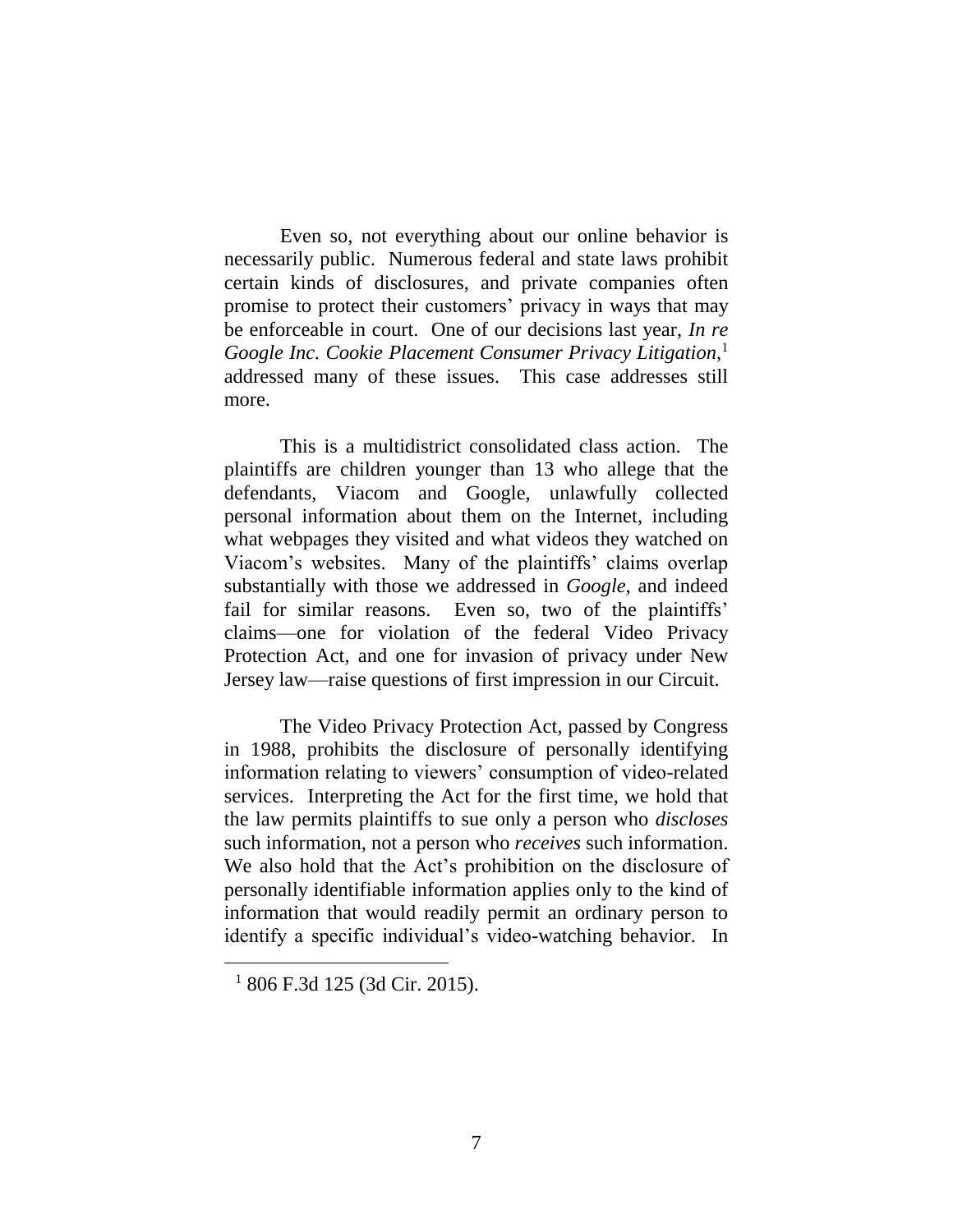our view, the kinds of disclosures at issue here, involving digital identifiers like IP addresses, fall outside the Act's protections.

The plaintiffs also claim that Viacom and Google invaded their privacy by committing the tort of intrusion upon seclusion. That claim arises from allegations that Viacom explicitly promised not to collect any personal information about children who browsed its websites and then, despite its assurances, did exactly that. We faced a similar allegation of deceitful conduct in *Google*, where we vacated the dismissal of state-law claims for invasion of privacy and remanded them for further proceedings. We reach a similar result here, concluding that, at least as to Viacom, the plaintiffs have adequately alleged a claim for intrusion upon seclusion. In so doing, we hold that the 1998 Children's Online Privacy Protection Act, a federal statute that empowers the Federal Trade Commission to regulate websites that target children, does not preempt the plaintiffs' state-law privacy claim.

Accordingly, we will affirm the District Court's dismissal of most of the plaintiffs' claims, vacate its dismissal of the claim for intrusion upon seclusion against Viacom, and remand the case for further proceedings.

# **I. Background**

 $\overline{a}$ 

We begin by summarizing the allegations in the plaintiffs' complaints. 2

<sup>2</sup> The plaintiffs filed a Master Consolidated Class Action Complaint that included seven claims. (*See* App. Vol. II at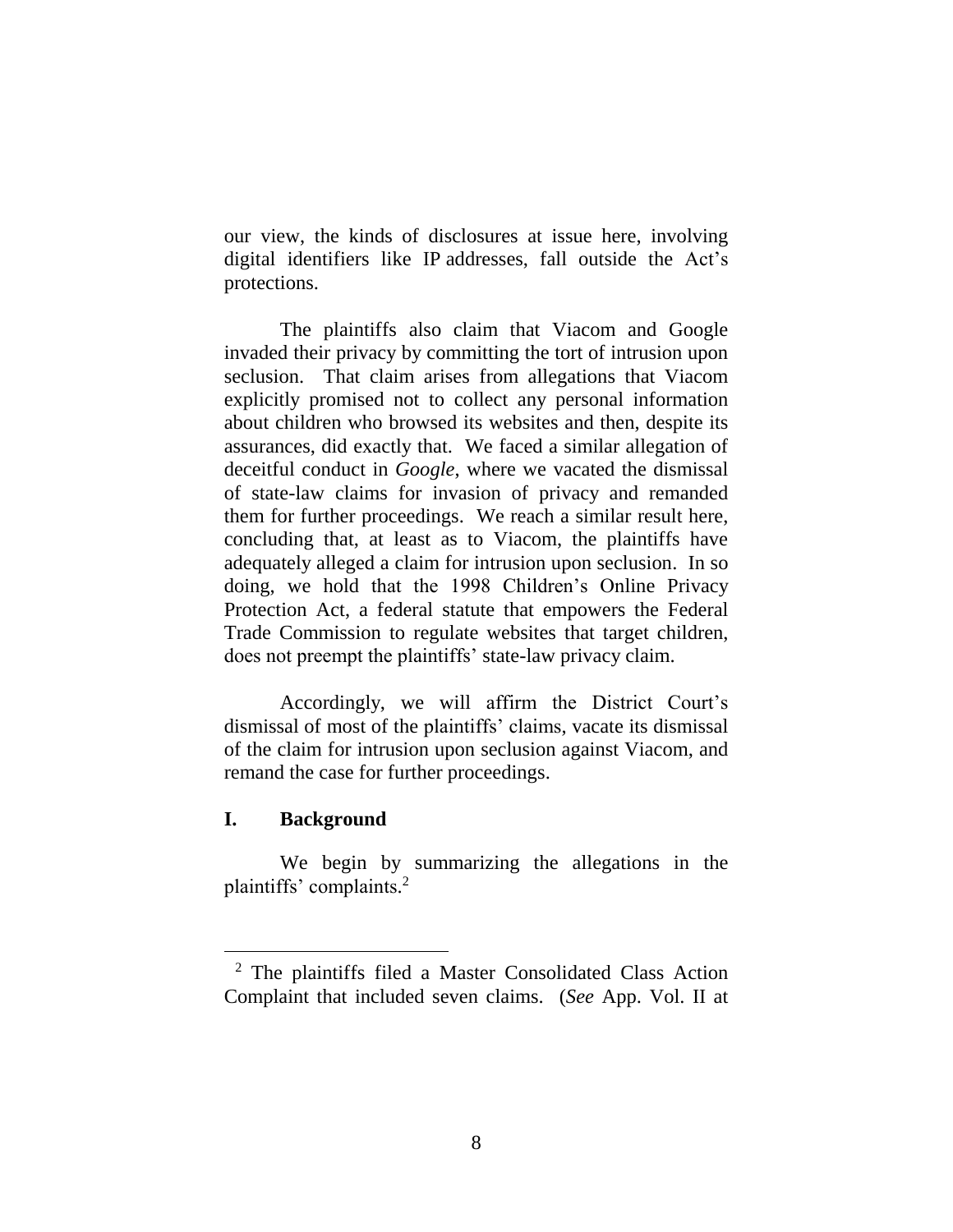#### **A. Internet Cookie Technology**

When a person uses a web browser to access a website, the browser sends a "GET" request to the server hosting that site. So, for example, if a person types "www.nick.com" into the address bar of his or her web browser, the browser contacts the server where Nick.com is hosted and transmits data back to the user's computer. $3$  In addition to other content, Nick.com may also display ads from third parties. These ads typically reside on a different server. To display the ad, the Nick.com server will direct the user's browser to send another "GET" request to the third-party server, which will then transmit the ad directly to the user's computer. From the user's perspective, all of this appears to happen simultaneously, and all the visual information on Nick.com appears to originate from a single source. In reality, the Nick.com website is an assemblage of content from multiple

 $3$  Second Compl.  $\P$  25–26.

<sup>59–107.)</sup> The District Court dismissed four claims with prejudice, two claims without prejudice as to both defendants, and one claim with prejudice as to Google but without prejudice as to Viacom. The plaintiffs then filed a Second Consolidated Class Action Complaint. (*See id.* at 108–62.) The two complaints are cited throughout as the "First Compl." and "Second Compl." As this is "an appeal from a Rule 12(b)(6) dismissal, we must accept all well-pled allegations in the complaint as true and draw all reasonable inferences in favor of the non-moving party." *Brown v. Card Serv. Ctr.*, 464 F.3d 450, 452 (3d Cir. 2006).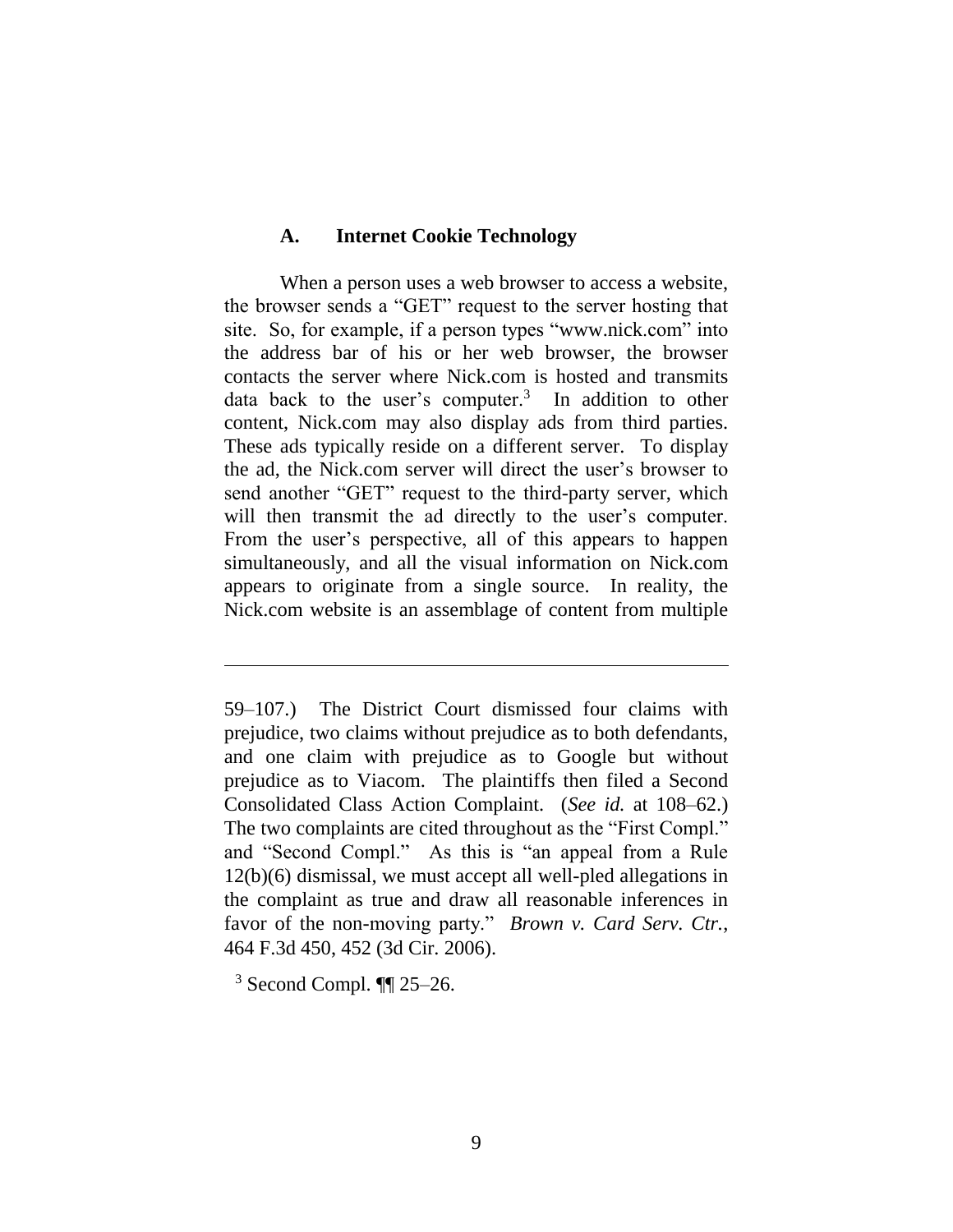servers hosted by different parties.<sup>4</sup>

An Internet "cookie" is a small text file that a web server places on a user's computing device.<sup>5</sup> Cookies allow a website to "remember" information about a user's browsing activities (such as whether or not the user is logged-in, or what specific pages the user has visited). We can distinguish between first-party cookies, which are injected into a user's computer by a website that the user chooses to visit (*e.g.*, Nick.com), and third-party cookies, which are placed on a user's computer by a server other than the one that a person intends to visit (*e.g.*, by an ad company like Google). 6

Advertising companies use third-party cookies to help them target advertisements more effectively at customers who might be interested in buying a particular product. Cookies are particularly powerful if the same company hosts ads on more than one website. In those circumstances, advertising companies are able to follow a user's browsing habits across multiple websites that host the company's ads. Given Google's dominance in the Internet advertising market, the plaintiffs claim that Google is able to use cookies to track users' behavior across large swaths of the Internet.<sup>7</sup>

- 4 *Id.* ¶¶ 27–29.
- 5 *Id.* ¶ 31.

- 6 *Id.* ¶ 33.
- $^{7}$  *Id.* ¶ 45.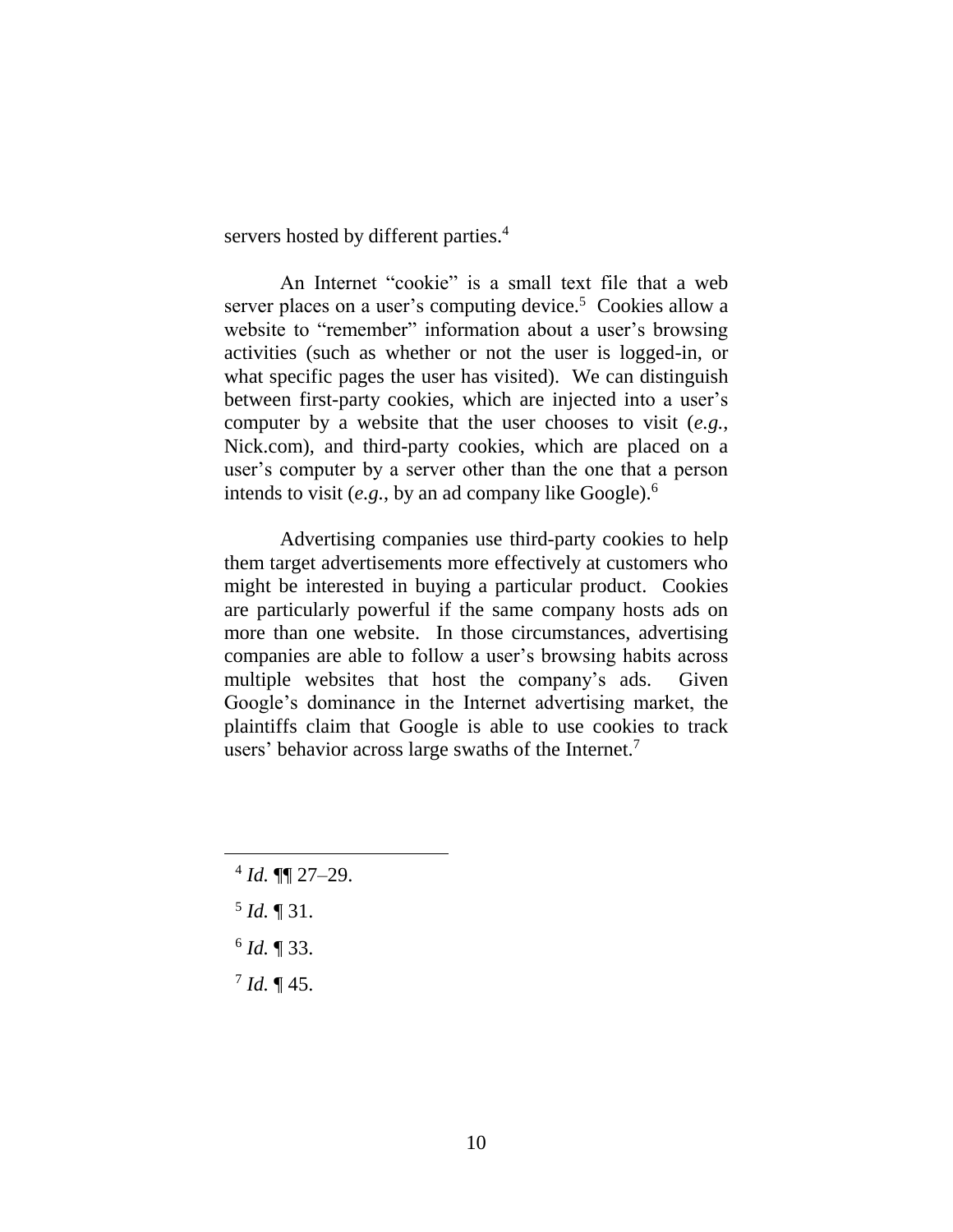#### **B. Factual Allegations**

Defendant Viacom owns the children's television station Nickelodeon. It also operates Nick.com, a website geared towards children that offers streaming videos and interactive games.<sup>8</sup> A child registers to use Nick.com by signing up for an account and choosing a username and password.<sup>9</sup> During the registration process, a child provides his or her birthdate and gender to Viacom, and Viacom then assigns the child a code based on that information. 10 The plaintiffs also assert that Viacom's registration form includes a message to children's parents: "HEY GROWN-UPS: We don't collect ANY personal information about your kids. Which means we couldn't share it even if we wanted to!"<sup>11</sup>

The plaintiffs allege that Viacom and Google unlawfully used cookies to track children's web browsing and video-watching habits on Viacom's websites. They claim that

<sup>9</sup> Second Compl. ¶¶ 102–03.

<sup>10</sup> Viacom apparently refers to these as "rugrat codes," with the moniker "rugrat" coming from the long-running Nickelodeon cartoon of the same name. So, for example, the "rugrat code" for all six-year-old boys registered to use Viacom's websites is "Dil," the name of one of the *Rugrats*  characters. *Id.* ¶¶ 104, 111–12.

 $11$  *Id.* 103.

<sup>8</sup> *Id.* ¶¶ 1, 101, 109. The plaintiffs' first complaint also raised allegations relating to NickJr.com and NeoPets.com, but those websites do not appear in the plaintiffs' second complaint. *See* First Compl. ¶¶ 1, 126.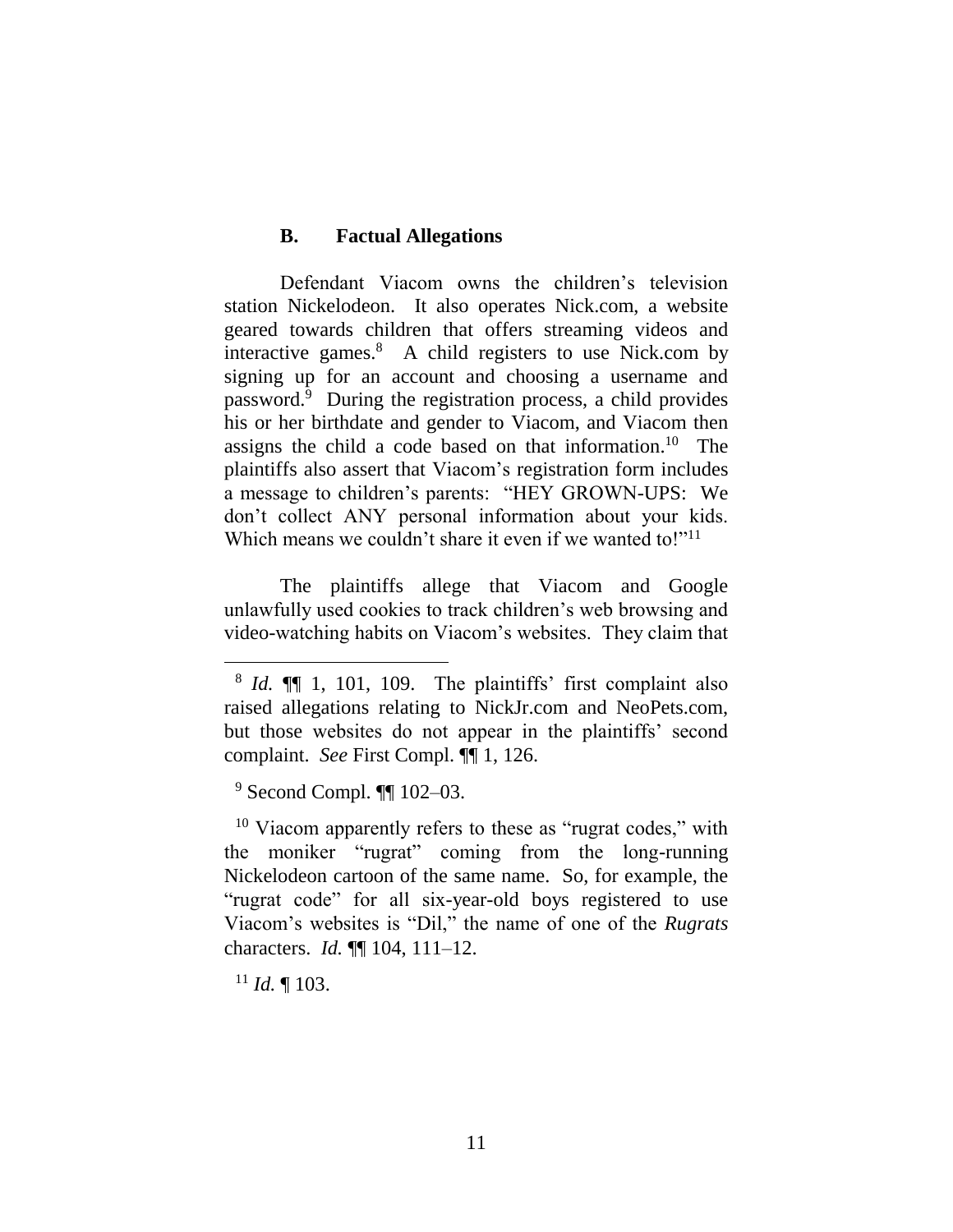the defendants collected information about children in at least four ways.

*First*, when a user visits one of Viacom's websites, Viacom places its own first-party cookie on that user's computer.<sup>12</sup> This permits Viacom to track a child's behavior, including which games a child plays and which videos a child watches.

*Second*, Google contracts with Viacom to place advertisements on Viacom's websites. As a result, Google is able to place third-party cookies on the computers of persons who visit those websites, including children.<sup>13</sup>

*Third*, the plaintiffs claim that, "[u]pon information and belief, Viacom also provided Google with access to the profile and other information contained within Viacom's firstparty cookies."<sup>14</sup>

*Fourth*, the plaintiffs assert that, once Google places a cookie on a person's computer, it can track that person across any website on which Google displays ads.<sup>15</sup> Google uses socalled "Doubleclick net cookies" to accomplish this task.<sup>16</sup> In addition, Google offers its own collection of online services

- <sup>13</sup> *Id.* ¶ 68.
- <sup>14</sup> *Id.* ¶ 70.
- <sup>15</sup> *Id.* ¶¶ 79–87.
- <sup>16</sup> *Id.* ¶ 78.

 $12$  *Id.*  $\text{T}$  67.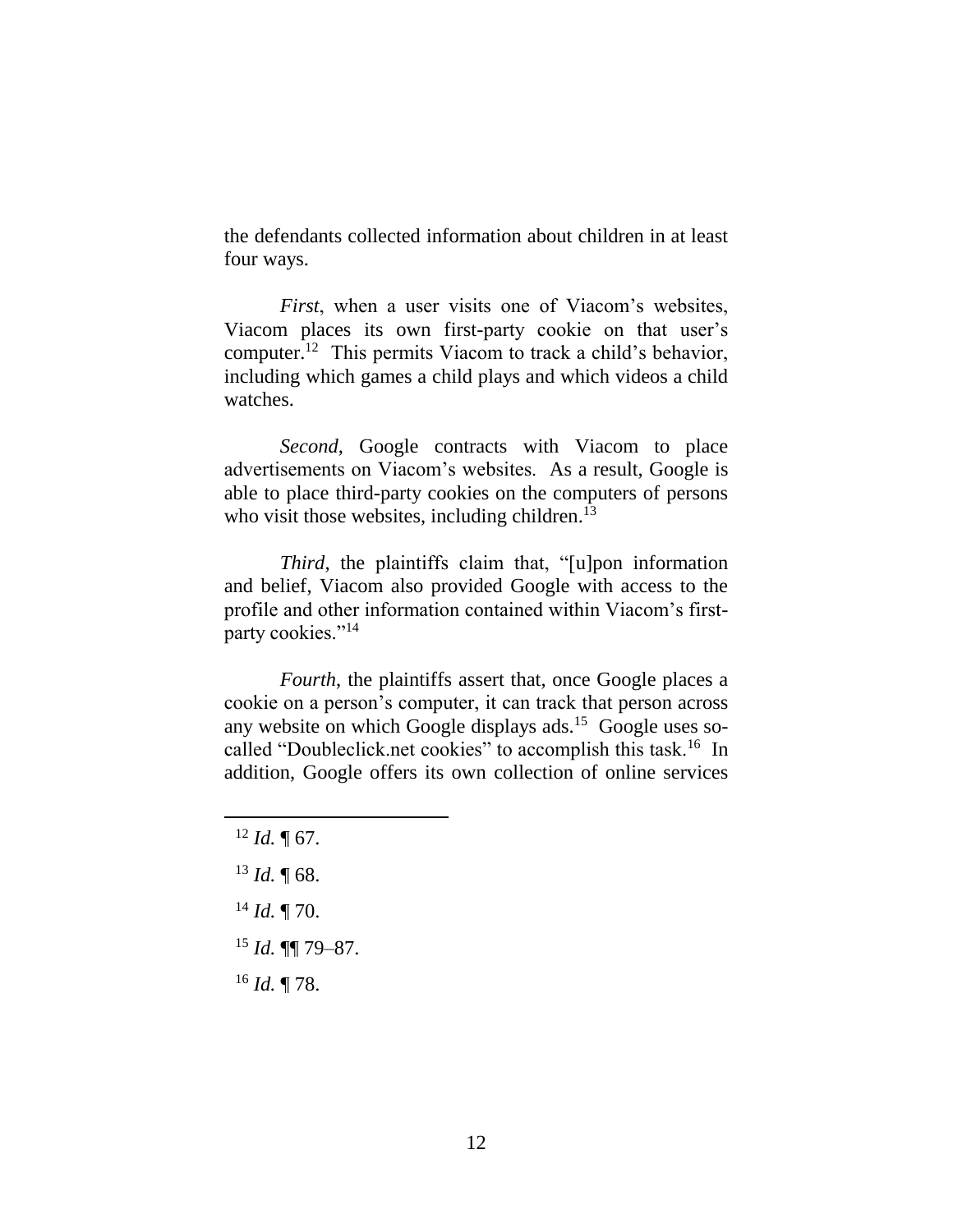to Google account-holders and other web users, including Gmail, Google Maps, and YouTube (which Google owns).<sup>17</sup> The plaintiffs claim that Google combines information that it collects from people using *its* websites with information it gleans from displaying ads on *others'* websites.<sup>18</sup> They also claim that "Viacom is aware of Google's ubiquitous presence on the Internet and its tracking of users."<sup>19</sup>

In the aggregate, the plaintiffs claim that Viacom discloses to Google, and Google collects and tracks, all of the following information about children who visit Viacom's websites:

> (1) the child's username/alias; (2) the child's gender; (3) the child's birthdate; (4) the child's IP address;  $(5)$  the child's browser settings;  $(6)$ the child's unique device identifier; (7) the child's operating system; (8) the child's screen resolution; (9) the child's browser version; (10) the child's web communications, including but not limited to detailed URL requests and video materials requested and obtained from

 $17$  *Id.* ¶ 80.

<sup>18</sup> *Id.* ¶¶ 64, 83; *see also* First Compl. ¶ 155 ("Upon information and belief, in addition to intercepting the Plaintiffs' communications with the Viacom children's websites, Google used the cookies to track the Plaintiffs' communications with other websites on which Google places advertisements and related tracking cookies . . . .").

 $19$  Second Compl. ¶ 93.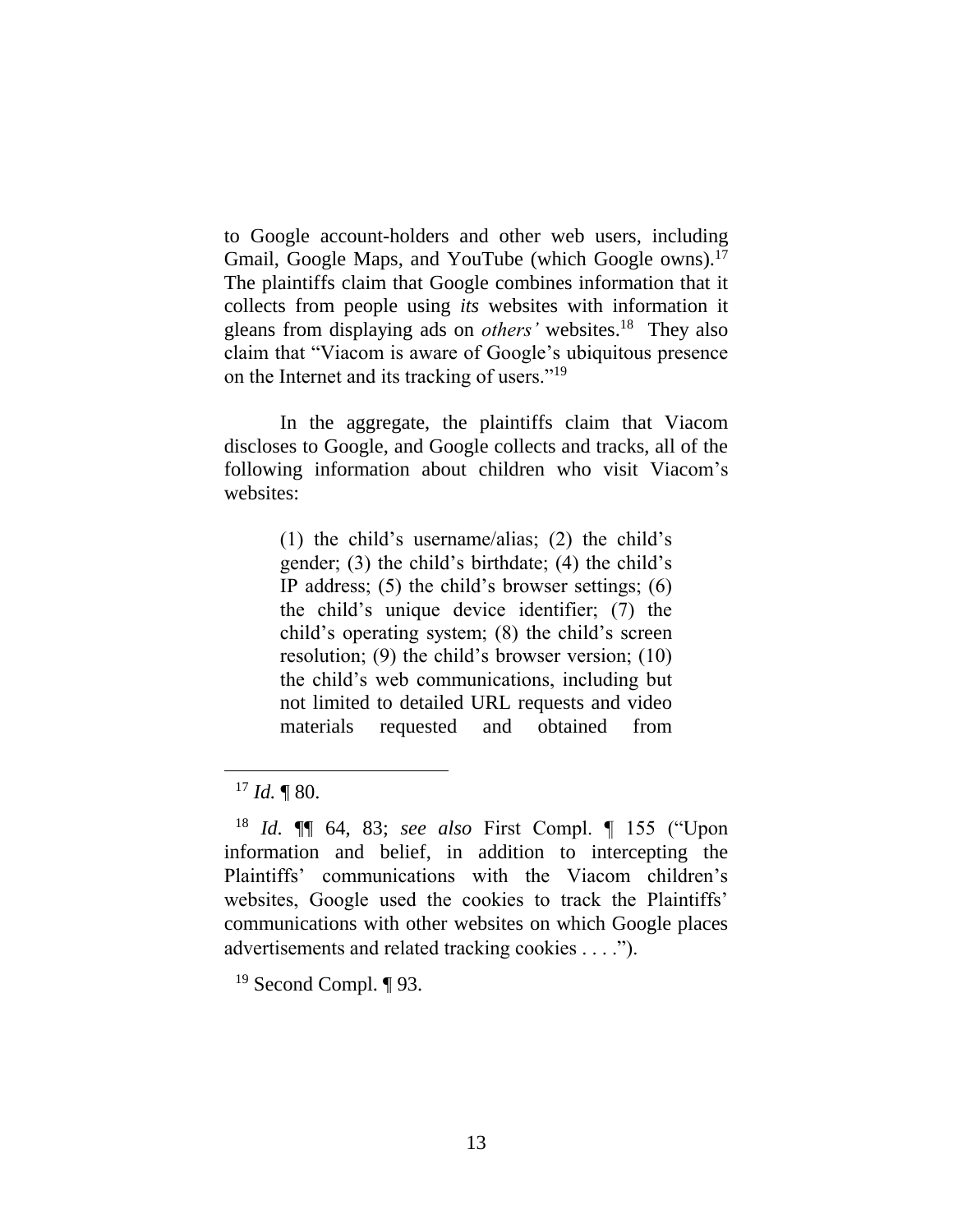Viacom's children's websites; and (11) the DoubleClick persistent cookie identifiers. 20

The purpose of all of this information gathering is to sell targeted advertising based on users' web browsing. In fact, the plaintiffs claim that targeting advertisements to children is more profitable than targeting advertising to adults "because children are generally unable to distinguish between content and advertisements."<sup>21</sup> They cite a *Wall Street Journal* article stating that "popular children's websites install more tracking technologies on personal computers than do the top websites aimed at adults."<sup>22</sup>

The plaintiffs also allege a number of facts about online tracking more generally. They claim that it is surprisingly easy for advertising companies to identify web users' offline identities based on their online browsing habits. They cite a Stanford professor, Arvind Narayanan, for the proposition that "re-identification" of web users based on seemingly anonymous data is possible based on users' commercial transactions, web browsing, search histories, and other factors.<sup>23</sup> The plaintiffs also claim that companies can use "browser fingerprinting" to identify website visitors based on the configuration of a user's browser and operating

<sup>20</sup> *Id.* ¶ 76.

 $^{21}$  *Id.* ¶ 55.

<sup>22</sup> *Id.* ¶ 56 (quoting Steve Stecklow, *On the Web, Children Face Intensive Tracking*, Wall St. J., Sept. 17, 2010).

<sup>23</sup> *Id.* ¶¶ 57–58.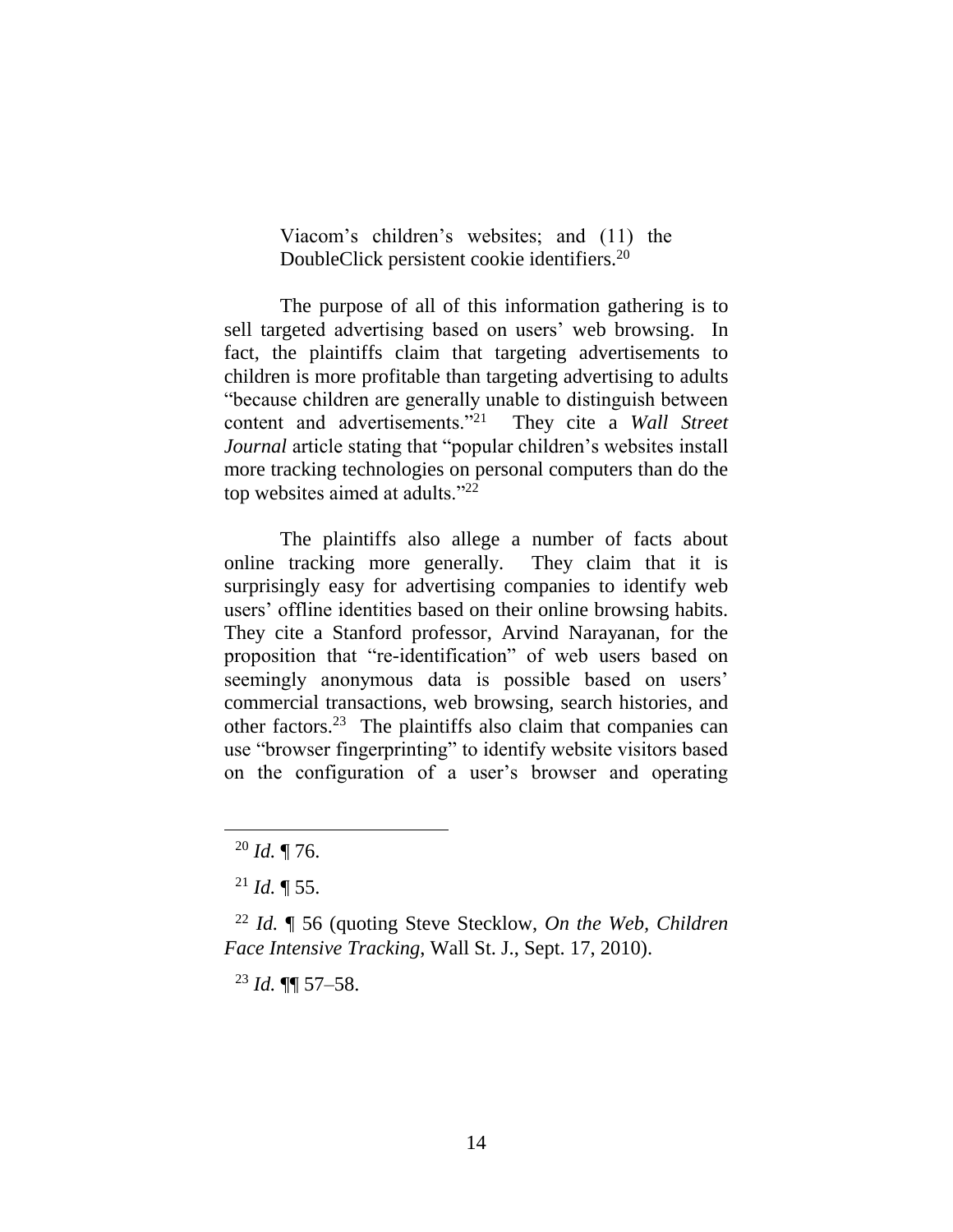system.<sup>24</sup> Using these techniques, the plaintiffs claim that Google and Viacom "are able to link online and offline activity and identify specific users, including the Plaintiffs and children that form the putative class."<sup>25</sup>

Lastly, the plaintiffs allege a number of facts in order to demonstrate that the defendants' behavior violated contemporary social norms. To that end, they claim that Google is a member of an organization called the Interactive Advertising Bureau that promulgates a Code of Conduct for its members. That Code is said to prohibit members from collecting "personal information" from children "they have actual knowledge are under the age of 13."<sup>26</sup> The plaintiffs also cite a survey of more than 2,000 adults conducted by the Center for Digital Democracy. According to the survey, 80 percent of respondents oppose the tracking of children even where an advertiser does not "know a child's name and address," and 91 percent believe advertisers should receive a parent's permission before placing tracking software on a minor child's computing device.<sup>27</sup>

#### **C. Procedural History in the District Court**

In June of 2013, the Judicial Panel on Multidistrict Litigation transferred six privacy-related suits against Viacom

 $^{24}$  *Id.*  $\P\P$  61–62.

<sup>25</sup> *Id.* ¶ 64.

<sup>26</sup> *Id.* ¶ 137(b).

<sup>&</sup>lt;sup>27</sup> *Id.* ¶ 164(c), (d).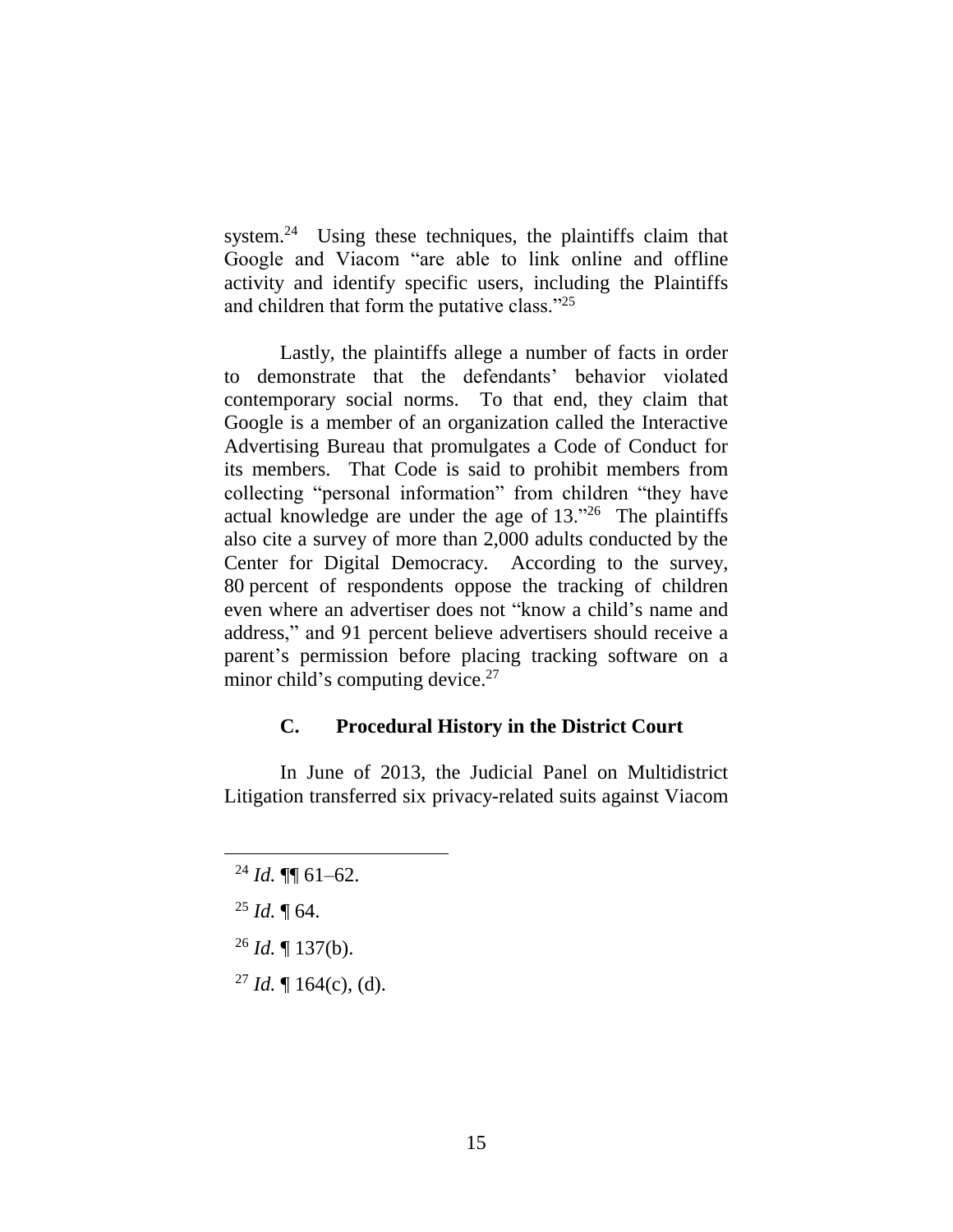and Google to the District of New Jersey for consolidation.<sup>28</sup> The plaintiffs in these cases seek to represent two classes. The first is a class of "[a]ll children under the age of 13 in the United States who visited the website Nick.com and had Internet cookies that tracked their communications placed on their computing devices by Viacom and Google." 29 The second is a class of "[a]ll children under the age of 13 in the United States who were registered users of Nick.com and who engaged with one or more video materials on such site, and who had their video viewing histories knowingly disclosed by Viacom to Google."<sup>30</sup> The proposed classes are not bounded by any time period, although the plaintiffs do note that Viacom "revamped its Nick.com website" in August of 2014 so that it "no longer discloses the particular video viewing or game histories of individual users of Nick.com to Google."<sup>31</sup>

Shortly after transfer to the District of New Jersey, the plaintiffs filed their first consolidated complaint. It raised six

<sup>29</sup> Second Compl.  $\P$  115.

<sup>30</sup> *Id.*

 $\overline{a}$ 

 $31$  *Id.*  $\text{I}$  101.

<sup>28</sup> *In re Nickelodeon Consumer Privacy Litig.*, 949 F. Supp. 2d 1377 (J.P.M.L. 2013).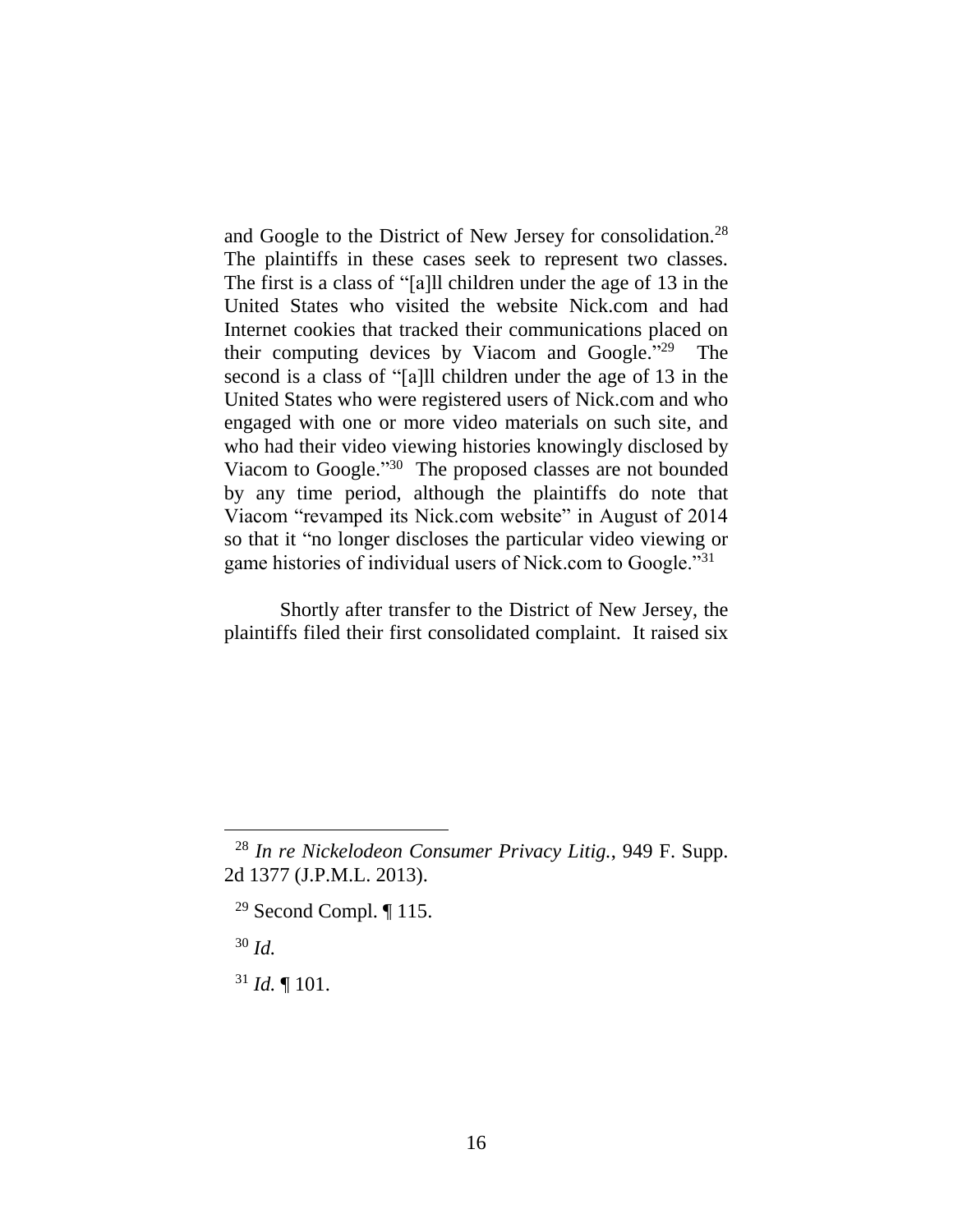claims, including violations of (i) the Wiretap Act,  $32$  (ii) the Stored Communications Act,<sup>33</sup> (iii) the California Invasion of Privacy Act,  $34$  (iv) the Video Privacy Protection Act,  $35$  (v) the New Jersey Computer Related Offenses Act,<sup>36</sup> and (vi) a claim under New Jersey common law for intrusion upon seclusion.

The District Court granted the defendants' motion to dismiss all of the plaintiffs' claims, three of them with

- <sup>33</sup> 18 U.S.C. § 2701, *et seq.*
- <sup>34</sup> Cal. Penal Code § 630, *et seq.*
- <sup>35</sup> 18 U.S.C. § 2710.

<sup>32</sup> 18 U.S.C. § 2510, *et seq.* The Wiretap Act, "formally known as the 1968 Omnibus Crime Control and Safe Streets Act," was technically superseded by the Electronic Communications Privacy Act in 1986. *Fraser v. Nationwide Mut. Ins. Co.*, 352 F.3d 107, 113 & n.7 (3d Cir. 2003), *as amended* (Jan. 20, 2004). We refer to the Wiretap Act throughout, as we did in *Google*.

<sup>36</sup> N.J. Stat. Ann. § 2A:38A–3. The plaintiffs' first complaint also included a count alleging unjust enrichment. (*See* First Compl. ¶¶ 198–201.) The District Court dismissed this claim with prejudice. (*See* App. Vol. I at 43–44.) The plaintiffs eventually explained that they sought to use unjust enrichment "not as an independent action in tort, but as a measure of damages under the [New Jersey Computer Related Offenses Act] in a quasi-contractual sense." (Pls. Br. at 47.)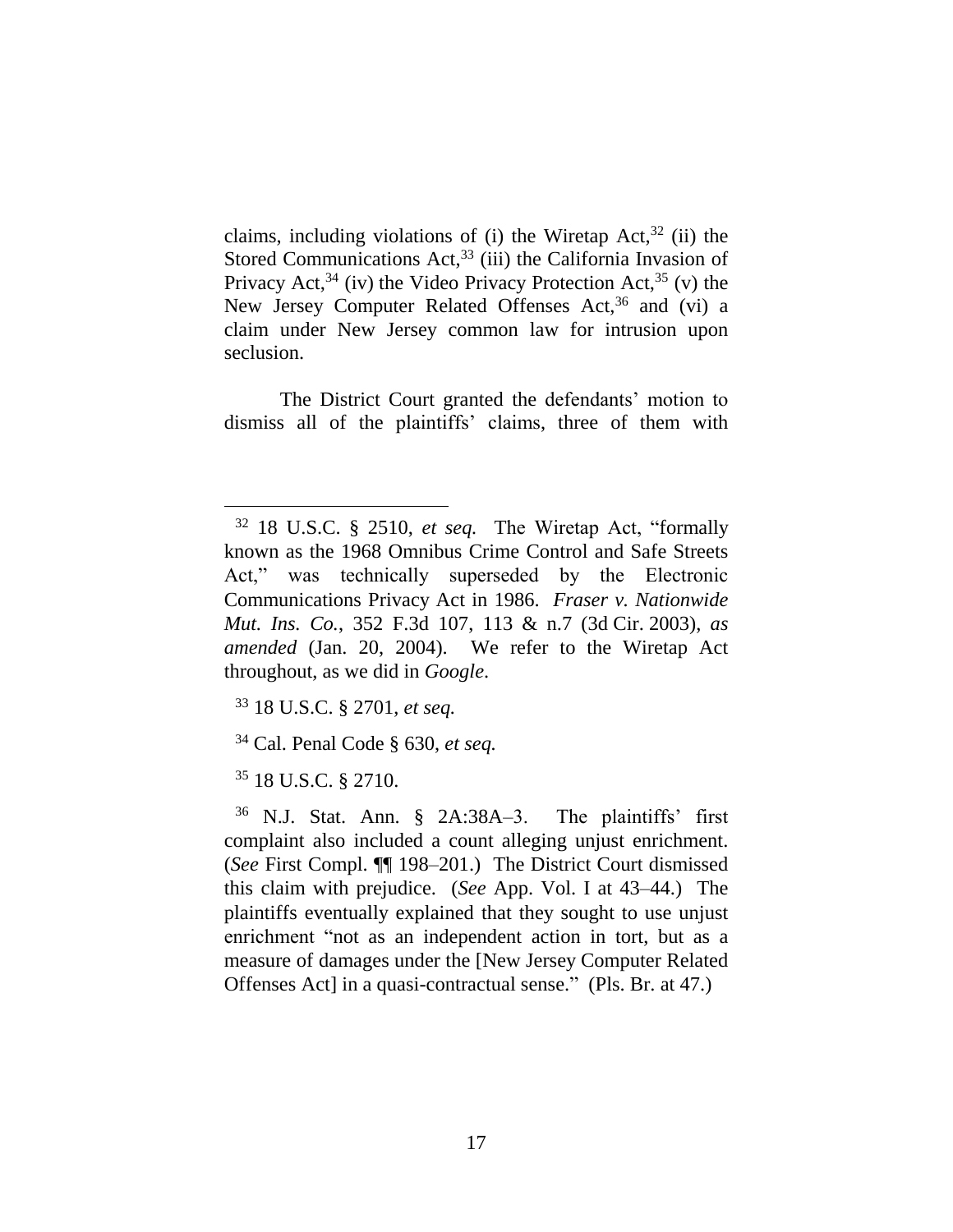prejudice.<sup>37</sup> The District Court nonetheless permitted the plaintiffs to file an amended complaint revising their claims under the Video Privacy Protection Act, the New Jersey Computer Related Offenses Act, and for intrusion upon seclusion. The plaintiffs did so, the defendants again moved to dismiss, and the District Court dismissed the case in its entirety.<sup>38</sup> The plaintiffs now appeal.<sup>39</sup>

Our Court's review of a decision dismissing a

 $\overline{a}$ 

<sup>38</sup> *In re Nickelodeon Consumer Privacy Litig.*, No. 12-cv-7829 (SRC), 2015 WL 248334, at \*7 (D.N.J. Jan. 20, 2015) ("*Nickelodeon II*").

<sup>37</sup> *In re Nickelodeon Consumer Privacy Litig.*, No. 12-cv-7829 (SRC), 2014 WL 3012873, at \*20 (D.N.J. July 2, 2014) ("*Nickelodeon I*"). The District Court dismissed the unjust enrichment claim with prejudice, but, as explained earlier, that was never a standalone cause of action. It also dismissed the plaintiffs' Video Privacy Protection Act claims against Google with prejudice, but allowed the plaintiffs to amend their Video Privacy claim against Viacom. *Id.*

<sup>&</sup>lt;sup>39</sup> This is a diversity suit brought by plaintiffs under the Class Action Fairness Act and various provisions of federal law. *See* 28 U.S.C. §§ 1332(d)(2), 1331. The District Court exercised supplemental jurisdiction over plaintiffs' state-law claims under 28 U.S.C. § 1367. The District Court entered an order dismissing the case on January 20, 2015, and the plaintiffs filed a timely notice of appeal. (App. Vol. I at 1, 58.) This Court has appellate jurisdiction over the final order of the District Court under 28 U.S.C. § 1291.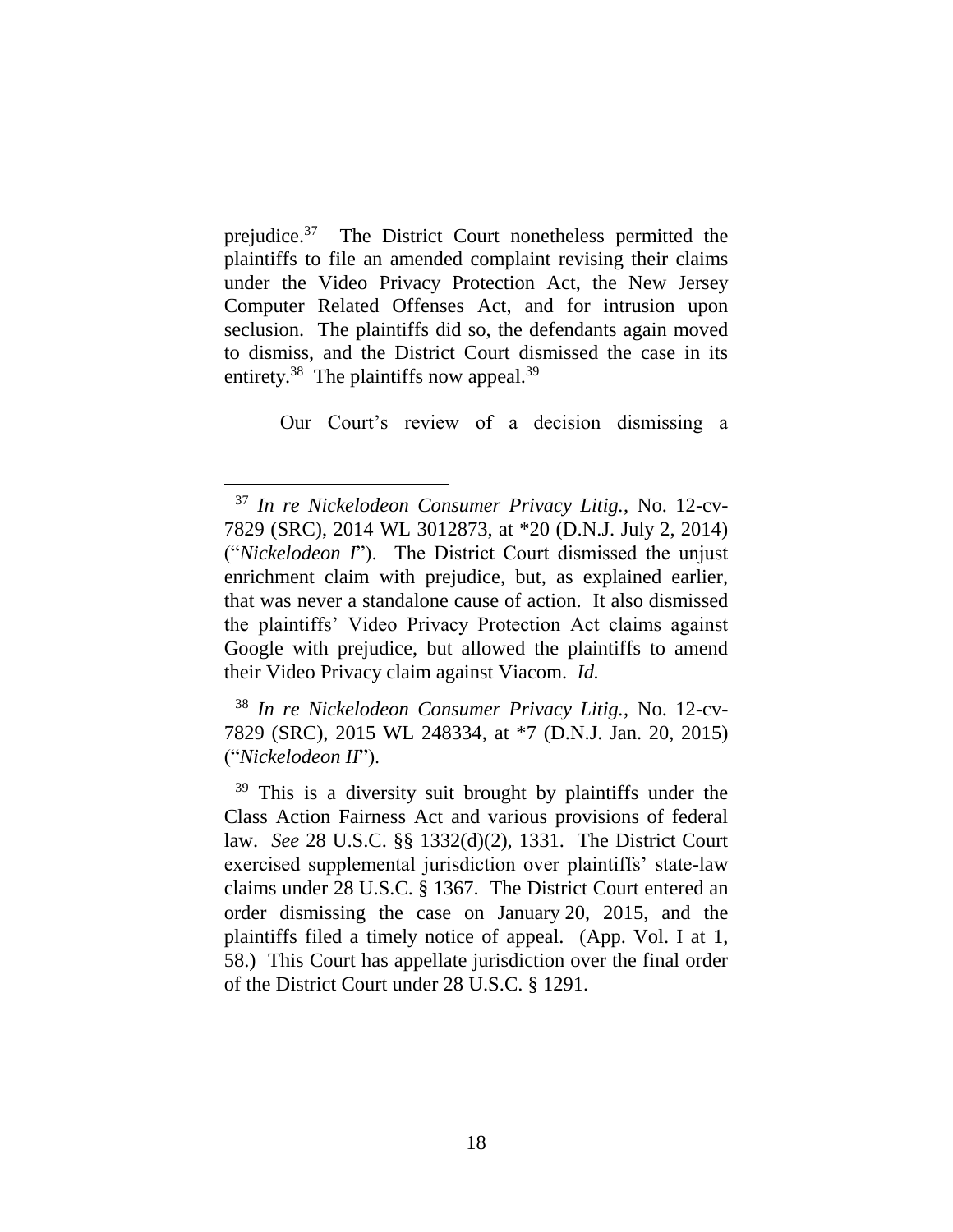complaint is plenary.<sup>40</sup>

# **II. Arguments and Claims Foreclosed by Our Decision in** *Google*

*Google* came down in November of 2015, several months after briefing in this case was complete but before oral argument. We therefore asked the parties to submit their views about *Google*'s effect on the present litigation. As will become clear, we conclude that *Google* is fatal to several of the plaintiffs' claims.

The *Google* plaintiffs consisted of a class of persons who used two web browsers: Apple's Safari and Microsoft's Internet Explorer.<sup>41</sup> These browsers came with cookieblocking options designed to protect users' privacy while they browsed the Internet. In February of 2012, a Stanford graduate student revealed that Google and several other advertising companies had devised ways to evade these cookie-blocking options, even while touting publicly that they respected their users' choices about whether to take advantage of cookie-blocking technology.<sup>42</sup>

The *Google* plaintiffs then filed a federal lawsuit alleging violations of the Wiretap Act, the Stored Communications Act, and the Computer Fraud and Abuse

<sup>42</sup> *Id.* at 132.

<sup>40</sup> *Finkelman v. Nat'l Football League*, 810 F.3d 187, 192 (3d Cir. 2016).

<sup>41</sup> *Google*, 806 F.3d at 133.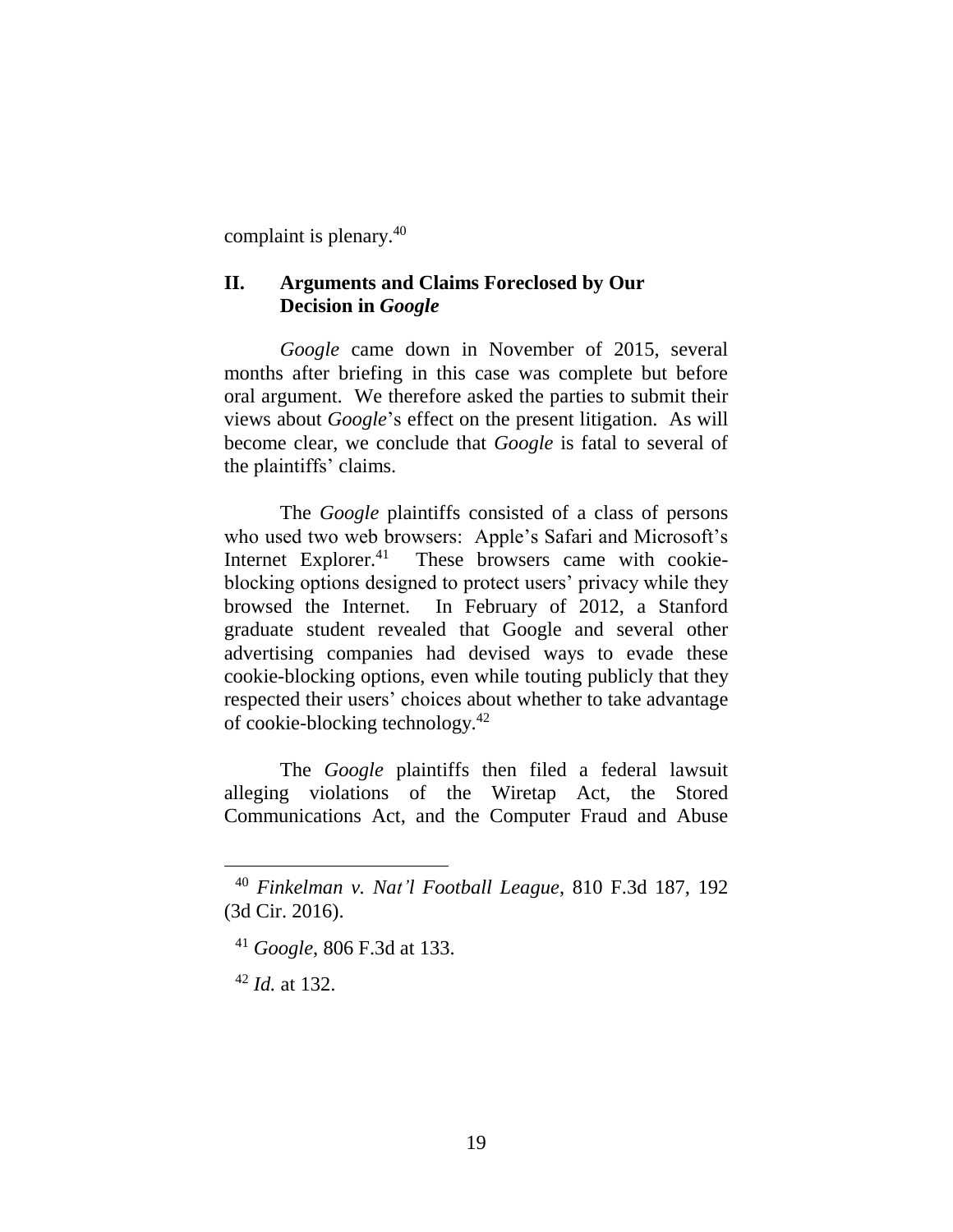$Act.<sup>43</sup>$  They also brought claims for violation of the California Invasion of Privacy Act and for intrusion upon seclusion and invasion of privacy under California law.<sup>44</sup>

The district court dismissed those claims in their entirety.<sup>45</sup> We affirmed the dismissals of all claims except those for invasion of privacy and intrusion upon seclusion. With respect to those claims, we determined that "[a] reasonable factfinder could conclude that the means by which defendants allegedly accomplished their tracking, i.e., by way of a deceitful override of the plaintiffs' cookie blockers, marks the serious invasion of privacy contemplated by California law."<sup>46</sup>

With this background in mind, we turn to *Google*'s effect on the present litigation.

# **A. Article III Standing**

"To establish Article III standing, a plaintiff must demonstrate '(1) an injury-in-fact, (2) a sufficient causal

 $\overline{a}$ 

<sup>45</sup> *See In re Google Inc. Cookie Placement Consumer Privacy Litig.*, 988 F. Supp. 2d 434 (D. Del. 2013).

<sup>46</sup> *Google*, 806 F.3d at 153.

<sup>43</sup> *Id.* at 133.

<sup>44</sup> The *Google* plaintiffs brought other statutory claims not relevant to this case, including claims for alleged violations of California's Unfair Competition Law, its Comprehensive Computer Data Access and Fraud Act, and its Consumers Legal Remedies Act. *See id.*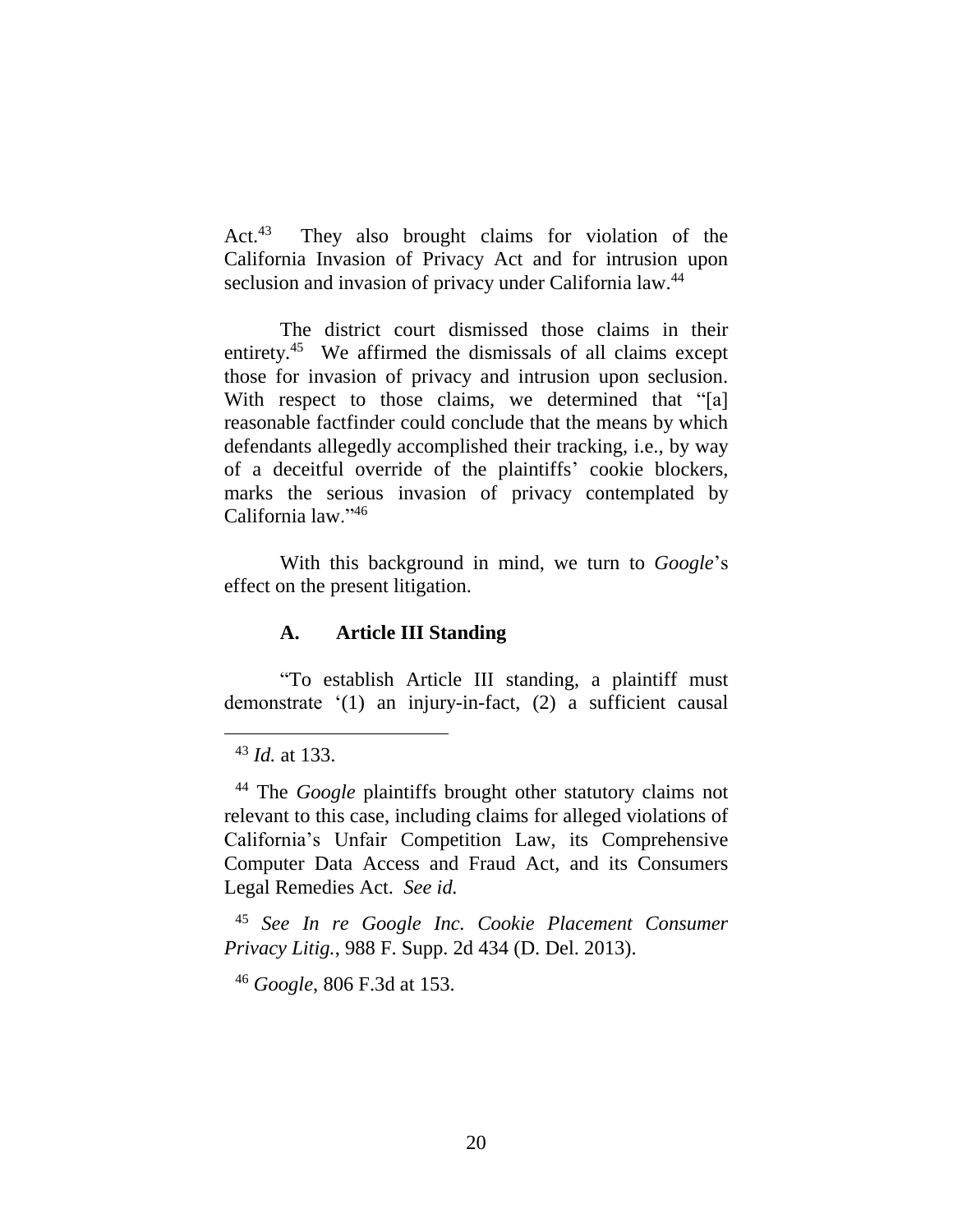connection between the injury and the conduct complained of, and (3) a likelihood that the injury will be redressed by a favorable decision."<sup>47</sup> To allege an injury-in-fact, "a plaintiff must claim 'the invasion of a concrete and particularized legally protected interest' resulting in harm 'that is actual or imminent, not conjectural or hypothetical."<sup>48</sup> A harm is "particularized" if it "affect[s] the plaintiff in a personal and individual way."<sup>49</sup> It is "concrete" if it is "'*de facto*'; that is, it must actually exist" rather than being only "abstract."<sup>50</sup>

The defendants assert that Article III standing is lacking in this case because the disclosure of information about the plaintiffs' online activities does not qualify as an injury-in-fact. *Google* rejected a similar argument, stating that, when it comes to laws that protect privacy, a focus on "economic loss is misplaced."<sup>51</sup> Instead, in some cases an injury-in-fact "may exist solely by virtue of statutes creating legal rights, the invasion of which creates standing."<sup>52</sup>

<sup>48</sup> *Id.* (quoting *Blunt v. Lower Merion Sch. Dist.*, 767 F.3d 247, 278 (3d Cir. 2014)).

<sup>49</sup> *Lujan v. Defenders of Wildlife*, 504 U.S. 555, 560 n.1 (1992).

<sup>50</sup> *Spokeo, Inc. v. Robins*, 136 S. Ct. 1540, 1548 (2016).

<sup>51</sup> *Google*, 806 F.3d at 134.

 $\overline{a}$ 

<sup>52</sup> *Id.* (quoting *Havens Realty Corp. v. Coleman*, 455 U.S. 363, 373 (1982)).

<sup>47</sup> *Finkelman*, 810 F.3d at 193 (quoting *Neale v. Volvo Cars of N. Am., LLC*, 794 F.3d 353, 358–59 (3d Cir. 2015) (internal quotation marks omitted and punctuation modified)).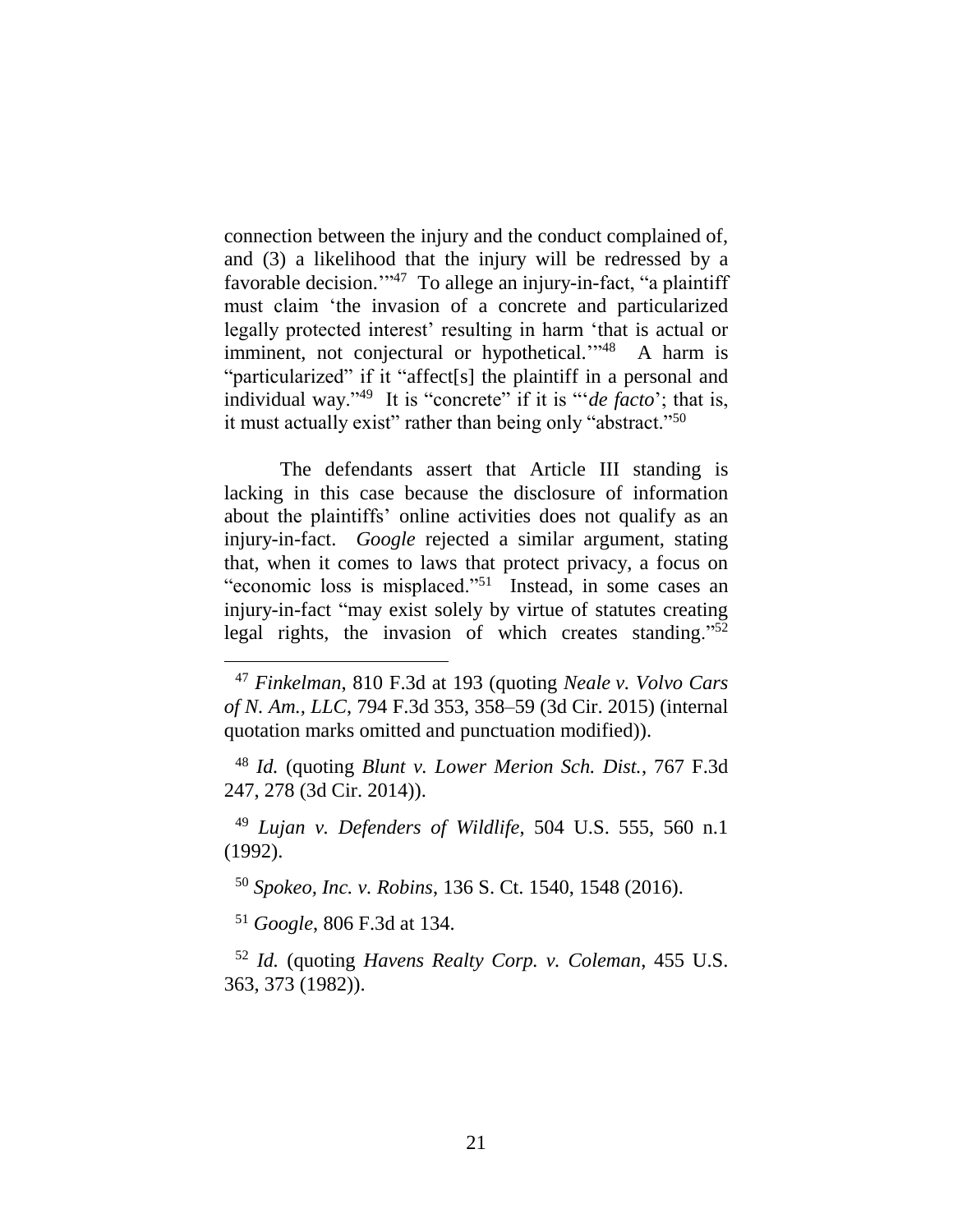Applying this principle, other courts have found standing in cases arising from allegedly unlawful disclosures similar to those at issue here. 53

The Supreme Court's recent decision in *Spokeo, Inc. v. Robin*s <sup>54</sup> does not alter our prior analysis in *Google*. The plaintiff there alleged that Spokeo, an online background check company, reported inaccurate information about him to its customers. The plaintiff then sued Spokeo under the Fair Credit Reporting Act. The Ninth Circuit concluded that the plaintiff's "personal interests in the handling of his credit information," coupled with the purported "violations of statutory rights created by the [Act]," were sufficient to satisfy the injury-in-fact requirement of Article III standing.<sup>55</sup> The Supreme Court granted certiorari in *Spokeo* to address the question of "[w]hether Congress may confer Article III standing upon a plaintiff who suffers no concrete harm, and who therefore could not otherwise invoke the jurisdiction of a federal court, by authorizing a private right of action based on

<sup>53</sup> *See, e.g.*, *Sterk v. Redbox Automated Retail, LLC*, 770 F.3d 618, 623 (7th Cir. 2014) ("By alleging that Redbox disclosed their personal information in violation of the [Video Privacy Protection Act], [plaintiffs] have met their burden of demonstrating that they suffered an injury in fact that success in this suit would redress.").

<sup>54</sup> 136 S. Ct. 1540.

<sup>55</sup> *See Robins v. Spokeo, Inc.*, 742 F.3d 409, 413 (9th Cir. 2014).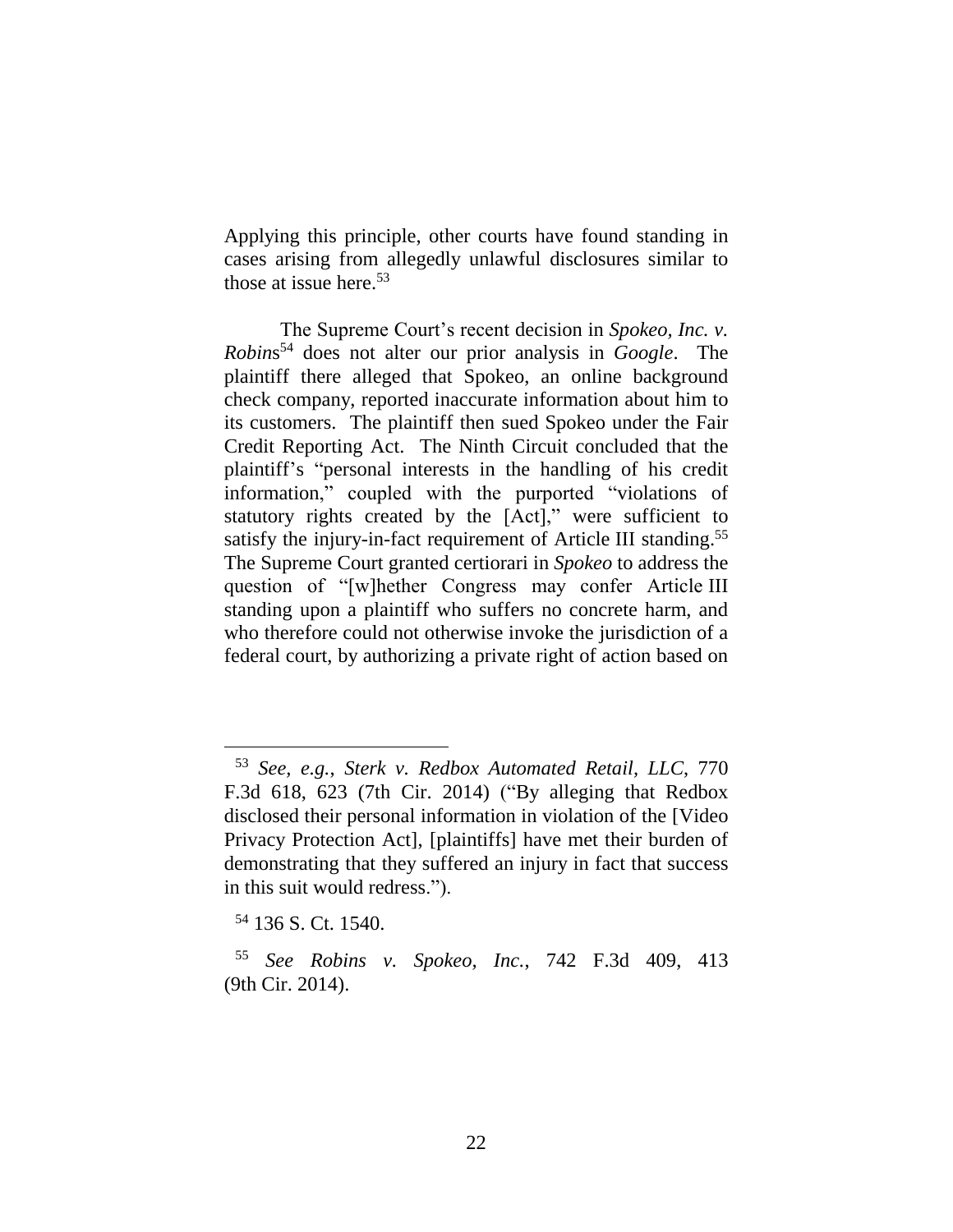a bare violation of a federal statute."<sup>56</sup> Rather than answer that question directly, the Supreme Court vacated the judgment of the Ninth Circuit and remanded the case for further proceedings.

In doing so, the Supreme Court explained that the Ninth Circuit erred in its standing analysis by focusing only on whether the plaintiff's purported injury was "particularized" without also assessing whether it was sufficiently "concrete."<sup>57</sup> In reaching this conclusion, the Court noted that even certain kinds of "intangible" harms can be "concrete" for purposes of Article III. When evaluating whether such a harm qualifies as an injury-in-fact, judges should consider whether the purported injury "has a close relationship to a harm that has traditionally been regarded as providing a basis for a lawsuit in English or American courts."<sup>58</sup> Congress's judgment on such matters is "also instructive and important," meaning that Congress may "elevat[e] to the status of legally cognizable injuries concrete, *de facto* injuries that were previously inadequate in law."<sup>59</sup>

<sup>56</sup> Supreme Court, No. 13-1339, Question Presented, http://www.supremecourt.gov/qp/13-01339qp.pdf (last visited June 14, 2016).

<sup>57</sup> *Spokeo*, 136 S. Ct. at 1550 ("Because the Ninth Circuit failed to fully appreciate the distinction between concreteness and particularization, its standing analysis was incomplete.").

<sup>58</sup> *Id.* at 1549.

<sup>59</sup> *Id.* (alteration in original) (quoting *Lujan*, 504 U.S. at 578).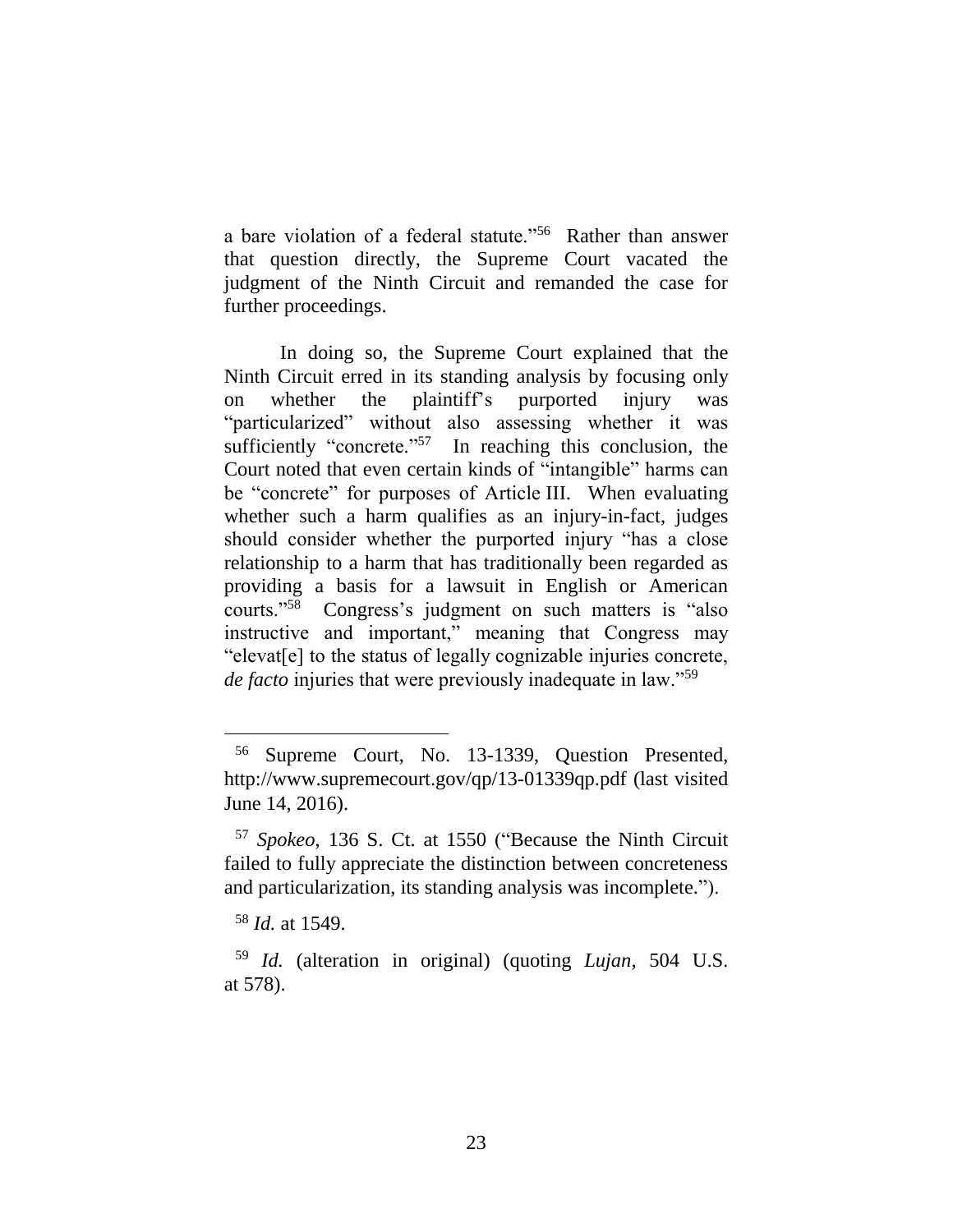Intangible harms that may give rise to standing also include harms that "may be difficult to prove or measure," such as unlawful denial of access to information subject to disclosure.<sup>60</sup> What a plaintiff cannot do, according to the Court, is treat a "bare procedural violation . . . [that] may result in no harm" as an Article III injury-in-fact.<sup>61</sup> The Court provided two examples, including a defendant's failure to comply with a statutory notice requirement and, in the context of the Fair Credit Reporting Act, the dissemination of inaccurate information about a plaintiff, such as an incorrect zip code, that does not "cause harm or present any material risk of harm." 62

None of these pronouncements calls into question whether the plaintiffs in this case have Article III standing. The purported injury here is clearly particularized, as each plaintiff complains about the disclosure of information relating to his or her online behavior. While perhaps "intangible," the harm is also concrete in the sense that it involves a clear *de facto* injury, *i.e.*, the unlawful disclosure of legally protected information. Insofar as *Spokeo* directs us to consider whether an alleged injury-in-fact "has traditionally been regarded as providing a basis for a lawsuit,"<sup>63</sup> *Google*  noted that Congress has long provided plaintiffs with the right

<sup>62</sup> *Id.*

 $\overline{a}$ 

<sup>63</sup> *Id.* at 1549.

<sup>60</sup> *Id.* at 1549–50 (citing *Fed. Election Comm'n v. Akins*, 524 U.S. 11 (1998), and *Pub. Citizen v. Dep't of Justice*, 491 U.S. 440 (1989)).

<sup>61</sup> *Id.* at 1550.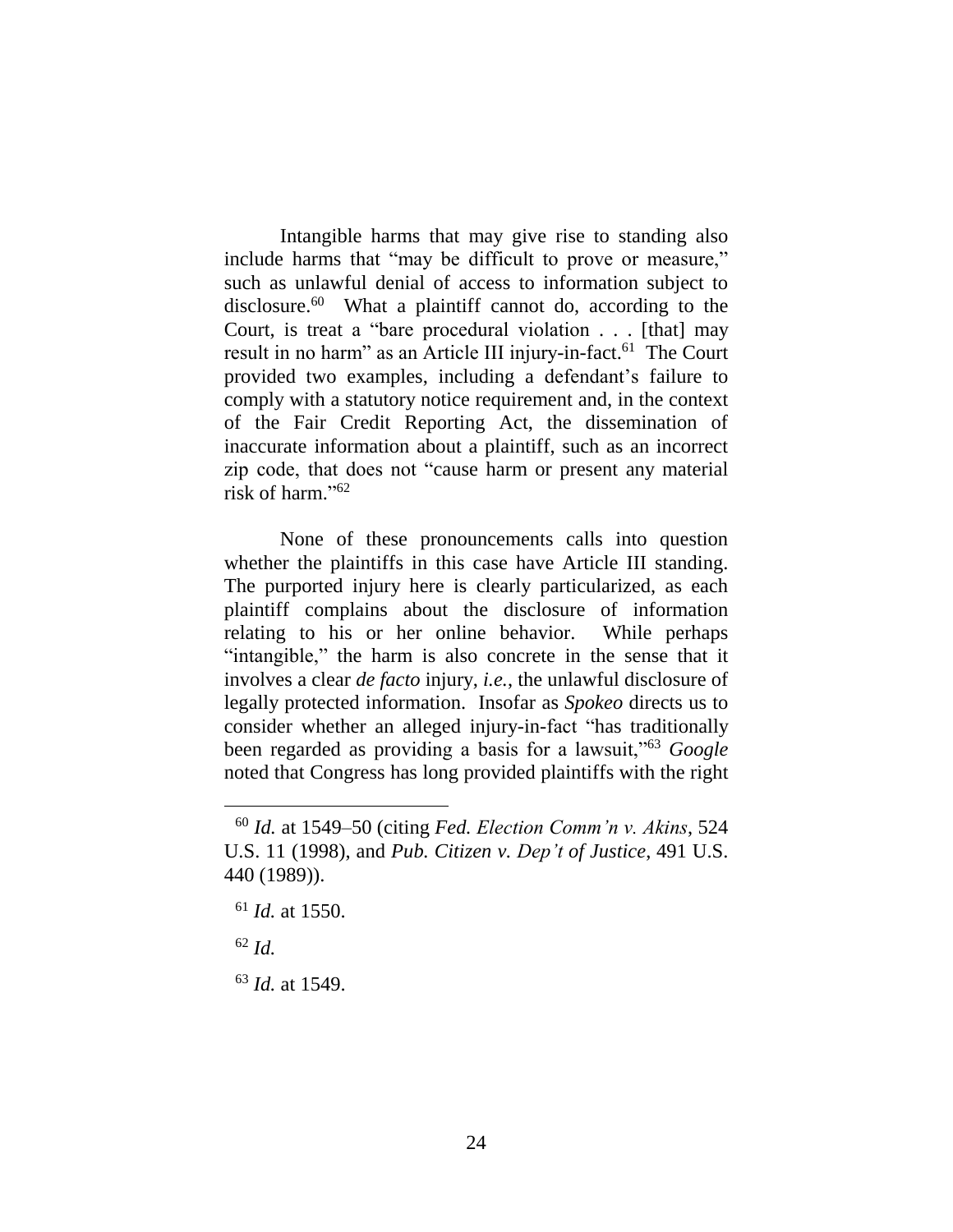to seek redress for unauthorized disclosures of information that, in Congress's judgment, ought to remain private. 64

Accordingly, we conclude that the plaintiffs have alleged facts which, if true, are sufficient to establish Article III standing.

### **B. The Federal Wiretap Act**

The plaintiffs bring a claim against both Viacom and Google under the federal Wiretap Act. A plaintiff pleads a *prima facie* case under the Wiretap Act by showing that the defendant "(1) intentionally (2) intercepted, endeavored to intercept or procured another person to intercept or endeavor to intercept (3) the contents of (4) an electronic communication, (5) using a device." 65

The District Court rejected the plaintiffs' wiretapping claim for two reasons. First, it concluded that Google's conduct was not unlawful in view of how Google allegedly communicated with the plaintiffs' computers. The Wiretap Act does not make it unlawful "for a person to 'intercept . . . electronic communication' if the person 'is [1] a party to the communication or [2] where one of the parties to the communication has given prior consent to such

<sup>64</sup> *See Google*, 806 F.3d at 134 & n.19 (citing *Doe v. Chao*, 540 U.S. 614, 641 (2004) (Ginsburg, J., dissenting) (discussing standing under the Privacy Act of 1974)).

<sup>65</sup> *Id.* at 135 (quoting *In re Pharmatrak, Inc. Privacy Litig.*, 329 F.3d 9, 18 (1st Cir. 2003)).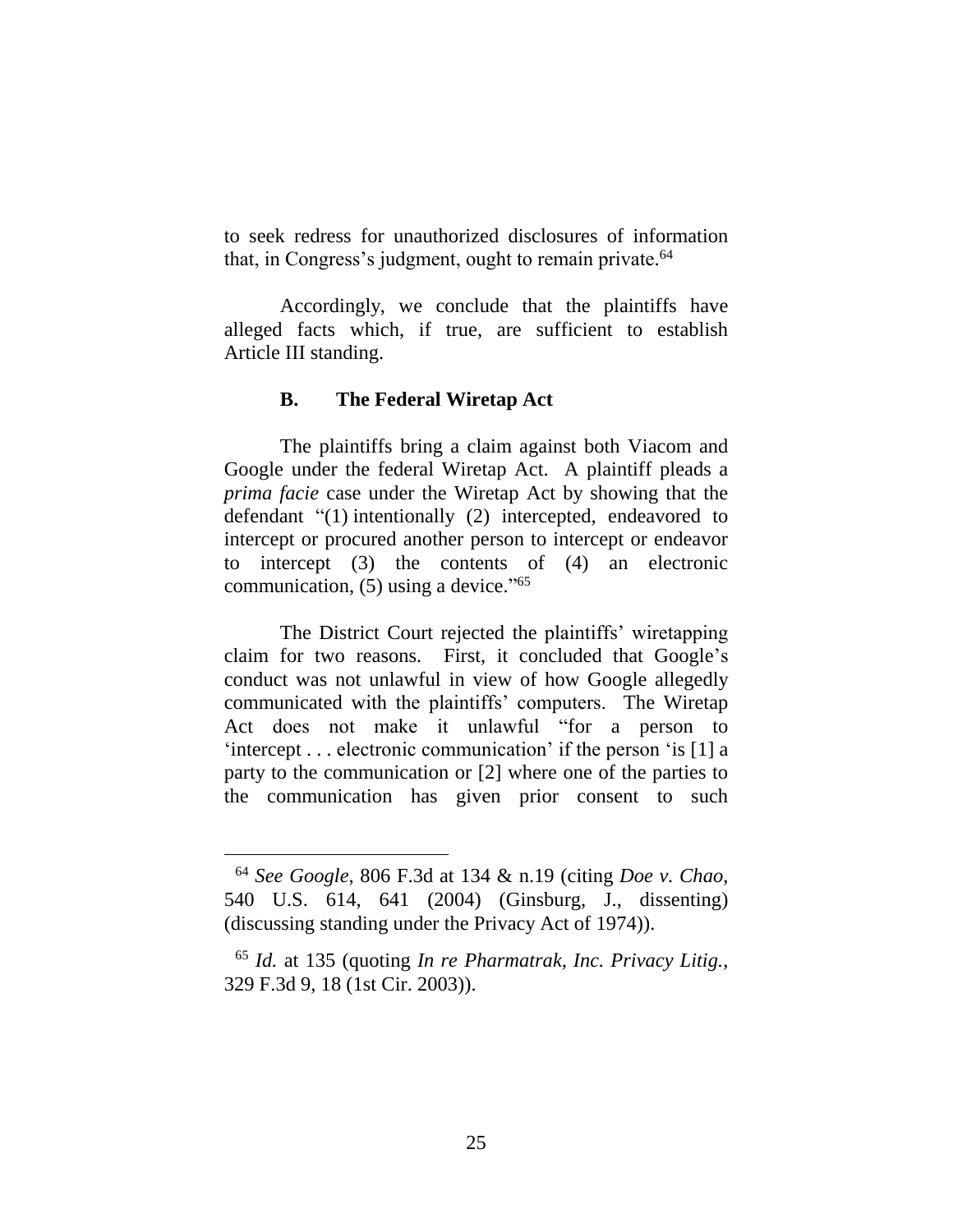interception . . . . "<sup>66</sup> Here, Google was either a party to all communications with the plaintiffs' computers or was permitted to communicate with the plaintiffs' computers by Viacom, who was itself a party to all such communications. Accordingly, the plaintiffs failed to state a legally sufficient wiretapping claim.

Second, the District Court concluded that the information Google allegedly intercepted was not of the kind protected by the statute. The Wiretap Act prohibits "intercept[ion]" of "any wire, oral, or electronic communication," and defines "intercept[ion]" as "the aural or other acquisition of the contents of any wire, electronic, or oral communication through the use of any electronic, mechanical, or other device."<sup>67</sup> The plaintiffs alleged that, insofar as Viacom permitted Google to access URLs that revealed which videos a child watched, such as "http://www.nick.com/shows/penguins-of-madagascar," 68 Google intercepted the "contents" of the plaintiffs' communications. The District Court disagreed. It concluded that a URL is more akin to a telephone number (whose interception cannot support a Wiretap Act claim) than a substantive conversation (whose interception can give rise to

<sup>68</sup> First Compl. ¶¶ 78, 140.

<sup>66</sup> *Nickelodeon I*, 2014 WL 3012873, at \*13 (quoting 18 U.S.C. § 2511(d)(2)).

 $67$  18 U.S.C. §§ 2511(1)(a), 2510(4).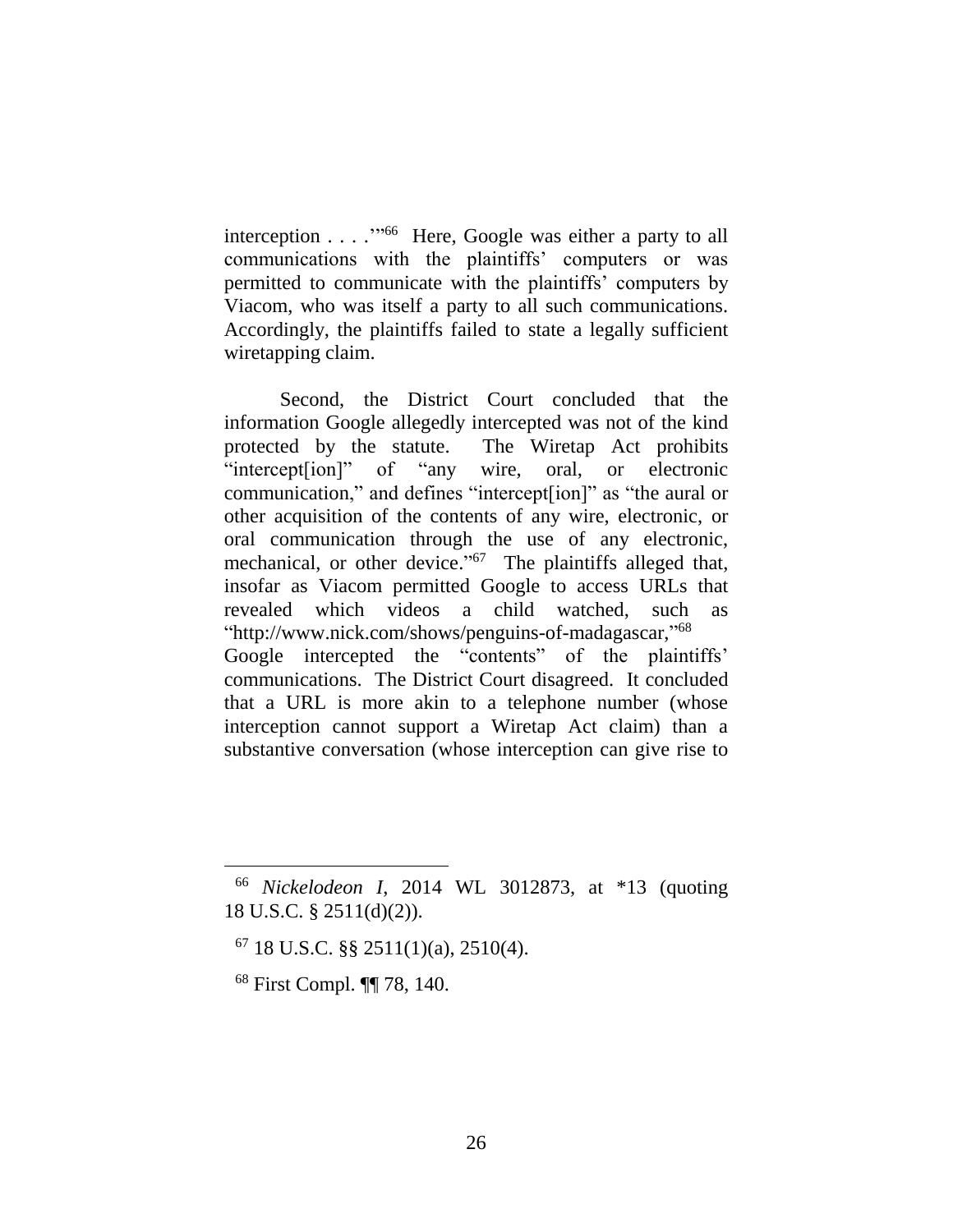such a claim).<sup>69</sup> The District Court dismissed the plaintiffs' Wiretap Act claim on this ground as well.<sup>70</sup>

*Google* vindicated the District Court's reasoning as to one-party consent, but not with respect to the definition of "contents." We there concluded that companies that place cookies on a computing device are, at least on facts analogous to those alleged here, "parties to any communications that they acquired," meaning that such companies are not liable under the Wiretap  $Act.^{71}$  We also concluded that "some queried URLs qualify as content,"<sup>72</sup> reasoning that a URL may convey "substantive information" about web browsing activity instead of mere "dialing, routing, addressing, or

<sup>70</sup> *Nickelodeon I*, 2014 WL 3012873, at \*14–15.

<sup>71</sup> *Google*, 806 F.3d at 145.

 $\overline{a}$ 

<sup>72</sup> *Id.* at 139 ("[T]he domain name portion of the URL everything before the '.com'—instructs a centralized web server to direct the user to a particular website, but postdomain name portions of the URL are designed to communicate to the visited website which webpage content to send the user.").

<sup>69</sup> *Compare Smith v. Maryland*, 442 U.S. 735, 741 (1979) (explaining that pen registers "disclose only the telephone numbers that have been dialed—a means of establishing communication," and not "any communication between the caller and the recipient of the call" (quoting *United States v. N.Y. Tel. Co.*, 434 U.S. 159, 167 (1977))), *with Katz v. United States*, 389 U.S. 347, 357–58 (1967) (holding that warrantless wiretapping of a telephone call violates the Fourth Amendment).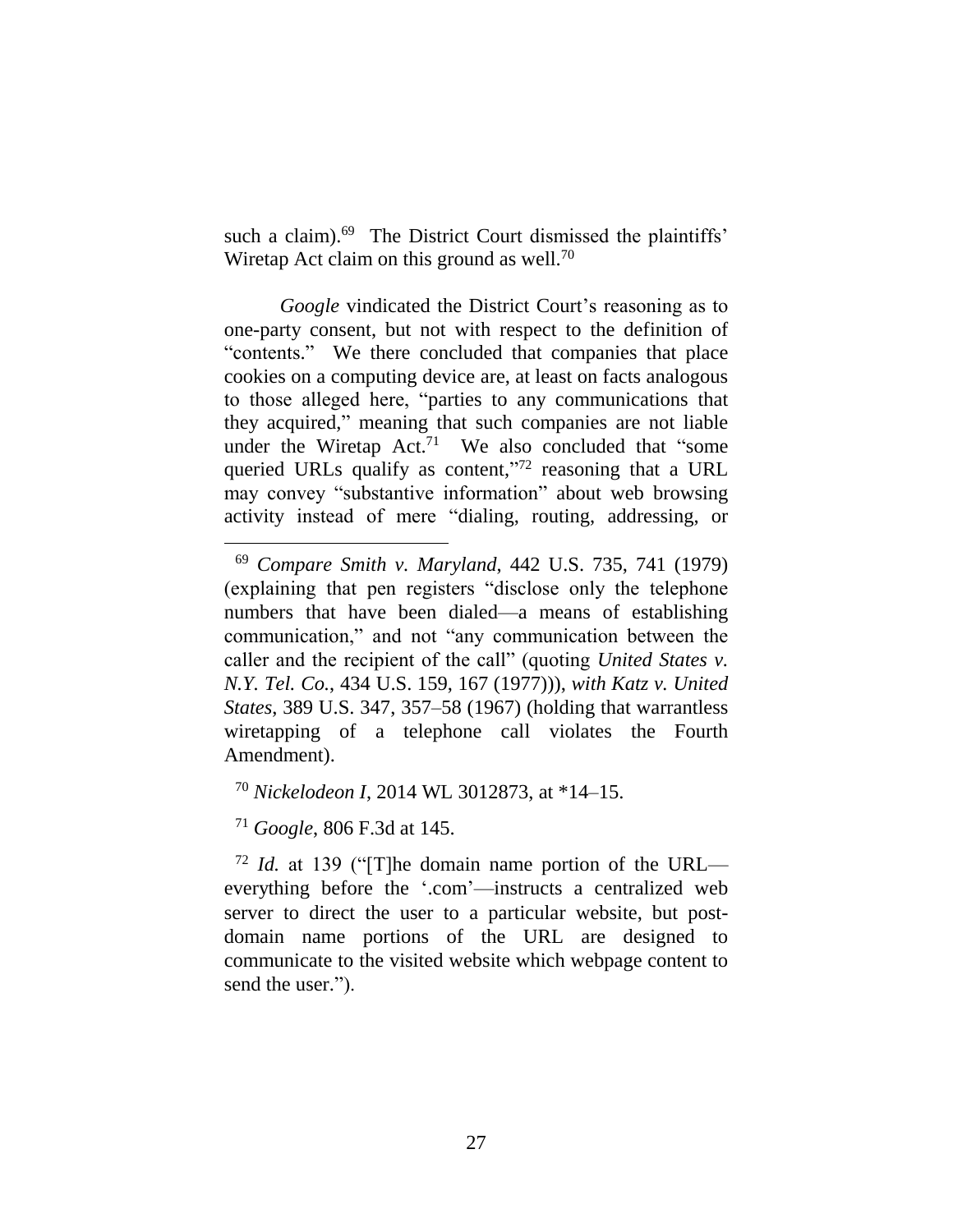signaling information."<sup>73</sup> The first holding is fatal to the plaintiffs' claim.

The plaintiffs try to resist this conclusion. They contend that the one-party consent language in the Wiretap Act does not apply here because the plaintiffs were minors who were incapable of consenting at all. We agree with the District Court that the plaintiffs "have cited no authority for the proposition that the Wiretap Act's one-party consent regime depends on the age of the non-consenting party."<sup>74</sup> Given the vast potential for unexpected liability whenever a minor happened to browse an Internet site that deployed cookies, we decline to adopt such a reading of the Act here.<sup>75</sup>

The plaintiffs also argue that, even if Google and Viacom were parties to any intercepted communications, they nonetheless acted unlawfully because the Wiretap Act imposes liability whenever someone intercepts information "for the purpose of committing  $\dots$  [a] tortious act."<sup>76</sup> Here, the plaintiffs allege that the defendants' use of cookies amounted to the common law tort of intrusion upon seclusion. We rejected a similar argument in *Google*, reasoning that the "tortious act" provision of the wiretapping statute only applies

<sup>73</sup> *Id.* at 137.

<sup>74</sup> *Nickelodeon I*, 2014 WL 3012873, at \*14.

<sup>75</sup> In addition, adopting the plaintiffs' view could mean that the alleged inability of a minor to consent would vitiate another party's consent, which we conclude would be inconsistent with the Wiretap Act's statutory language.

 $76$  18 U.S.C. § 2511(2)(d).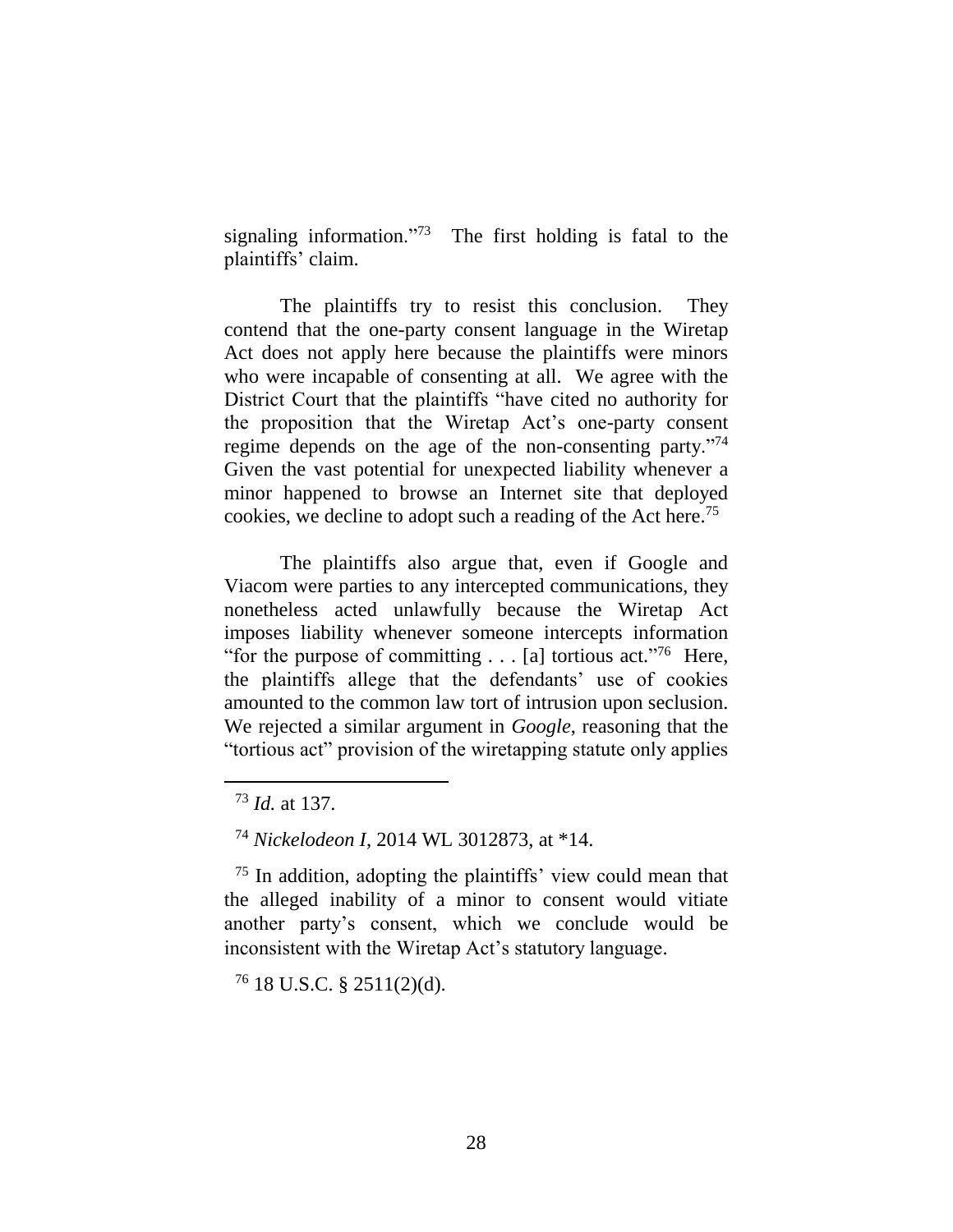when "the offender intercepted the communication for the purpose of a tortious or criminal act that is *independent* of the intentional act of recording." 77 Consistent with our reasoning in *Google*, we will affirm the District Court's dismissal of the plaintiffs' wiretapping claim. 78

### **C. The California Invasion of Privacy Act**

The California Invasion of Privacy Act "broadly prohibits the interception of wire communications and disclosure of the contents of such intercepted communications."<sup>79</sup> *Google* affirmed the dismissal of a claim

<sup>77</sup> *Google*, 806 F.3d at 145 (quoting *Caro v. Weintraub*, 618 F.3d 94, 100 (2d Cir. 2010)).

<sup>78</sup> The Wiretap Act also makes it unlawful for a person to "intentionally . . . procure[] any other person to intercept or endeavor to intercept, any wire, oral, or electronic communications." 18 U.S.C.  $\S$  2511(1)(a). The plaintiffs broadly assert that "Viacom procured Google to intercept the content of the Plaintiffs' communications with other websites, and, upon information and belief, profited from Google's unauthorized tracking on other sites . . . ." (Pls. Br. at 8.) The plaintiffs' allegations of procurement in this case are entirely conclusory and therefore fail to comport with "the Supreme Court's teaching that all aspects of a complaint must rest on 'well-pleaded factual allegations' and not 'mere conclusory statements.'" *Finkelman*, 810 F.3d at 194 (quoting *Ashcroft v. Iqbal*, 556 U.S. 662, 678–79 (2009)).

<sup>79</sup> *Google*, 806 F.3d at 152 (quoting *Tavernetti v. Superior Court*, 583 P.2d 737, 739 (Cal. 1978)).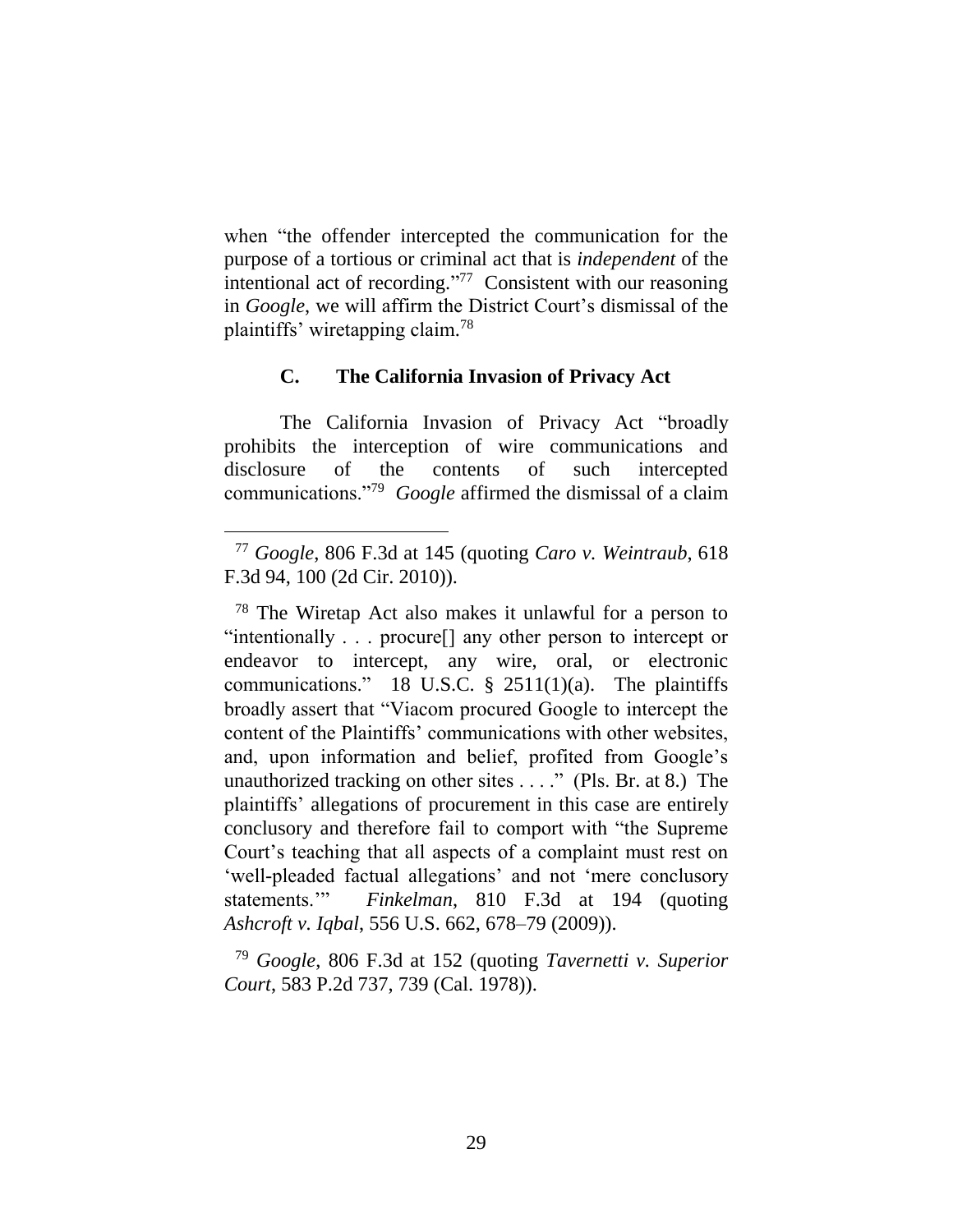under the California Act on the view that, like the federal wiretapping statute, the California Act does not apply when the alleged interceptor was a party to the communications.<sup>80</sup> For the same reason, we will affirm the District Court's dismissal of the plaintiffs' similar claim here.<sup>81</sup>

### **D. The Federal Stored Communications Act**

Passed in 1986, the Stored Communications Act aims to prevent "potential intrusions on individual privacy arising from illicit access to 'stored communications in remote computing operations and large data banks that stored emails.'" 82 A person violates the Stored Communications Act

<sup>80</sup> *Id.* (stating that the California Invasion of Privacy Act "is aimed only at 'eavesdropping, or the secret monitoring of conversations by third parties'" (quoting *Ribas v. Clark*, 696 P.2d 637, 640 (Cal. 1985) (in bank))).

<sup>81</sup> In their submission regarding *Google*'s application to the present case, the plaintiffs argue that the defendants also may be liable under § 632 of the California Invasion of Privacy Act, which prohibits eavesdropping on or recording confidential communications. The plaintiffs did not discuss § 632 in their complaints, nor did they brief its application before us. Accordingly, any arguments based on § 632 are now waived. *See Harris v. City of Philadelphia*, 35 F.3d 840, 845 (3d Cir. 1994) ("This court has consistently held that it will not consider issues that are raised for the first time on appeal.").

<sup>82</sup> *Google*, 806 F.3d at 145 (quoting *Garcia v. City of Laredo, Tex.*, 702 F.3d 788, 791 (5th Cir. 2012)).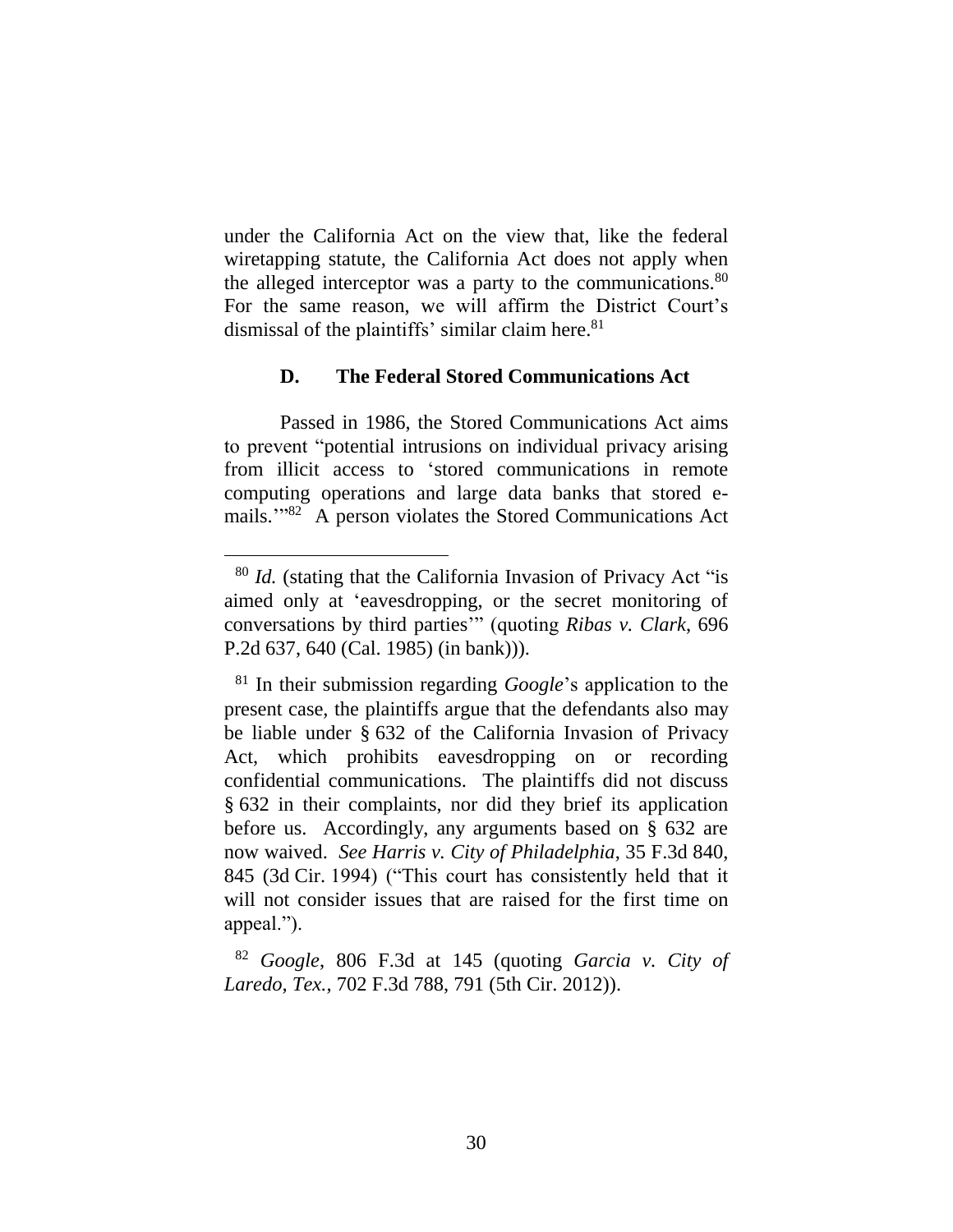whenever he or she "(1) intentionally accesses without authorization a facility through which an electronic communication service is provided; or (2) intentionally exceeds an authorization to access that facility; and thereby obtains, alters, or prevents authorized access to a wire or electronic communication while it is in electronic storage in such system."83

In *Google*, we affirmed dismissal of a claim under the Stored Communications Act because, in our view, personal computing devices were not protected "facilities" under the statute.<sup>84</sup> For the same reason, we will affirm dismissal of the plaintiffs' Stored Communications Act claim here. 85

<sup>83</sup> *Id.* at 145–46 (quoting 18 U.S.C. § 2701(a)).

<sup>84</sup> *Id.* at 148.

<sup>85</sup> The plaintiffs argue that, even if *Google* stated that "a personal computing device" is not a protected facility under the Stored Communications Act, it did not go so far as to hold that a personal web browser is not a protected facility. *See* Ltr. from J. Frickleton to Ct. at 4 (Nov. 24, 2015). This argument parses the language of *Google* too finely. *Google* explained that "[t]he origin of the Stored Communications Act confirms that Congress crafted the statute to specifically protect information held by centralized communication providers." 806 F.3d at 147. Since neither a personal computing device nor a personal web browser is akin to a "centralized communication provider," the plaintiffs' proposed distinction does not salvage their claim. *See ACTV, Inc. v. Walt Disney Co.*, 204 F. Supp. 2d 650, 656 (S.D.N.Y. 2002) (defining "web browser" as "a software application that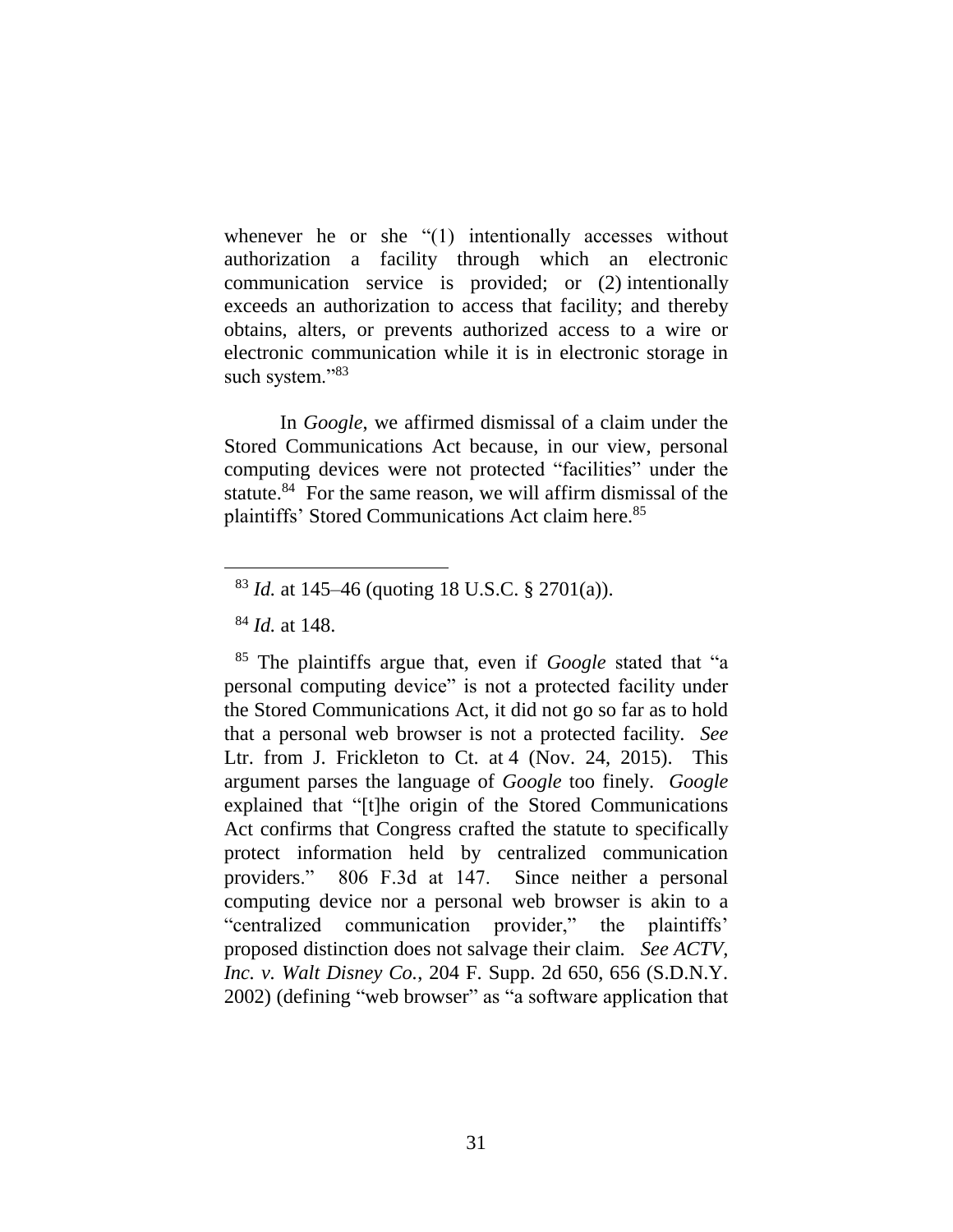### **E. The New Jersey Computer Related Offenses Act**

The New Jersey Computer Related Offenses Act makes it unlawful to alter, damage, access, or obtain data from a computer without authorization.<sup>86</sup> It also permits "[a] person or enterprise damaged in business or property" to sue for compensatory and punitive damages, as well as fees and  $costs.<sup>87</sup>$  The plaintiffs allege that Viacom and Google violated the New Jersey Act by using Internet cookies to "access[] Plaintiffs' and Class Members' computers in order to illegally harvest Plaintiffs' and Class Members' personal information" without their consent.<sup>88</sup>

The District Court dismissed this claim because, in its view, the plaintiffs failed to allege that they had been "damaged in business or property," as the plain text of the New Jersey Act requires. The plaintiffs believe that the District Court erred by failing to credit their theory of damage—namely, that the defendants' appropriation of their personal information, without compensation, constituted

can be used to locate and display web pages in humanreadable form"); *New York v. Microsoft Corp.*, 224 F. Supp. 2d 76, 245–46 (D.D.C. 2002) ("[A] web browser provides the ability for the end user to select, retrieve, and perceive resources on the Web.").

<sup>86</sup> N.J. Stat. Ann. 2A:38A–3.

<sup>87</sup> *Id.*

 $\overline{a}$ 

<sup>88</sup> Second Compl. ¶ 153.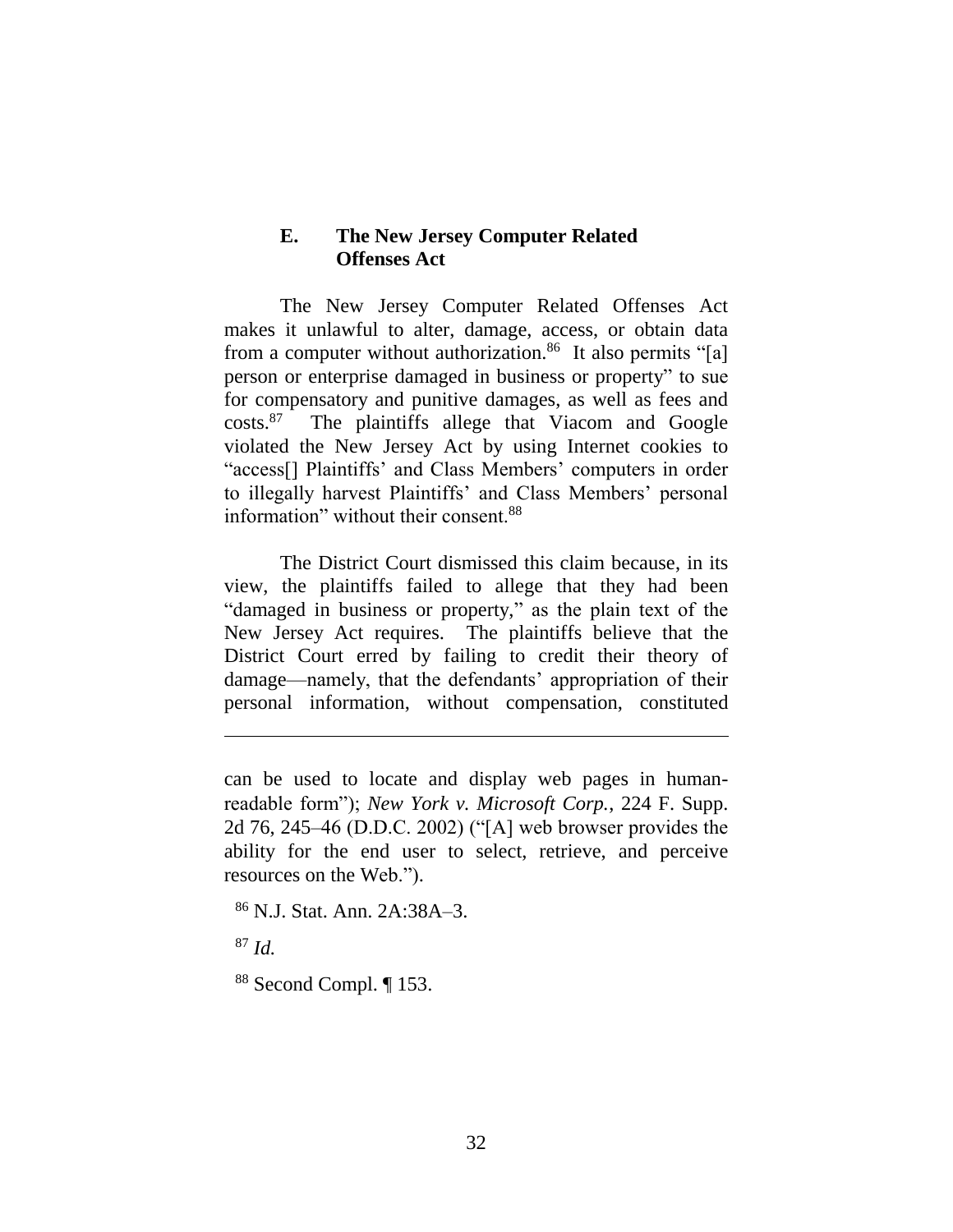unjust enrichment. The plaintiffs concede that "unjust enrichment has never been used as a measure of damages" under the New Jersey Act, but nonetheless encourage us to embrace this novel theory now.<sup>89</sup> We decline to do so.

In the first place, we have previously said that a claim under the New Jersey Act "require[s] proof of some activity vis-à-vis the information other than simply gaining access to it,"<sup>90</sup> and the plaintiffs allege the defendants did no more than "gain access" to their information here. In addition, crediting this novel theory of injury would be inconsistent with our treatment of similar allegations in *Google*. The plaintiffs there brought claims for violation of the federal Computer Fraud and Abuse  $Act<sub>1</sub><sup>91</sup>$  which, like the New Jersey Act, requires a private plaintiff to show proof of "damage or loss." 92 The *Google* plaintiffs failed to satisfy this requirement because they "allege[d] no facts suggesting that they ever participated or intended to participate in the market [for sale of their information], or that the defendants prevented them from capturing the full value of their internet usage information for themselves."<sup>93</sup> Nor did they ever assert that "they sought to monetize information about their internet usage, nor that they ever stored their information with a future

<sup>89</sup> Pls. Reply Br. at 25.

<sup>90</sup> *P.C. Yonkers, Inc. v. Celebrations the Party and Seasonal Superstore, LLC*, 428 F.3d 504, 509 (3d Cir. 2005).

<sup>91</sup> 18 U.S.C. § 1030.

 $92$  *Id.* § 1030(g).

<sup>93</sup> *Google*, 806 F.3d at 149.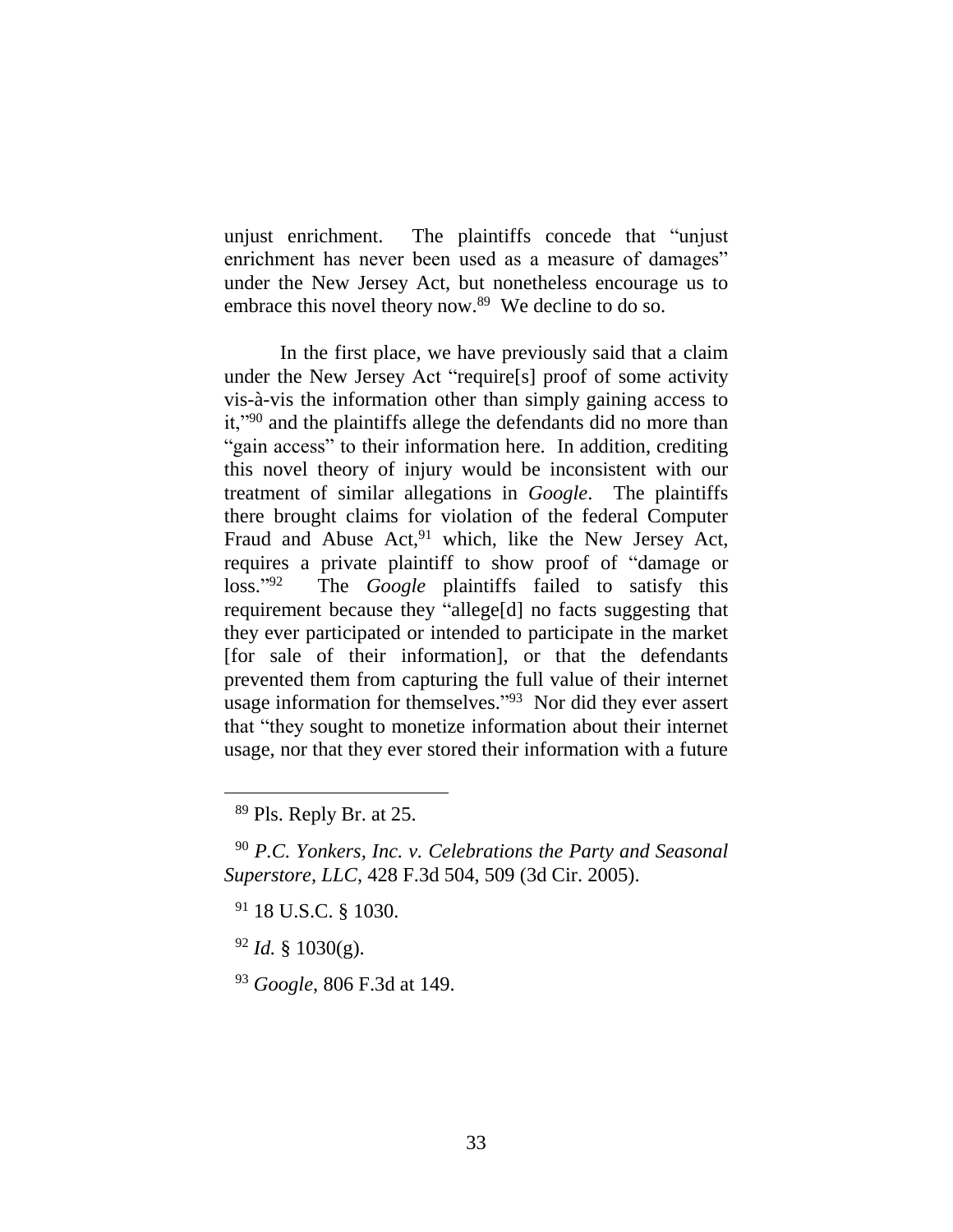sale in mind."94

The plaintiffs' claim here fails for the same reason. To be sure, the New Jersey courts are free to interpret the requirement to show "damage[] in business or property" under the New Jersey Act differently than federal courts interpret the analogous requirement in the Computer Fraud and Abuse Act. But the plaintiffs have pointed us to no authority indicating that federal and state courts understand the two laws differently. In fact, the opposite appears to be true: courts seem to have interpreted the New Jersey Act in harmony with its federal counterpart.<sup>95</sup>

Because we conclude that the plaintiffs have failed to allege the kind of injury that the New Jersey Act requires, we will affirm the District Court's dismissal of their claim.

# **III. Claims Raising Issues Beyond Those We Addressed in** *Google*

While our spadework in *Google* goes a long way towards resolving this case, it does not do so entirely. The plaintiffs bring two claims—one for violation of the Video Privacy Protection Act, and one for intrusion upon seclusion under New Jersey law—that require us to break new ground.

<sup>94</sup> *Id.*

<sup>95</sup> *See, e.g.*, *Mu Sigma, Inc. v. Affine, Inc.*, No. 12-cv-1323 (FLW), 2013 WL 3772724, at \*9–10 (D.N.J. July 17, 2013) (dismissing claims under the state and federal computer statutes for identical reasons).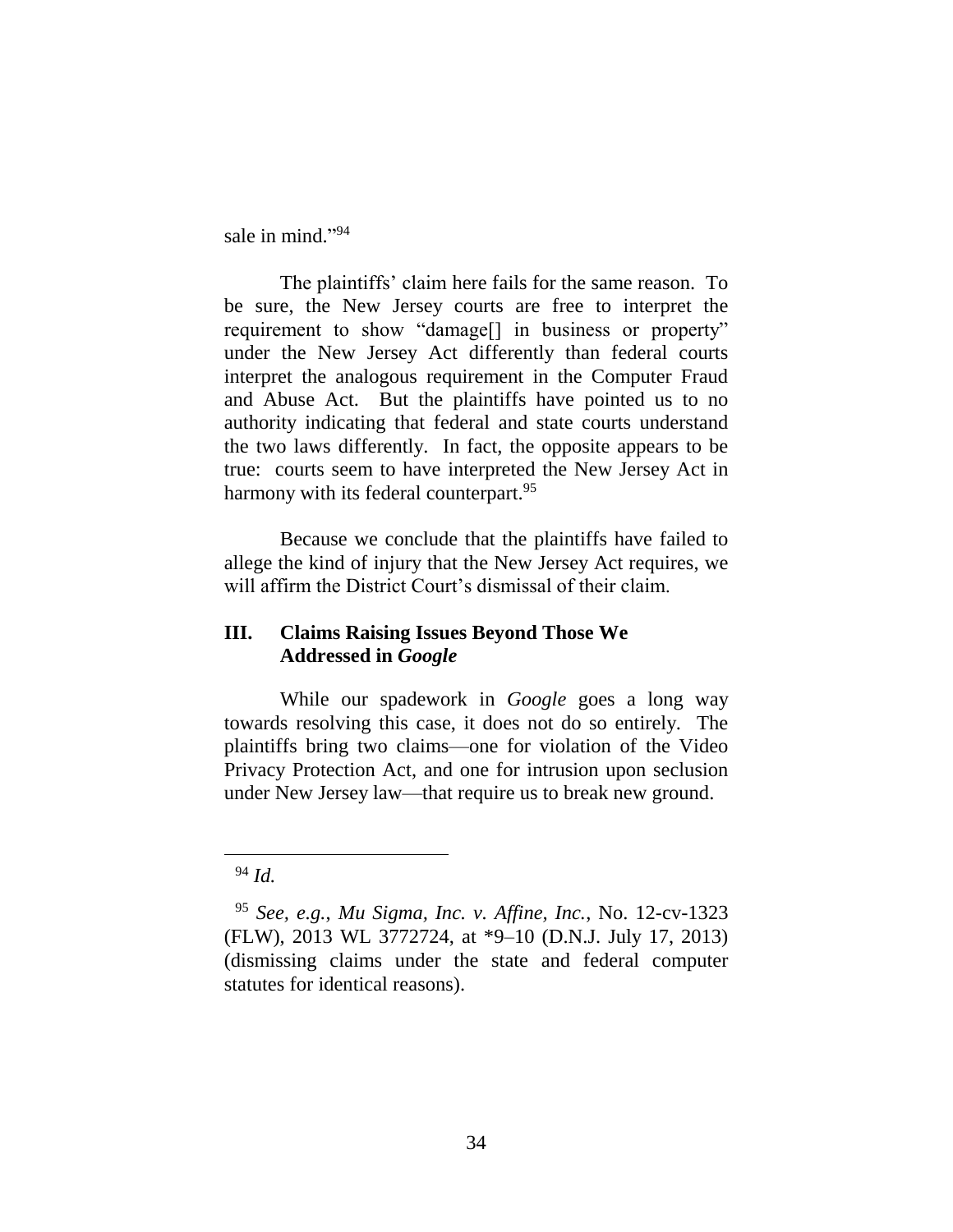#### **A. The Video Privacy Protection Act**

Congress passed the Video Privacy Protection Act in 1988 after the *Washington City Paper* published Supreme Court nominee Robert Bork's video rental history.<sup>96</sup> "The paper had obtained (without Judge Bork's knowledge or consent) a list of the 146 films that the Bork family had rented from a Washington, D.C.-area video store."<sup>97</sup> According to the Senate Report accompanying the law's passage, Congress passed the Act "[t]o preserve personal privacy with respect to the rental, purchase or delivery of video tapes or similar audio visual materials."<sup>98</sup>

The Act creates a private cause of action for plaintiffs to sue persons who disclose information about their videowatching habits. Unfortunately, as the Seventh Circuit has noted, the Act "is not well drafted,"<sup>99</sup> requiring us to begin by summarizing a bit of legislative jargon. The Act defines several key terms:

<sup>98</sup> Senate Report at 1.

 $\overline{a}$ 

<sup>99</sup> *Sterk v. Redbox Automated Retail, LLC*, 672 F.3d 535, 538 (7th Cir. 2012).

<sup>96</sup> *See* S. Rep. No. 100-599, at 5 (1988), *reprinted in* 1988 U.S.C.C.A.N. 4342-1 ("Senate Report"), *also available at*  1988 WL 243503.

<sup>97</sup> *Mollett v. Netflix, Inc.*, 795 F.3d 1062, 1065 (9th Cir. 2015).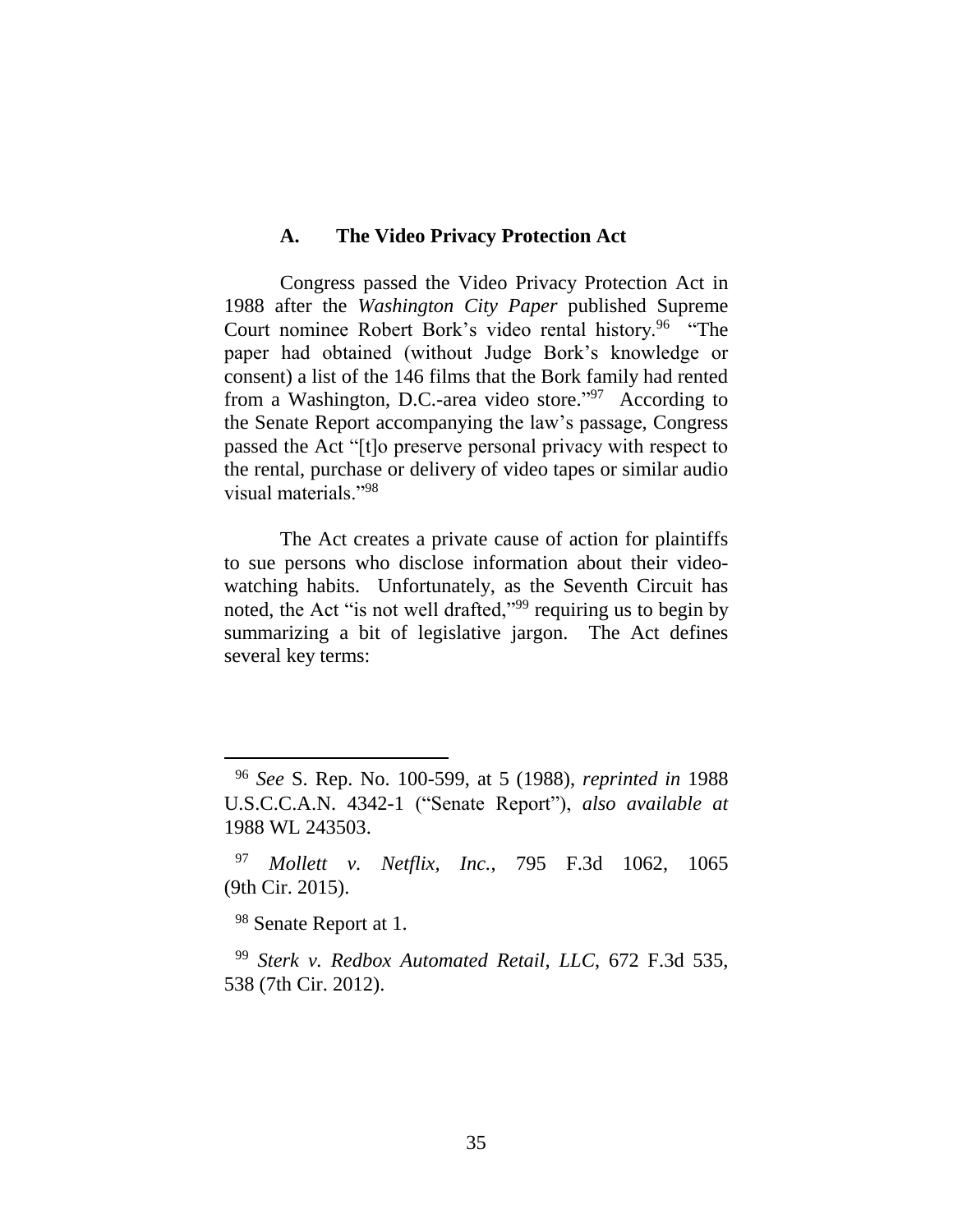- **Consumer:** "any renter, purchaser, or subscriber of goods or services from a video tape service provider."<sup>100</sup>
- **Video tape service provider:** "any person, engaged in the business, in or affecting interstate or foreign commerce, of rental, sale, or delivery of prerecorded video cassette tapes or similar audio visual materials."<sup>101</sup>
- **Personally identifiable information:** "includes information which identifies a person as having requested or obtained specific video materials or services from a video tape service provider."<sup>102</sup>

To state a claim under the Act, a plaintiff must allege that "[a] video tape service provider . . . knowingly disclose<sup>[d]</sup>, to any person, personally identifiable information concerning any consumer of such provider."<sup>103</sup> The Act (i) sets a minimum penalty of  $$2,500$  per violation, (ii) permits a plaintiff to recover punitive damages, reasonable attorneys' fees, and litigation costs, and (iii) empowers district

 $101$  *Id.* § 2710(a)(4).

- <sup>102</sup> *Id.* § 2710(a)(3).
- <sup>103</sup> *Id.* § 2710(b)(1).

 $100$  18 U.S.C. § 2710(a)(1).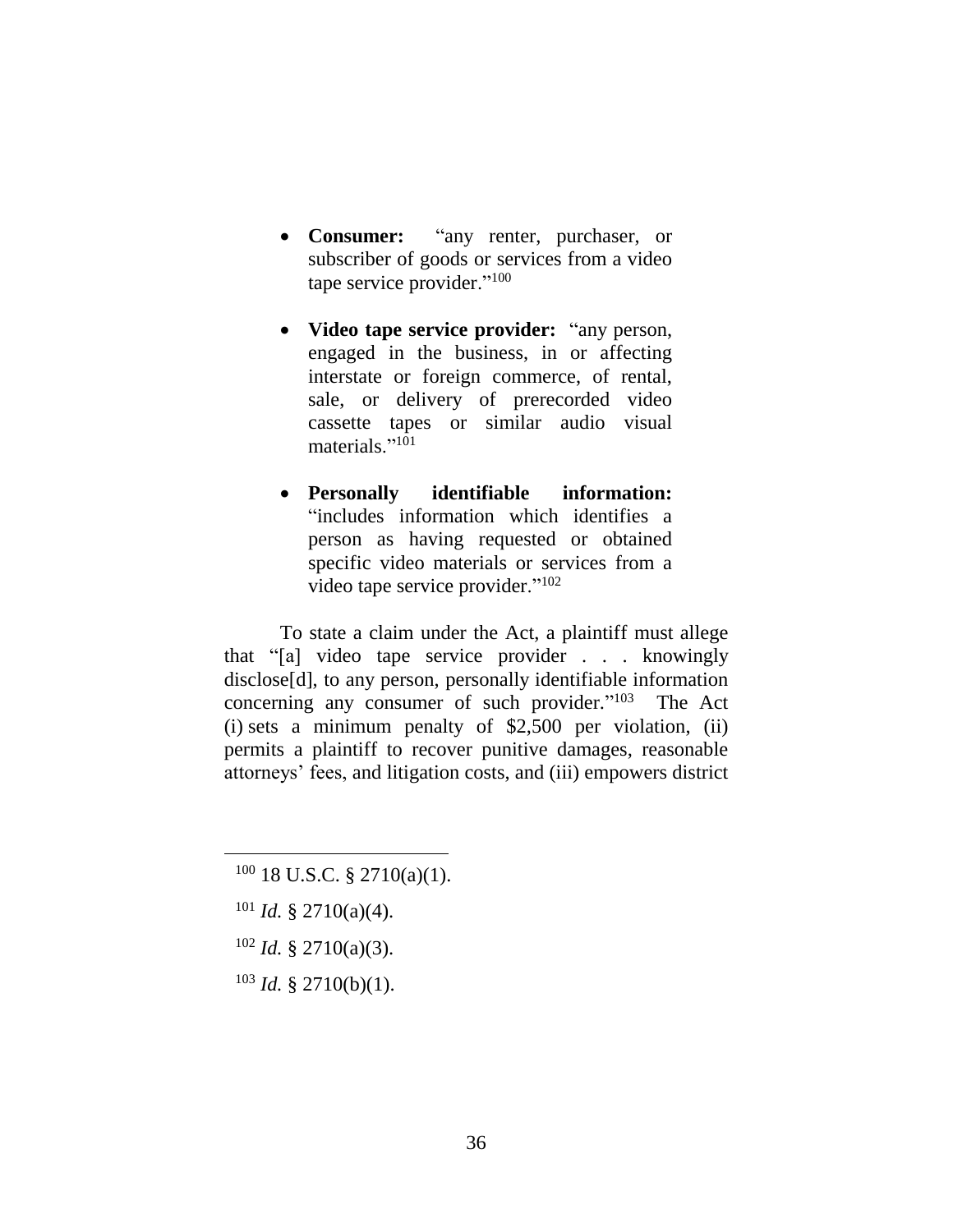courts to provide appropriate equitable relief. 104

The plaintiffs allege that Viacom disclosed to Google URL information that effectively revealed what videos they watched on Nickelodeon's websites, and static digital identifiers (such as IP addresses, browser fingerprints, and unique device identifiers) that enabled Google to link the watching of those videos to their real-world identities.<sup>105</sup>

 $104$  *Id.* § 2710(c)(2)(A)–(D).

 $105$  Second Compl.  $\P$  75–76, 143–46. As a technical matter, IP addresses themselves "may be either 'static' (remain constant) or 'dynamic' (change periodically)." *Klimas v. Comcast Cable Commc'ns, Inc.*, 465 F.3d 271, 273 (6th Cir. 2006). Quite apart from this distinction, we use the phrase "static digital identifiers" to refer to the various types of information allegedly disclosed by the defendants, including IP addresses, browser fingerprints, unique device ID numbers, and cookie identifiers. By using the word "static," we mean to convey that these identifiers persisted across time in a manner that allegedly enabled the defendants to identify the plaintiffs and to catalogue their online browsing habits.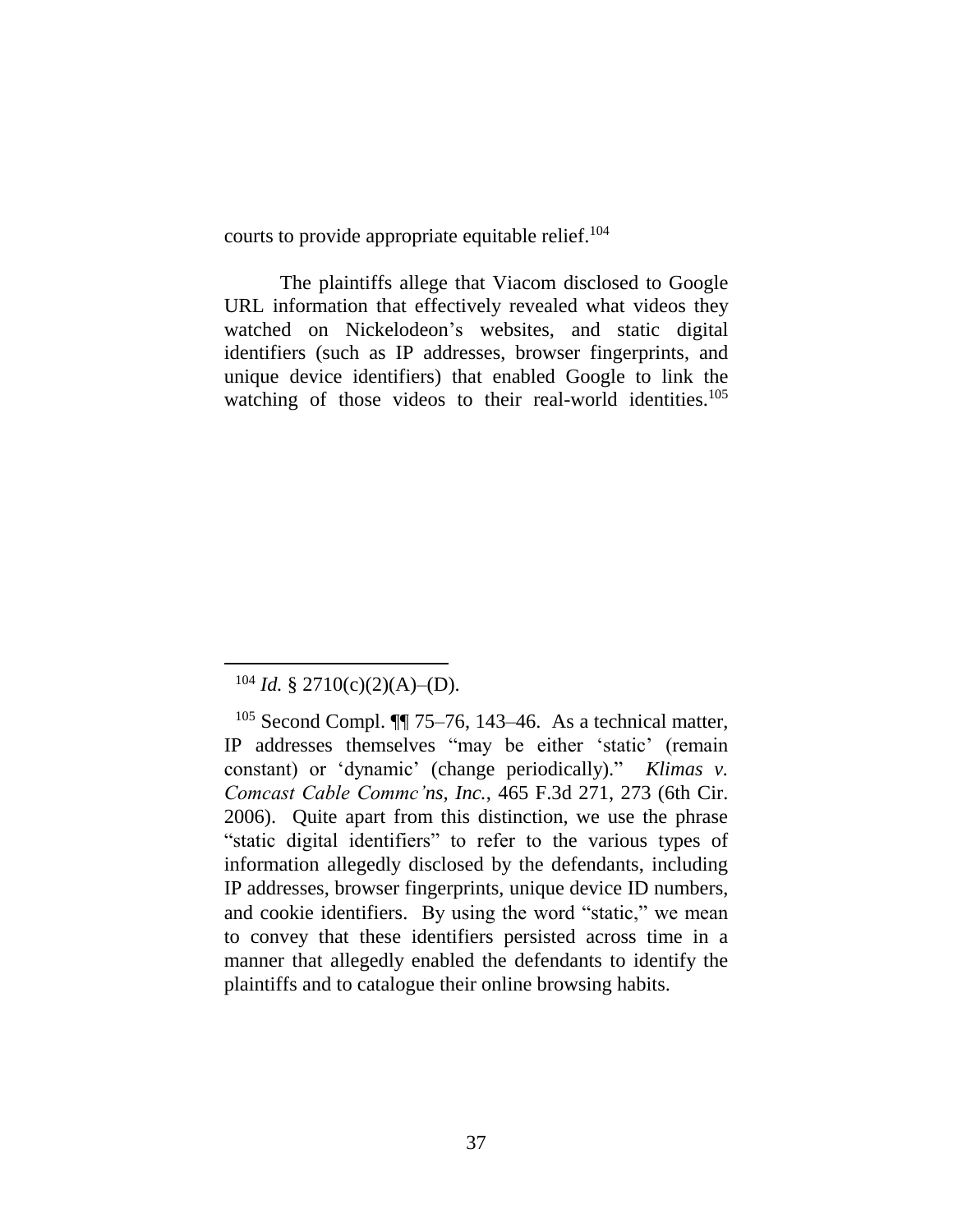They bring claims under the Act against both defendants.<sup>106</sup>

### **1. Whether Google is an Appropriate Defendant under the Act**

The first question we confront is whom, exactly, the Act permits the plaintiffs to sue. The plaintiffs contend that the Act allows them to sue *both* a video tape service provider who discloses personally identifiable information *and* a person who receives that information. To put it another way, the parties seem to agree that the video clerk who leaked Judge Bork's rental history clearly would have been liable under the Act had it been in force at the time—but what about the reporter at the *Washington City Paper* to whom he leaked the information? The plaintiffs say he would have been liable as well. Google (standing-in for the reporter in our fact pattern) disagrees.

The text of the statute is not clear on this point. Subsection (b) states that a "video tape service provider who knowingly discloses, to any person, personally identifiable

<sup>&</sup>lt;sup>106</sup> The defendants do not argue that the plaintiffs were not "consumers" of Viacom's video services—*i.e.*, persons who "rent[], purchase[], or subscribe[]" to goods or services of a service provider. 18 U.S.C.  $\S 2710(a)(1)$ . We note that the Eleventh Circuit has held that persons who download a free application to watch videos on their smartphones are not "subscribers" under the Act. *See Ellis v. Cartoon Network, Inc.*, 803 F.3d 1251, 1257 (11th Cir. 2015). In the absence of any argument to the contrary, we will assume that the plaintiffs were consumers of Viacom's video services.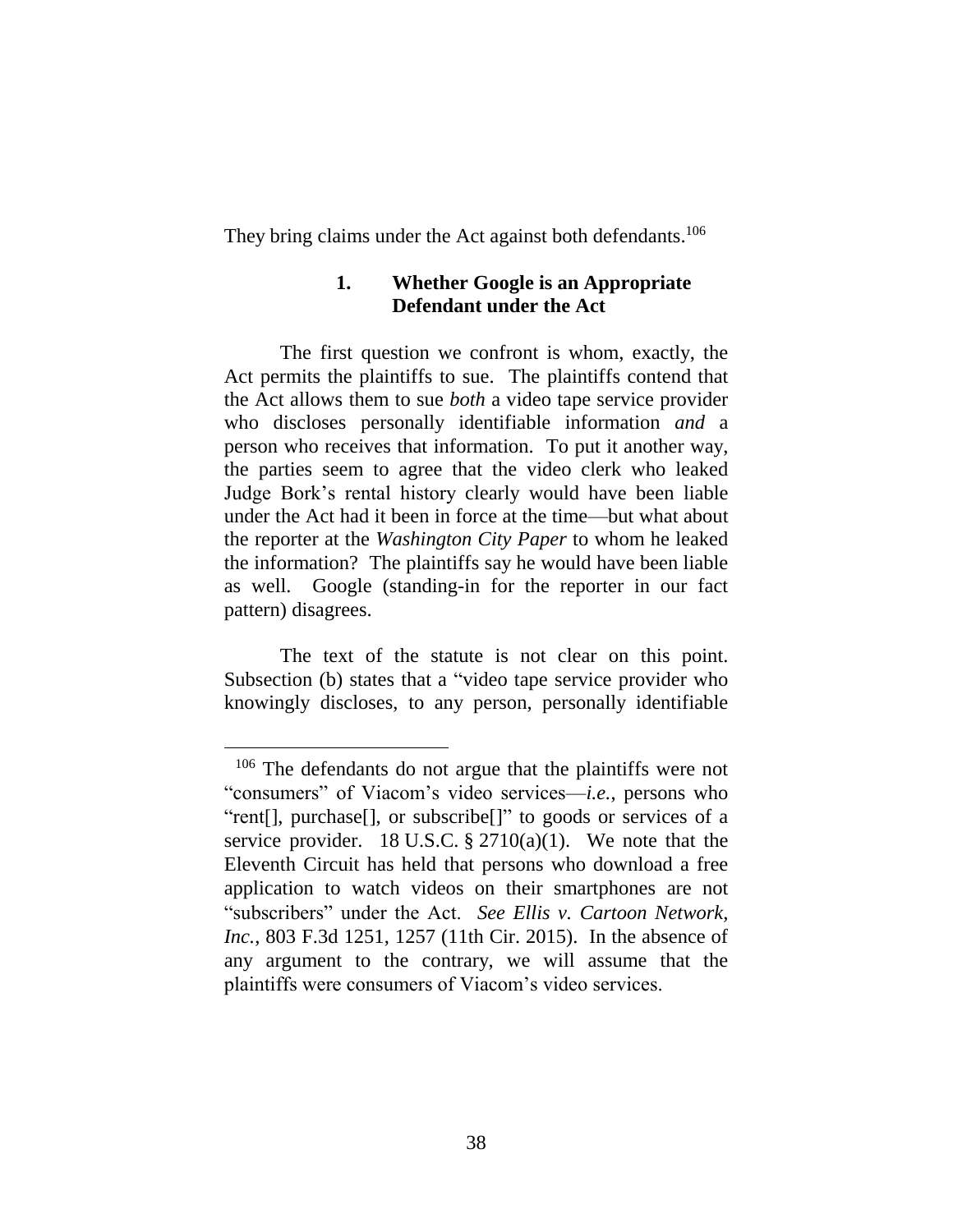information concerning any consumer of such provider shall be liable to the aggrieved person for the relief provided in subsection  $(c)$ ."<sup>107</sup> Subsection  $(c)$ , in turn, creates a private cause of action. It states that "[a]ny person aggrieved by any act of a person in violation of this section may bring a civil action in a United States district court."<sup>108</sup>

But what constitutes a "violation of this section"? Google claims that the Act is violated only when a video tape service provider discloses personally identifiable information, as proscribed in subsection (b). The plaintiffs, by contrast, insist that they are just as "aggrieved" when a third party receives personally identifiable information as when a video tape service provider discloses it. In support of this argument, the plaintiffs rely exclusively on a somewhat dated case from a district court in our Circuit, *Dirkes v. Borough of Runnemede*. 109 We find the plaintiffs' reliance on *Dirkes*  unpersuasive.

 $107$  18 U.S.C. § 2710(b)(1). Actually, this provision of the Act refers to "the relief provided in subsection (d)," but that is clearly a scrivener's error. As Judge Posner explained in *Sterk*, "the only 'relief' provided [in subsection (d)] is exclusion of the personally identifiable information from evidence," and "it is very unlikely that a video tape service provider would ever be submitting, as evidence in a legal proceeding, personally identifiable information that the provider had disclosed." 672 F.3d at 537.

 $108$  18 U.S.C. § 2710(c)(1).

 $109$  936 F. Supp. 235 (D.N.J. 1996).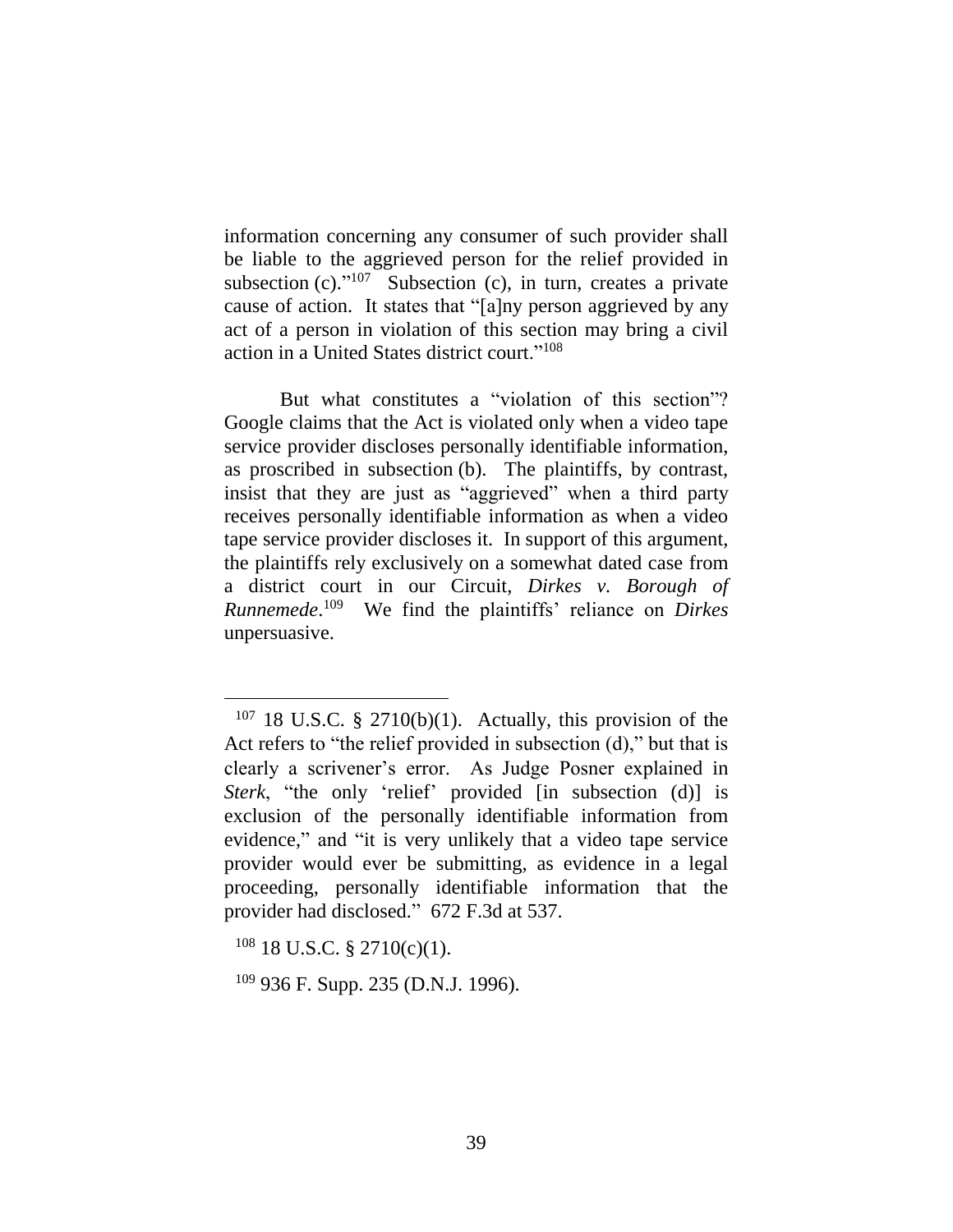Dirkes was a former police officer who was suspected of stealing pornographic videos from a citizen's apartment. The allegations led local prosecutors to indict Dirkes for committing misconduct and led the local police department to open disciplinary proceedings. Even though Dirkes was eventually acquitted of the misconduct charge, the Borough's inquiry continued. A Borough investigator learned from a video store clerk that Dirkes had rented several pornographic movies, and information about Dirkes' video rental history was included in an internal affairs memorandum. That memorandum "was distributed to the Borough's special counsel, who in turn distributed it in connection with Plaintiff Dirkes' disciplinary hearing and in a proceeding before the Superior Court of New Jersey, Camden County."<sup>110</sup>

In response to the dissemination of information about his video rental history, Dirkes and his wife sued the investigator, the police department, and the Borough for violating the Video Privacy Protection Act.<sup>111</sup> The district court rejected the defendants' argument that, as nondisclosing parties, they could not be liable under the Act. Instead, it reasoned that Congress's broad remedial purposes in passing the statute would best be served by allowing

<sup>110</sup> *Id.* at 236.

<sup>111</sup> *Id.* Another section of the Act, 18 U.S.C. § 2710(b)(2)(C), permits a video tape service provider to disclose information "to a law enforcement agency pursuant to a warrant . . . , a grand jury subpoena, or a court order." The video clerk in *Dirkes* simply provided the information to the investigating officer when asked. *See Dirkes*, 936 F. Supp. at 236.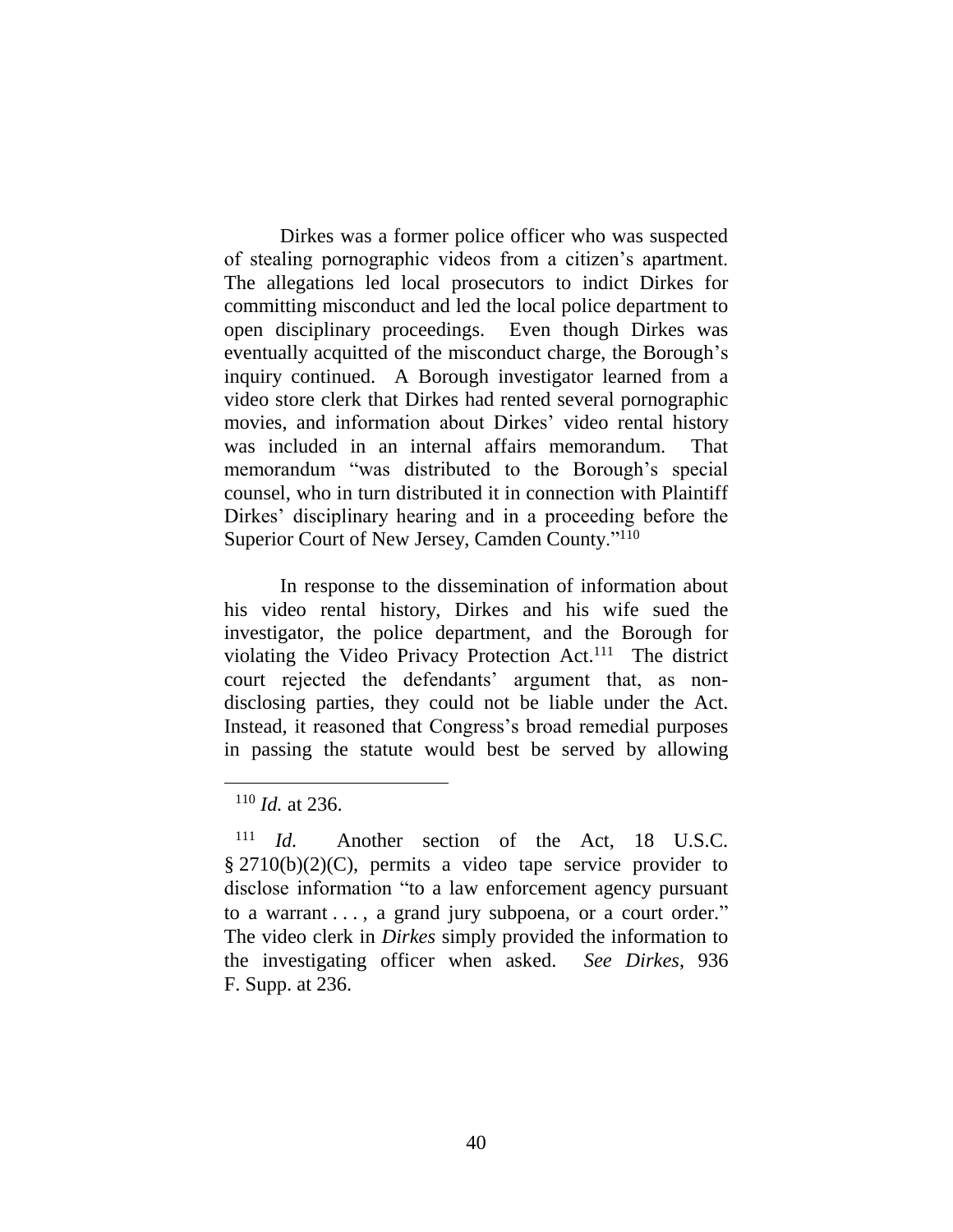plaintiffs to sue "those individuals who have come to possess (and who could disseminate) the private information." 112

No other court has interpreted the Act this way. As the Sixth Circuit explained in *Daniel v. Cantrell*,<sup>113</sup> the better view is that subsection (b) makes certain conduct—the disclosure of personally identifiable information by a video tape service provider—unlawful, and subsection (c) creates a cause of action against persons who engage in such conduct. 114 Indeed, "if *any* person could be liable under the Act, there would be no need for the Act to define a [video tape service provider] in the first place."<sup>115</sup> Rejecting *Dirkes*' focus on the Act's remedial purposes, *Cantrell* observed that "[j]ust because Congress' goal was to prevent the disclosure of private information, does not mean that Congress intended the implementation of every conceivable method of

 $\overline{a}$ 

<sup>115</sup> *Id.* (emphasis in original).

<sup>112</sup> *Id.* at 240. Alternatively, the district court concluded that the defendants had potentially violated subsection (d) of the Act, which bars the introduction of illegally disclosed information in "any trial, hearing . . . or other proceeding in or before any court . . . department . . . or other authority of the United States, a State, or a political subdivision of a State." *Id.* at 240 n.8. The present case does not require us to opine on the correctness of this interpretation.

<sup>113</sup> 375 F.3d 377 (6th Cir. 2004).

<sup>114</sup> *Id.* at 382–84 (stating that *Dirkes* concluded that any person could be liable for unlawful disclosures "only by misreading the Act").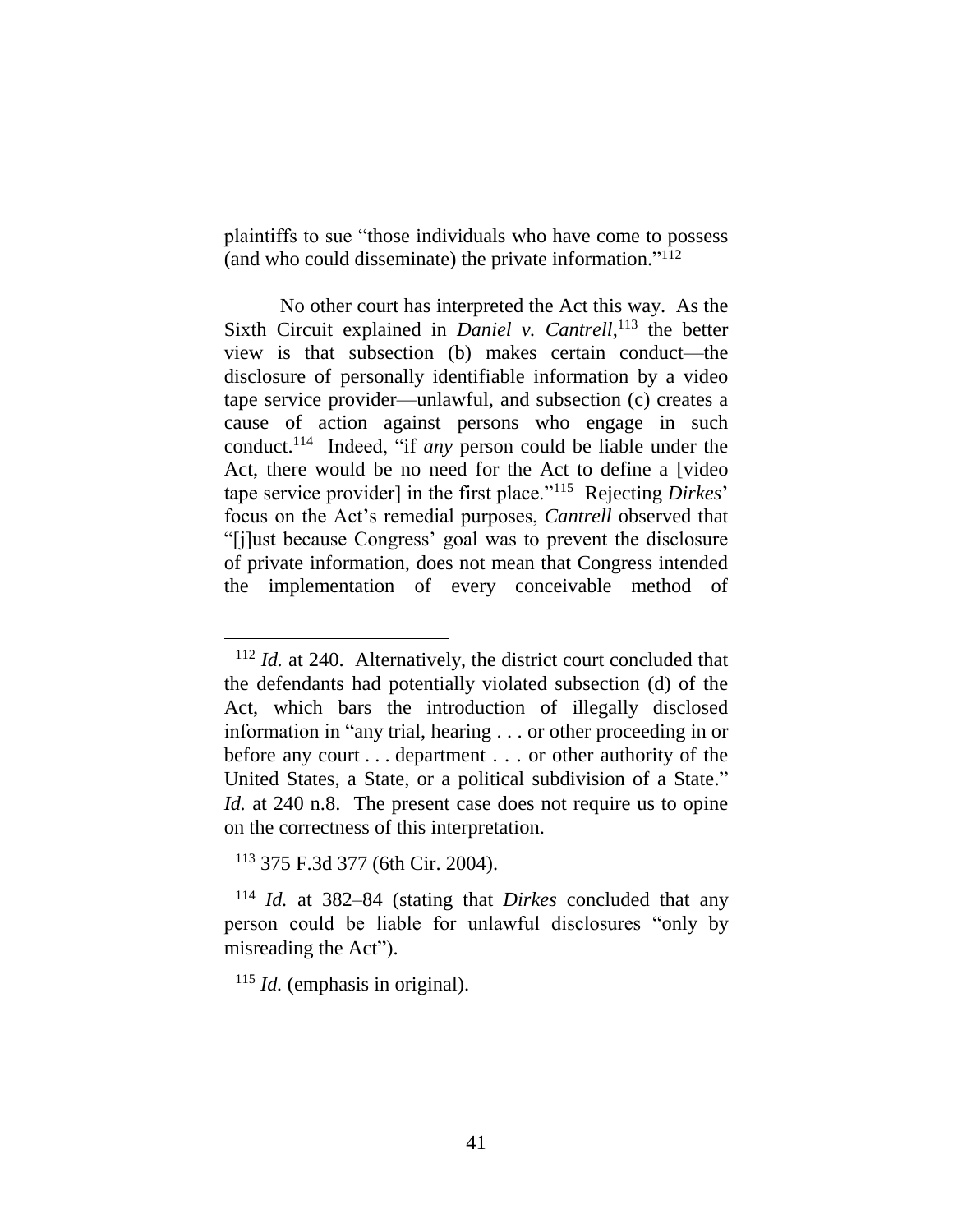preventing disclosures."<sup>116</sup> The Seventh Circuit adopted the same reading of the Act in *Sterk v. Redbox Automated Retail,*   $LLC$ <sup>, 117</sup> concluding that "the more plausible interpretation is that [subsection (c)] is limited to enforcing the prohibition of disclosure." 118

We agree with our colleagues in the Sixth and Seventh Circuits. Because we conclude that only video tape service providers that disclose personally identifiable information can be liable under subsection (c) of the Act, and because Google is not alleged to have disclosed any such information here, we will affirm the District Court's dismissal of the claim against Google. $^{119}$ 

### **2. Whether Viacom Disclosed "Personally Identifiable Information"**

Viacom also argues that it never disclosed "personally identifiable information" about children who viewed videos on its websites. As we shall see, what counts as personally

 $\overline{a}$ 

<sup>119</sup> The plaintiffs argued before the District Court that Google was a video tape service provider, but did not raise the same argument on appeal. We therefore need not address that argument here. *See United States v. Hoffecker*, 530 F.3d 137, 162 (3d Cir. 2008) (describing "the requirement that an appellant [must] raise an issue in his opening brief or else waive the issue on appeal").

<sup>116</sup> *Id.* at 384.

 $117$  672 F.3d 535.

<sup>118</sup> *Id.* at 538.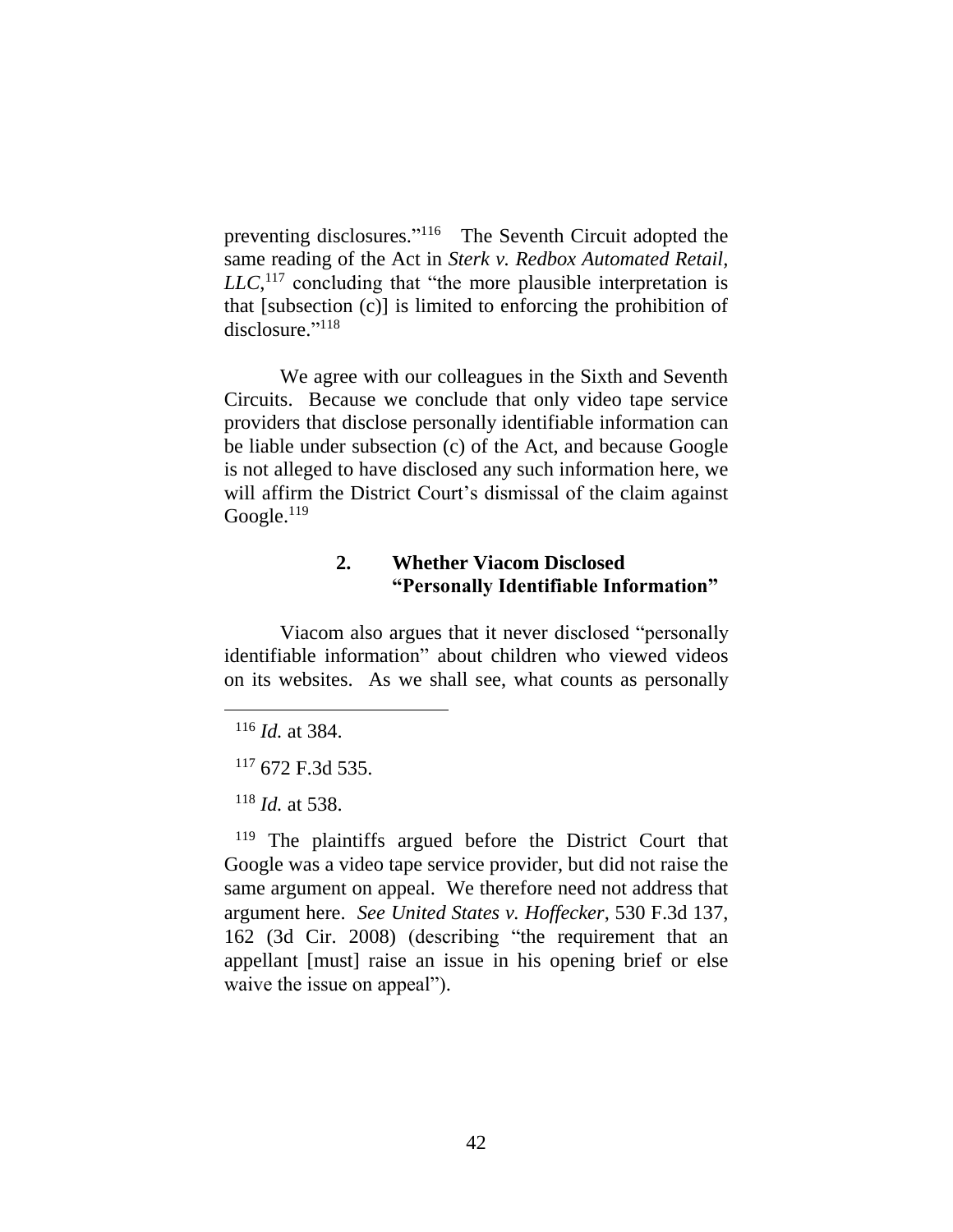identifiable information under the Act is not entirely clear.

The plaintiffs claim that Viacom disclosed to Google at least eleven pieces of information about children who browsed its websites. <sup>120</sup> Three, in particular, are central to their claim under the Act. The first is a user's IP address, "a number assigned to each device that is connected to the Internet" that permits computer-specific online tracking.<sup>121</sup> The second is a user's browser and operating system settings, which comprise a so-called "browser fingerprint."<sup>122</sup> The plaintiffs claim that these profiles are so detailed that the odds of two people having the same browser fingerprint are 1 in 286,777. 123 The third is a computing device's "unique device identifier."<sup>124</sup>

 $\overline{a}$ 

<sup>122</sup> Second Compl. ¶ 61.

 $123$  *Id.*  $\text{T}$  62.

<sup>124</sup> Nowhere in their complaints or in their briefing do the plaintiffs explain what a "unique device identifier" actually is, although other cases give us some indication. For example,

 $120$  Second Compl. ¶ 143.

<sup>121</sup> *See United States v. Vosburgh*, 602 F.3d 512, 517 n.3 (3d Cir. 2010) ("Although most devices do not have their own, permanent ('static') addresses, in general an IP address for a device connected to the Internet is unique in the sense that no two devices have the same IP address at the same time."). *Vosburgh* affirmed a defendant's conviction for possession of child pornography after FBI agents recorded the defendant's IP address and then subpoenaed the defendant's Internet service provider to learn his identity.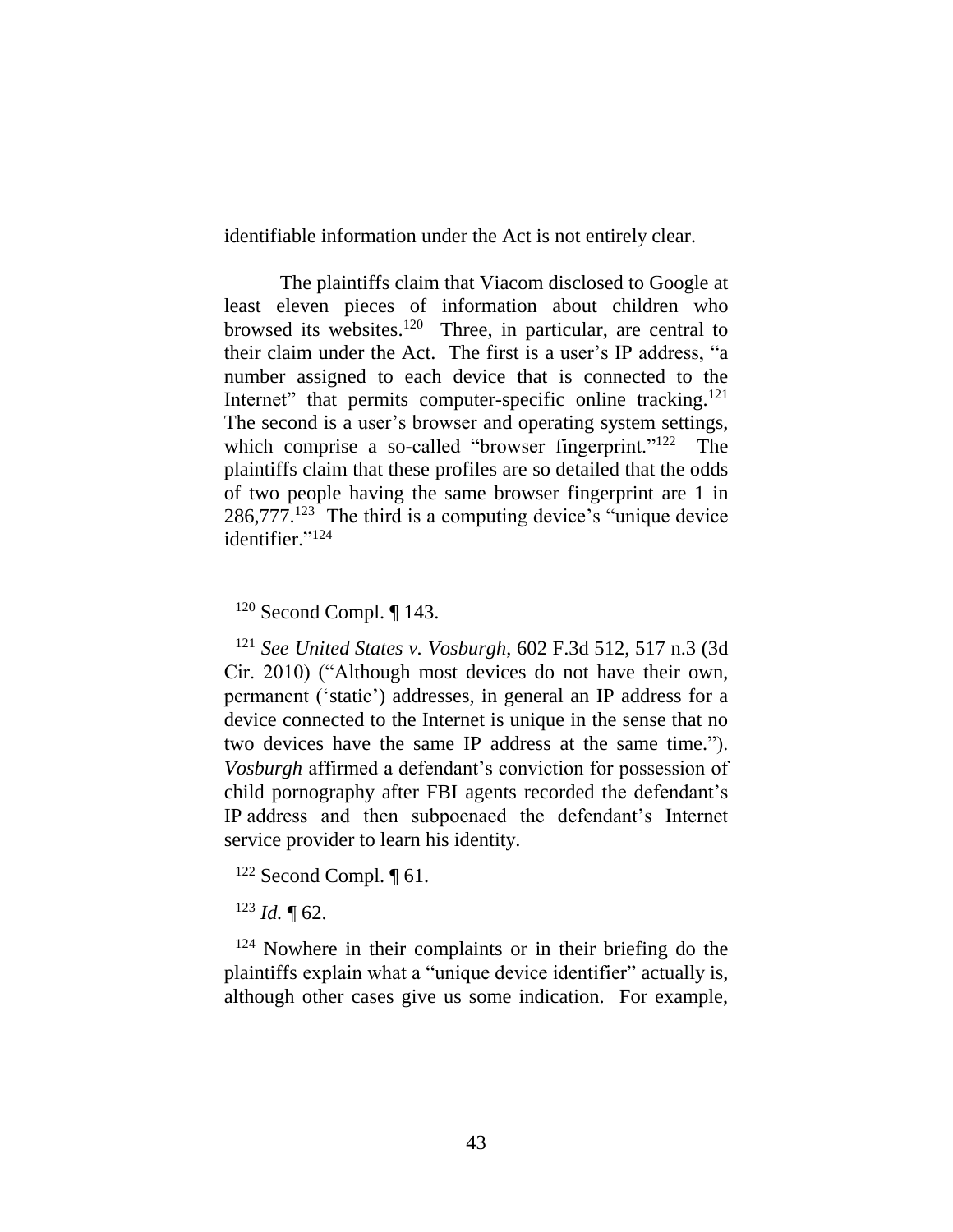What these pieces of information have in common is that they allegedly permit Google to track the same computer across time. So, for example, if someone with a Google account were to run a Google search from his or her computer, and then that person's child were to visit Nick.com and watch a video on that same computer, the plaintiffs claim that Google could "match" the data (based on IP address, browser fingerprint, or unique device identifier) to determine that the same computer was involved in both activities. In the plaintiffs' view, this means that Viacom, by permitting Google to use cookies on its website, effectively disclosed "information which identifies [a particular child] as having requested or obtained specific video materials or services from a video tape service provider,"<sup>125</sup> thereby violating the Act. The plaintiffs also claim that Viacom acted "knowingly," as the Act requires, because Viacom permitted Google to host ads on its websites despite being "aware of Google's ubiquitous presence on the Internet and its tracking of users."<sup>126</sup>

 $125$  18 U.S.C. § 2710(a)(3).

<sup>126</sup> Second Compl*.* ¶ 93.

one of the types of information at issue in *Ellis v. Cartoon Network, Inc.*, another case brought under the Video Privacy Protection Act, was the device ID on Android phones. The *Ellis* Court described that ID as "a 64–bit number (hex string) that is randomly generated when a user initially sets up his device and should remain constant for the lifetime of the user's device." 803 F.3d at 1254. Presumably the plaintiffs are referring to something similar.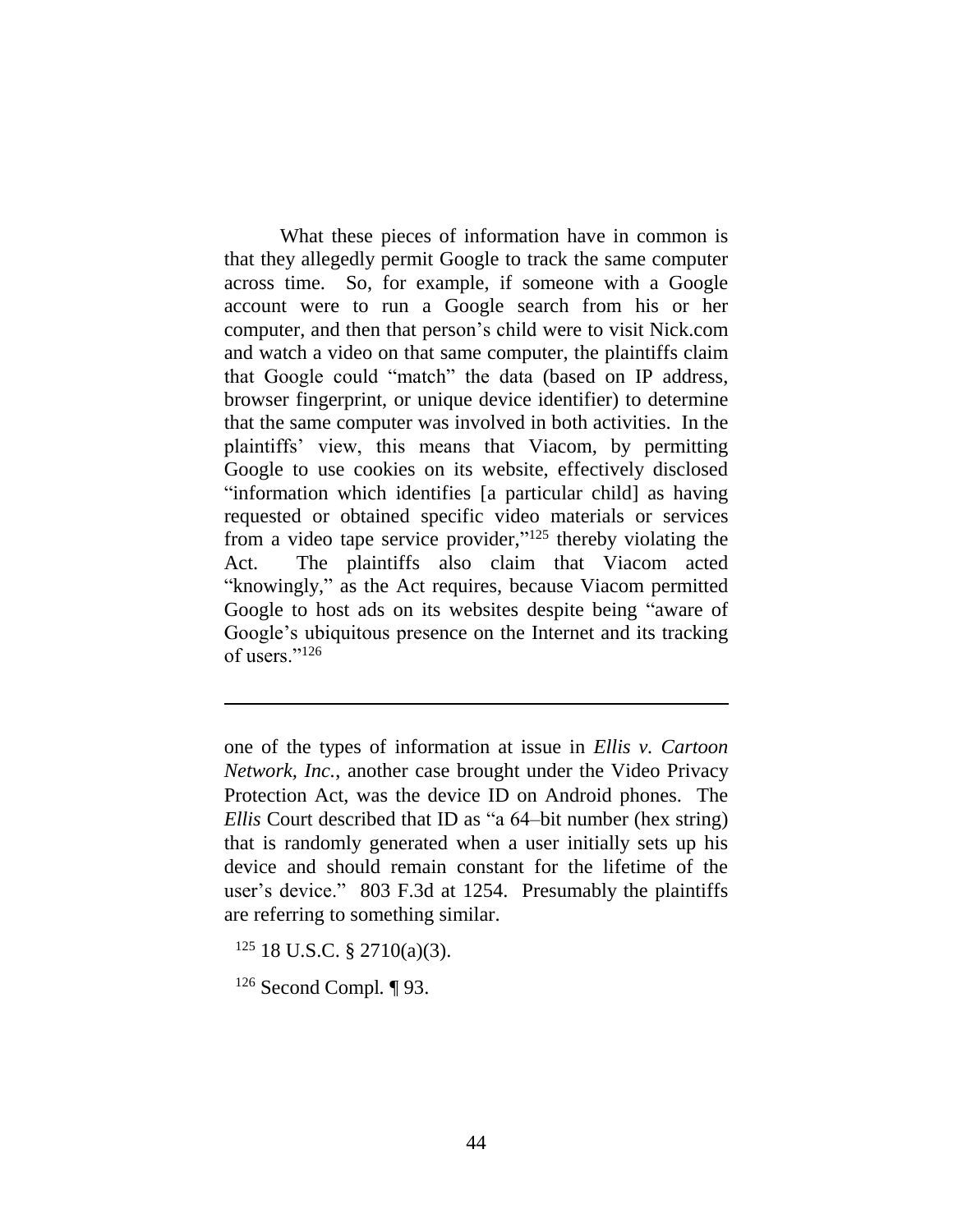Viacom, by contrast, argues that static digital identifiers, such as IP addresses, do not qualify as personally identifiable information. It encourages us to interpret the Act against the backdrop of the problem it was meant to rectify the disclosure of an actual person's video rental history. So, for example, Viacom points to the Senate Report, which states that "personally identifiable information is intended to be transaction-oriented," meaning that it "identifies a particular person as having engaged in a specific transaction with a video tape service provider."<sup>127</sup> Viacom reads this passage to suggest that the Act's authors had brick-and-mortar transactions in mind when they crafted the law. In Viacom's view, the information described by the plaintiffs is not personally identifiable because it does not, by itself, identify a particular person. Rather, it is "coded information, used for decades to facilitate the operation of the Internet, that theoretically could be used by the recipient to identify the location of a connected computer"—not to unmask the identity of a person using that computer.<sup>128</sup>

The parties' contrasting positions reflect a fundamental disagreement over what kinds of information are sufficiently "personally identifying" for their disclosure to trigger liability under the Video Privacy Protection Act. At one end of the spectrum, of course, is a person's actual name. Then there are pieces of information, such as a telephone number or a physical address, which may not by themselves identify a particular person but from which it would likely be possible to identify a person by consulting publicly available sources,

<sup>127</sup> Senate Report at 12.

 $128$  Viacom Br. at 16.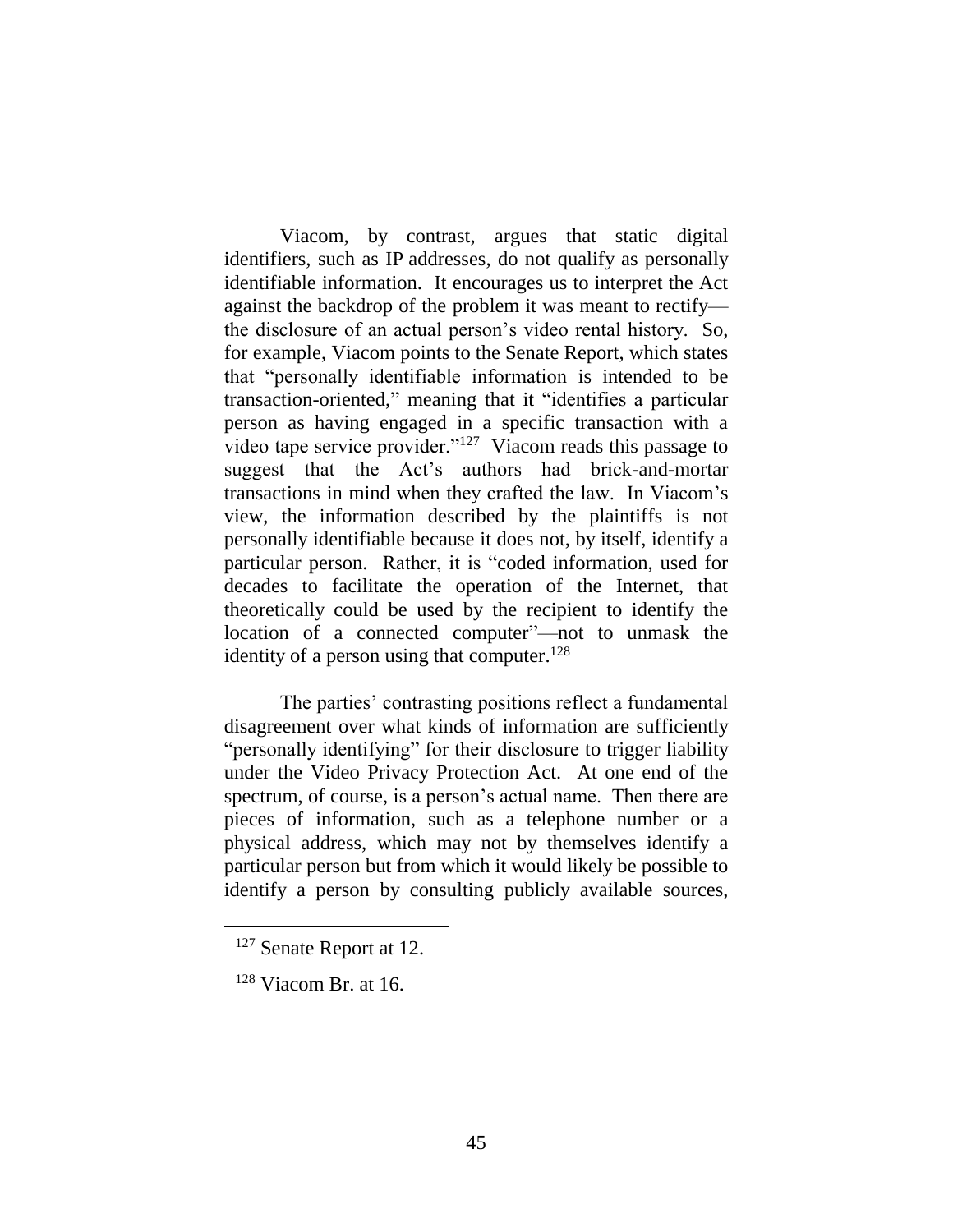such as a phone book or property records. Further down the spectrum are pieces of information, like social security numbers, which are associated with individual persons but might not be easily matched to such persons without consulting another entity, such as a credit reporting agency or government bureau.

The kind of information at issue here—static digital identifiers—falls even further down the spectrum. To an average person, an IP address or a digital code in a cookie file would likely be of little help in trying to identify an actual person. A great deal of copyright litigation, for example, involves illegal downloads of movies or music online. Such suits often begin with a complaint against a "John Doe" defendant based on an Internet user's IP address. Only later, after the plaintiff has connected the IP address to an actual person by means of a subpoena directed to an Internet service provider, is the complaint amended to reflect the defendant's name. 129

Numerous district courts have grappled with the question of whether the Video Privacy Protection Act applies to static digital identifiers. Most have followed the rule adopted in *In re Hulu Privacy Litigation*. <sup>130</sup> The court there

<sup>129</sup> *See, e.g.*, *Warner Bros. Records Inc. v. Walker*, 704 F. Supp. 2d 460, 463 (W.D. Pa. 2010) ("Plaintiffs initially filed this action as a 'Doe' lawsuit and subsequently amended the Complaint after Defendant's identity was obtained from Allegheny College pursuant to a Rule 45 subpoena.").

<sup>130</sup> No. 11-cv-3764 (LB), 2014 WL 1724344 (N.D. Cal. Apr. 28, 2014).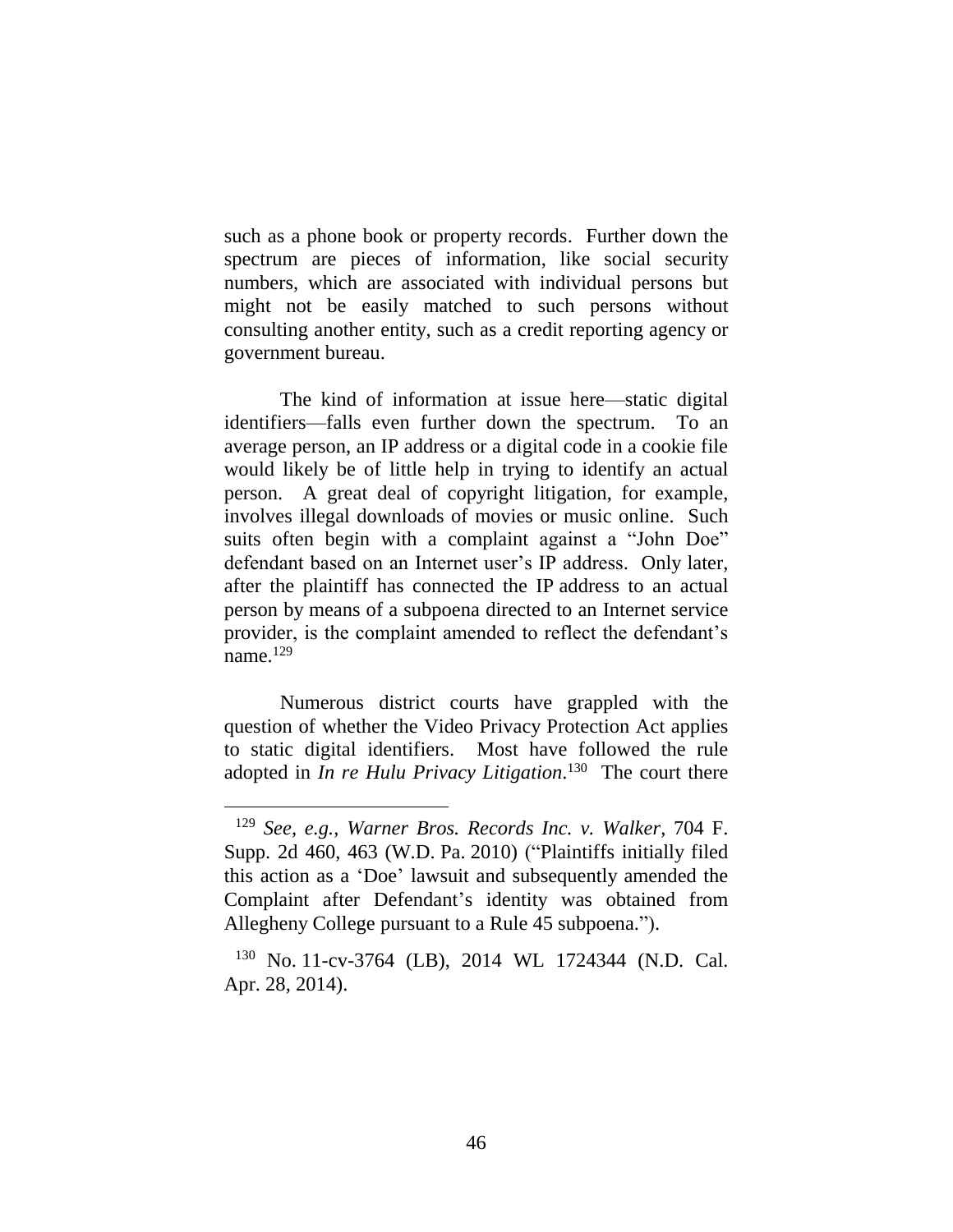concluded that static digital identifiers that could, in theory, be combined with other information to identify a person do not count as "personally identifiable information" under the Act, at least by themselves.<sup>131</sup> Other decisions are in accord. 132

The district courts have not, however, been unanimous. The plaintiffs direct us to *Yershov v. Gannett Satellite Information Network, Inc.*<sup>133</sup> The plaintiff there downloaded *USA Today*'s free application onto his smartphone. He alleged that Gannett, which publishes *USA Today*, shared information about videos he watched on his phone with a third-party analytics company, Adobe Systems, Inc. The information did not include the plaintiff's name or address, but rather his cell phone identification number and his GPS coordinates at the time he viewed a particular video. 134 Rejecting the approach taken in *Hulu*, *Yershov* concluded that

<sup>&</sup>lt;sup>131</sup> *Id.* at \*11 (concluding that "a unique anonymized ID alone is not [personally identifiable information] but context could render it not anonymous and the equivalent of the identification of a specific person").

<sup>132</sup> *See, e.g.*, *Robinson v. Disney Online*, --- F. Supp. 3d ---, 2015 WL 6161284, at \*6 (S.D.N.Y. 2015); *Eichenberger v. ESPN, Inc.*, No. 14-cv-463 (TSZ), 2015 WL 7252985, at \*4–5 (W.D. Wash. May 7, 2015); *Ellis v. Cartoon Network, Inc.*, No. 14-cv-484 (TWT), 2014 WL 5023535, at \*3 (N.D. Ga. Oct. 8, 2014), *aff'd on other grounds*, 803 F.3d 1251 (11th Cir. 2015).

<sup>133</sup> 104 F. Supp. 3d 135 (D. Mass. 2015).

<sup>134</sup> *Id.* at 138.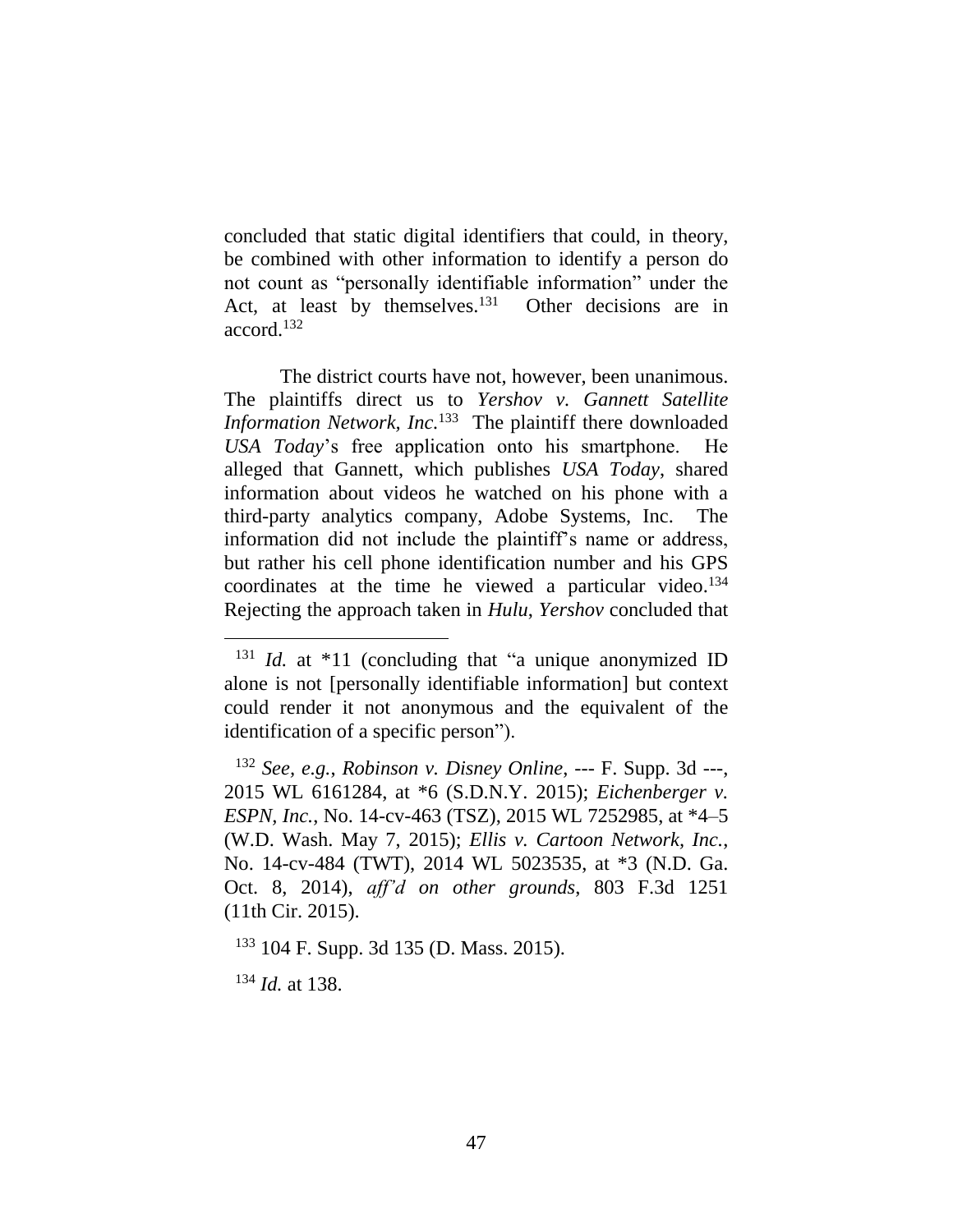any unique identifier—including a person's smartphone ID is personally identifiable information. It recognized that, in asking it to reach this conclusion, the plaintiff was "attempt[ing] to place a square peg (modern electronic technology) into a round hole (a statute written in 1988 aimed principally at videotape rental services)."<sup>135</sup> Even so, the court stated that the Act applied to the disclosure of static identifiers that could theoretically permit a company like Adobe Systems to identify an individual video watcher.<sup>136</sup> The First Circuit recently affirmed that conclusion.<sup>137</sup>

In our view, the proper meaning of the phrase "personally identifiable information" is not straightforward. As a textual matter, "[t]he precise scope" of such information "is difficult to discern from the face of the statute—whether

 $\overline{a}$ 

<sup>137</sup> *Yershov v. Gannett Satellite Info. Network, Inc.*,

--- F.3d ---, 2016 WL 1719825, at \*2–3 (1st Cir. 2016). Despite its expansive interpretation of what qualifies as personally identifiable information, the district court in *Yershov* concluded that the plaintiff in that case was not a "subscriber" within the meaning of the Video Privacy Protection Act and therefore dismissed the case. The First Circuit reached the opposite conclusion and remanded the case for further proceedings. *See id.* at \*3–6.

<sup>135</sup> *Id.* at 140.

<sup>136</sup> *Id.* at 145–46 (discussing *Nickelodeon I* and stating that its "conclusion that '[personally identifiable information] is information which must, without more, itself link an actual person to actual video materials' is flawed").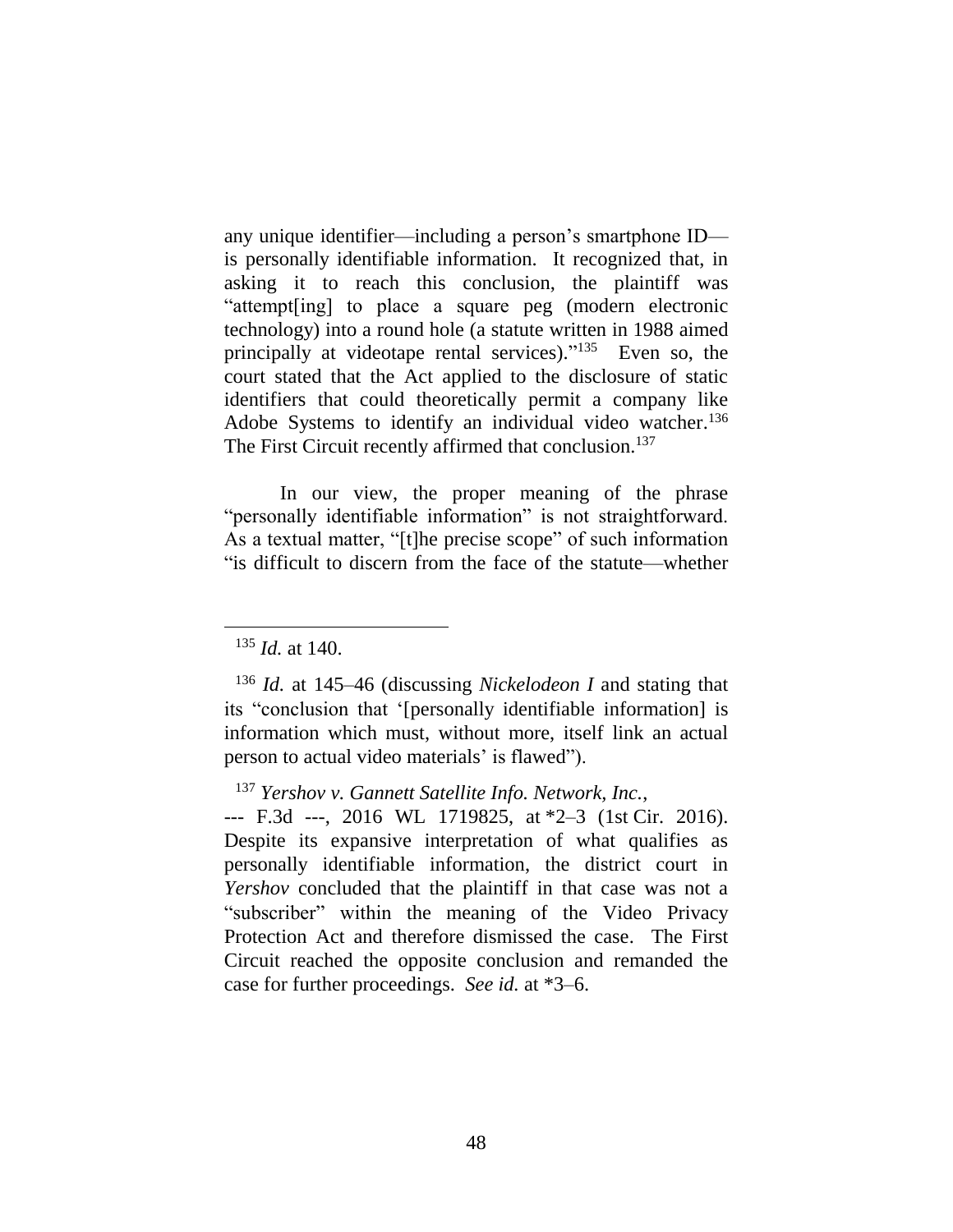read in isolation or in its broader statutory context."<sup>138</sup> As a practical matter, norms about what ought to be treated as private information on the Internet are both constantly in flux and often depend on the novelty of the technology at issue. Even so, we find Viacom's narrower understanding of what constitutes "personally identifiable information" under the Act more persuasive than the alternative offered by the plaintiffs.

We begin with principles of statutory interpretation. We have said that when "the text [of a statute] is ambiguous or does not reveal congressional intent 'with sufficient precision' to resolve our inquiry[,] . . . 'a court traditionally refers to the legislative history and the atmosphere in which the statute was enacted in an attempt to determine the congressional purpose.'" 139 Likewise, the Supreme Court had instructed us that "[w]hen technological change has rendered its literal terms ambiguous, [a law] must be construed in light of [its] basic purpose." 140 Our review of the legislative history convinces us that Congress's purpose in passing the Video Privacy Protection Act was quite narrow: to prevent disclosures of information that would, with little or no extra

<sup>138</sup> *Disney*, 2015 WL 6161284, at \*2.

<sup>139</sup> *Jensen v. Pressler & Pressler*, 791 F.3d 413, 418 (3d Cir. 2015) (quoting, in succession, *Allen ex rel. Martin v. LaSalle Bank, N.A.*, 629 F.3d 364, 367 (3d Cir. 2011), and *In re Lord Abbett Mut. Funds Fee Litig.*, 553 F.3d 248, 254 (3d Cir. 2009)).

<sup>140</sup> *Twentieth Century Music Corp. v. Aiken*, 422 U.S. 151, 156 (1975) (interpreting the Copyright Act).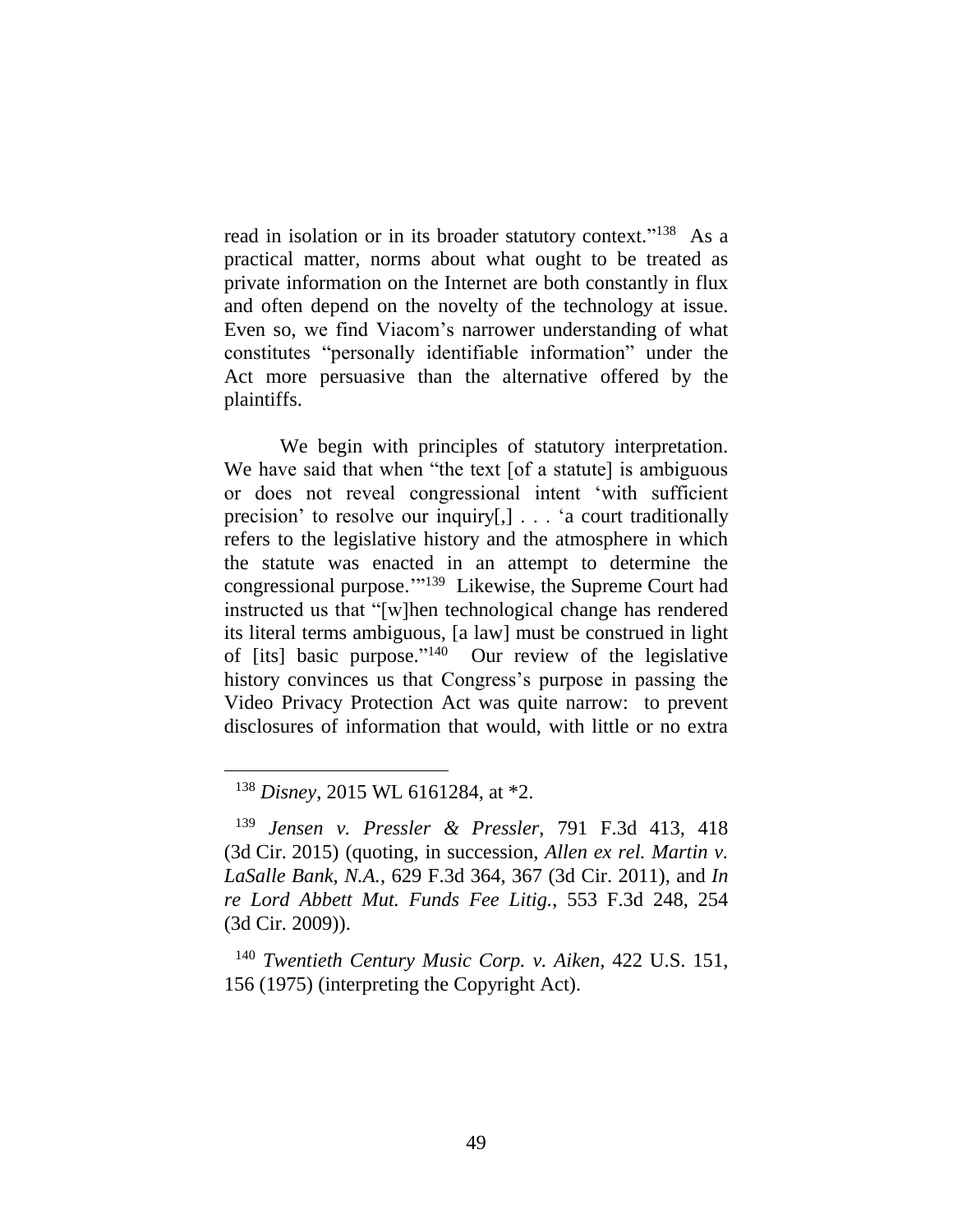effort, permit an ordinary recipient to identify a particular person's video-watching habits. We do not think that, when Congress passed the Act, it intended for the law to cover factual circumstances far removed from those that motivated its passage.

This becomes apparent by tracing the Video Privacy Protection Act's legislative history. The Senate version of the Act was introduced in May of 1988, and the coordinate House bill was introduced about a month later. The two bills were considered in a joint hearing in August of 1988 before the relevant House and Senate subcommittees.<sup>141</sup> The then-extant Senate bill would have punished *both* disclosures relating to video tape service providers *and* disclosures relating to library borrowing records.<sup>142</sup> Senator Patrick Leahy, Chairman of the Senate Subcommittee on Technology and the Law, characterized the purpose of the Senate bill as follows:

> Most of us rent movies at video stores and we check out books from our community libraries. These activities generate an enormous report of personal activity that, if it is going to be disclosed, makes it very, very difficult for a

<sup>141</sup> Senate Report at 5; *see also Video and Library Privacy Protection Act of 1988: Hearing on H.R. 4947 & S. 2361 Before the Subcomm. on Courts, Civil Liberties & the Admin. of Justice of the H. Comm. on the Judiciary & the Subcomm. on Tech. & the Law of the S. Comm. on the Judiciary*, 100th Cong. (1988) ("Committee Report").

<sup>142</sup> Committee Report at 13–15 (quoting relevant text of S. 2361).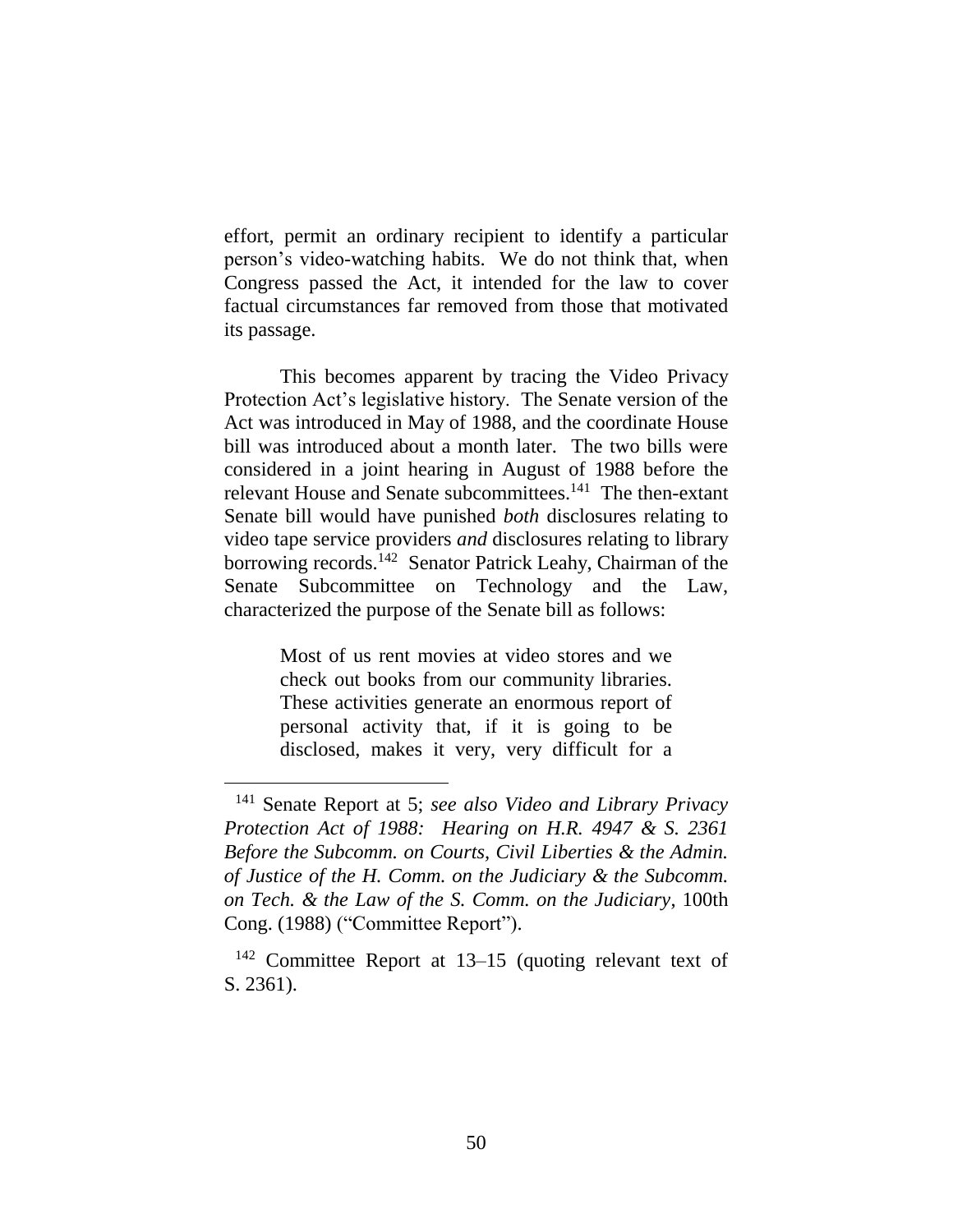person to protect his or her privacy.

It really isn't anybody's business what books or what videos somebody gets. It doesn't make any difference if somebody is up for confirmation as a Supreme Court Justice or they are running the local grocery store. It is not your business.<sup>143</sup>

Similarly, Representative Robert Kastenmeier, Chairman of the House Subcommittee on Courts, Civil Liberties, and the Administration of Justice, decried "attempts to obtain patrons' [library] records, under circumstances that . . . would violate most peoples' perceptions of their right to privacy."<sup>144</sup> He expressed the view that "American citizens should not have to worry that a government agent, or a reporter, or anyone else, will be able to find out what they are reading," and argued that "[t]hese principles apply as much to customers of video stores as to patrons of libraries."<sup>145</sup>

According to the Senate Report, the provisions of the Act relating to libraries were removed because the Senate Judiciary Committee "was unable to resolve questions regarding the application of such a provision for law enforcement."<sup>146</sup> Even so, we think that legislators' initial focus on both libraries and video stores indicates that the Act

 $\overline{a}$ 

<sup>146</sup> Senate Report at 8.

<sup>143</sup> *Id.* at 18.

<sup>144</sup> *Id.* at 21–22.

<sup>145</sup> *Id.* at 22–23.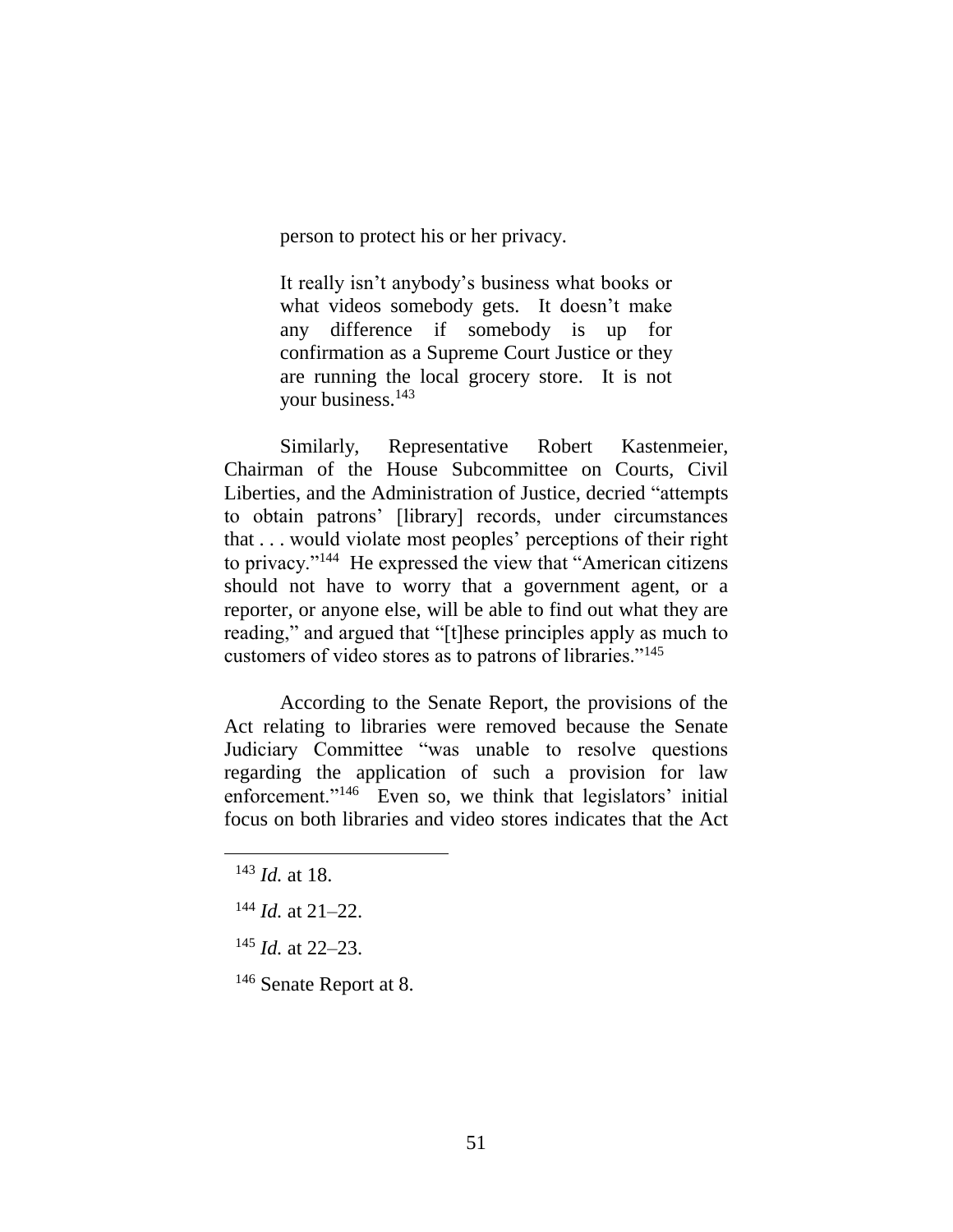was meant to prevent disclosures of information capable of identifying an *actual person's* reading or video-watching habits. We therefore agree with our colleagues who have reviewed this same legislative history and concluded that the Act "protects personally identifiable information that identifies a specific person and ties that person to particular videos that the person watched."<sup>147</sup>

The plaintiffs contend that, contrary to our interpretation, Congress intended to pass a broad statute that would protect consumer privacy even as video-watching technology changed over time. To be fair, there are portions of the legislative history that might be read to support such a view. $148$  The text itself is also amenable to such an interpretation. After all, the Act says that personally identifiable information "*includes* information which identifies a person as having requested or obtained specific video materials or services from a video tape service

<sup>147</sup> *Hulu*, 2014 WL 1724344, at \*8; *see also Eichenberger*, 2015 WL 7252985, at \*4 ("The focus of this statute . . . is on whether the disclosure by itself identifies a particular person as having viewed a specific video.").

<sup>148</sup> *See, e.g.*, Committee Report at 19 ("These bills are an effort to keep up to date with changing technology and changing social patterns with respect to the use of materials which ought to be clearly private.") (statement of Representative Kastenmeier); *id.* at 55 ("These precious [privacy] rights have grown increasingly vulnerable with the growth of advanced information technology.") (testimony of Janlori Goldman, Staff Attorney, American Civil Liberties Union).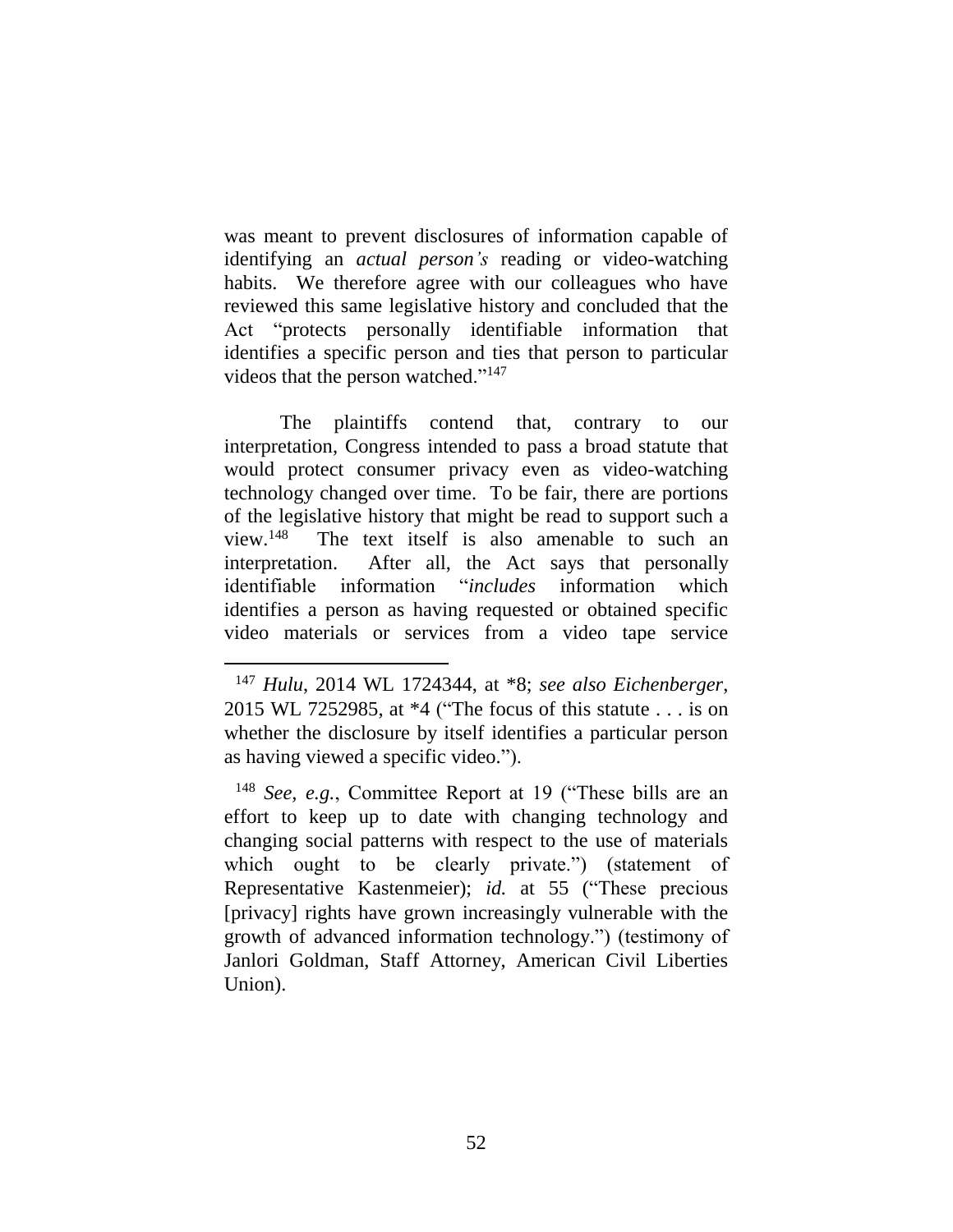provider,"<sup>149</sup> and Congress's use of the word "includes" could suggest that Congress intended for future courts to read contemporary norms about privacy into the statute's original text.<sup>150</sup> But we ultimately do not think that the definition of personally identifiable information in the Act is so broad as to cover the kinds of static digital identifiers at issue here. This is not to say that the Act has become a dead letter with the demise of the corner video store. If, for example, Google were to start purposefully leaking its customers' YouTube video-watching histories, we think such disclosures would almost certainly violate the Act. But trying to analogize between that kind of disclosure and Google's use of cookies on Viacom's websites is, at best, a strained enterprise.

Nor are we persuaded by the plaintiffs' citations to other federal privacy laws. For example, the plaintiffs ask us to consider how Congress used the phrase "personally identifiable information" (or its equivalents) in (i) the Children's Online Privacy Protection Act,<sup>151</sup> (ii) the Gramm-Leach Financial Modernization  $Act<sub>1</sub><sup>152</sup>$  (iii) the Federal

 $\overline{a}$ 

 $152$  15 U.S.C. § 6809(4).

 $149$  18 U.S.C. § 2710(a)(3) (emphasis added).

<sup>150</sup> *See Yershov*, 2016 WL 1719825, at \*2 (noting that "the word 'includes' . . . normally implies that the proffered definition falls short of capturing the whole meaning"); Senate Report at 12 (stating that the use of the word "includes" is intended to "establish a minimum, but not exclusive, definition of personally identifiable information").

 $151$  15 U.S.C. § 6501(8).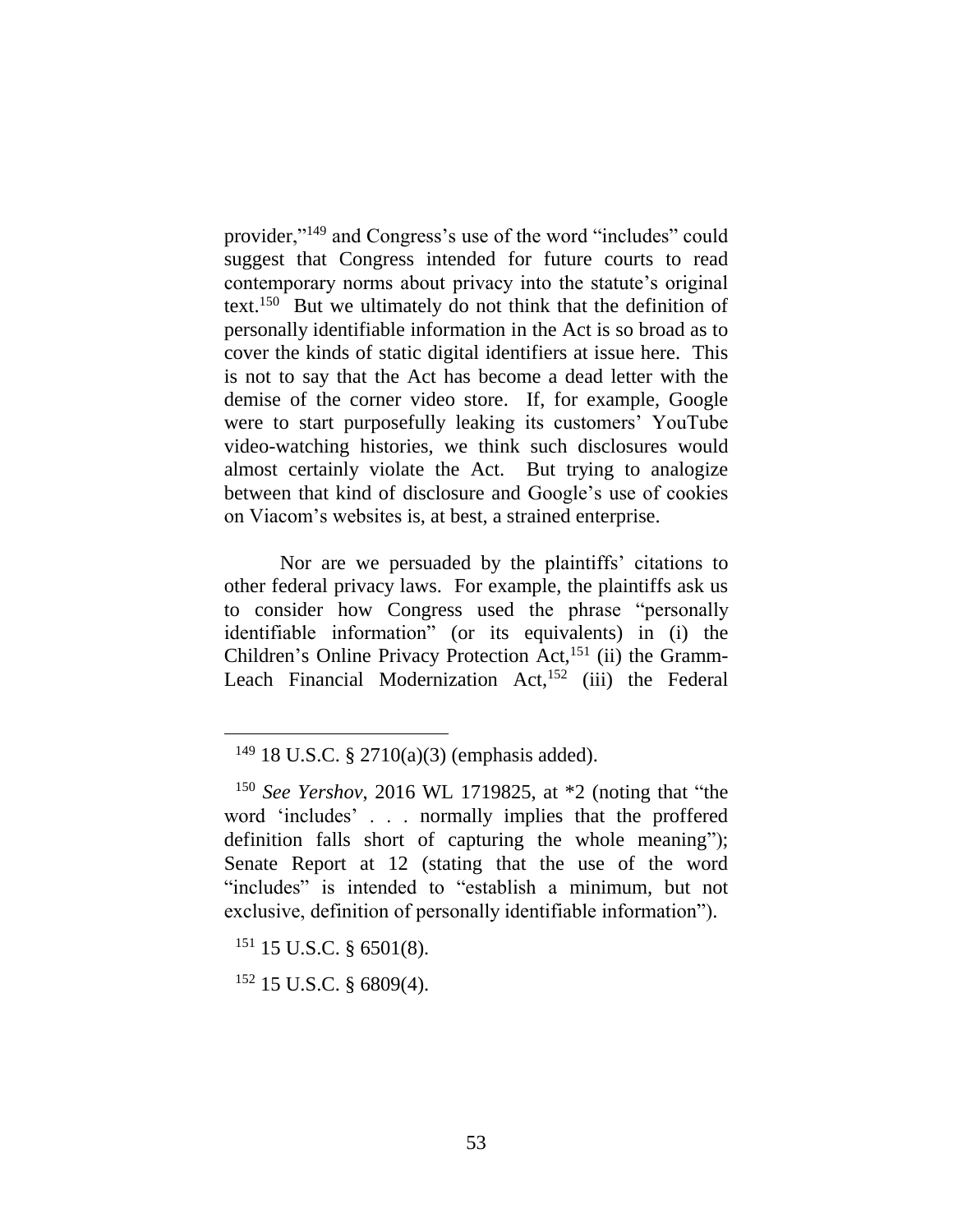Education Rights and Privacy Act, $153$  and (iv) the Health Insurance Portability and Accountability Act.<sup>154</sup> Having done so, we do not think that the language in these other laws is as helpful as the plaintiffs suppose. If anything, the expansion of privacy laws since the Video Privacy Protection Act's passage demonstrates that, whatever else "personally identifiable information" meant in 1988, it did not encompass the kind of information that Viacom allegedly disclosed to Google.

We see this perhaps most clearly by juxtaposing the 1988 Video Privacy Protection Act with the Children's Online Privacy Protection Act ("COPPA"), which Congress passed a decade later. <sup>155</sup> That statute limits the gathering of personal information from children under the age of 13 on the Internet.<sup>156</sup> It also requires parental consent for the collection, use, or disclosure of children's personal information online and directs the Federal Trade Commission to issue regulations

 $154$  42 U.S.C. § 1320d(6).

 $\overline{a}$ 

<sup>155</sup> Pub. L. No. 105-277, Div. C, Title XIII, §§ 1301–1308, 112 Stat. 2681–728, *codified at* 15 U.S.C. §§ 6501–6506.

<sup>156</sup> 15 U.S.C.  $\frac{5}{9}$  6501(1) (defining the term "child" to mean "an individual under the age of  $13$ "),  $6501(10)(A)(i)$ -(ii) (stating that a website "directed to children" is "a commercial website or online service that is targeted to children" or "that portion of a commercial website or online service that is targeted to children").

<sup>153</sup> 20 U.S.C. § 1232g; *see also* 34 C.F.R. § 99.3 (defining "personally identifiable information" in the education context).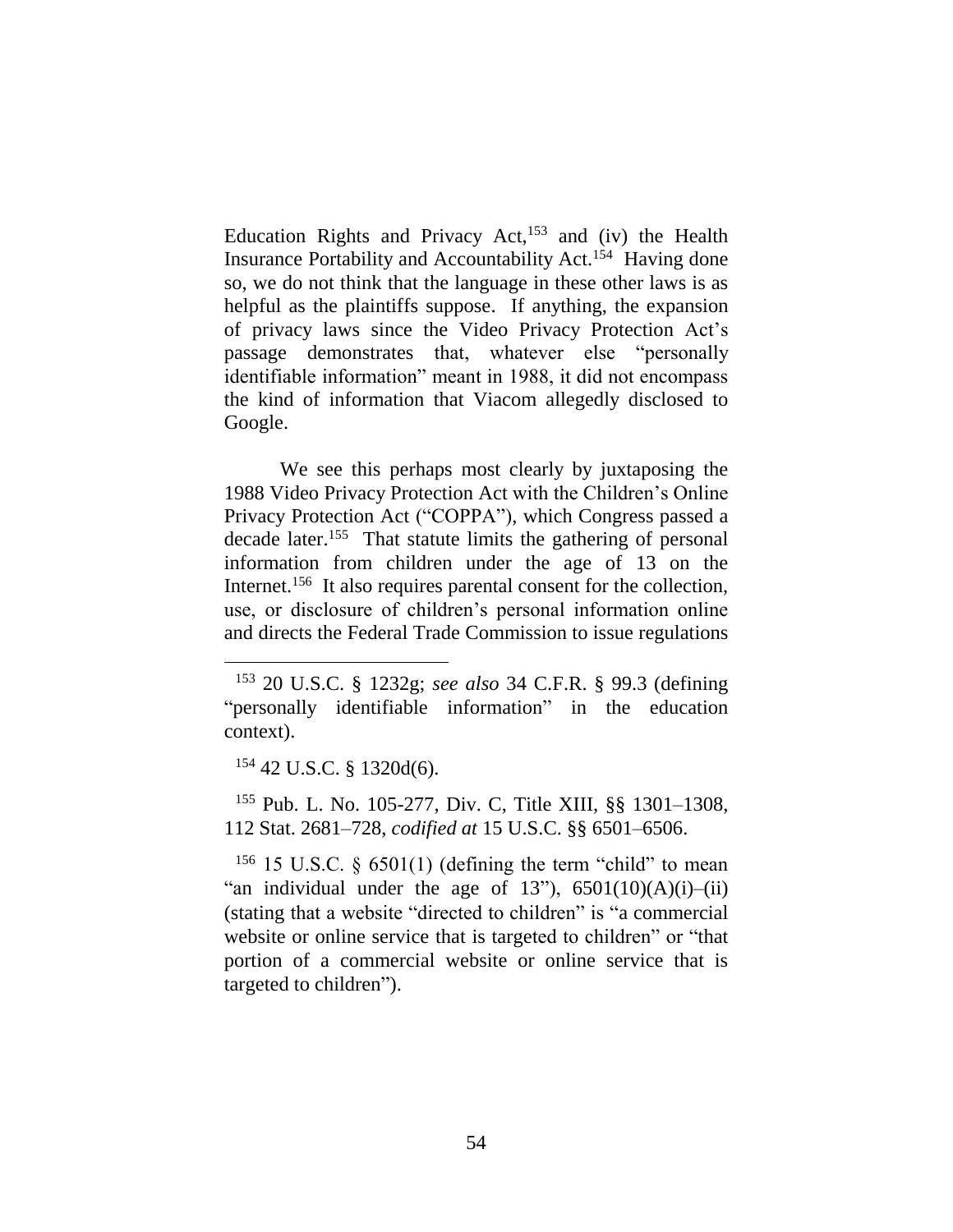to that effect.<sup>157</sup> The statute defines "personal information" to include:

> [A] first and last name; a home or other physical address . . . ; an e-mail address; a telephone number; a Social Security number; any other identifier that the [Federal Trade Commission] determines permits the physical or online contacting of a specific individual; or information concerning the child or the parents of that child that the website collects online from the child and combines with an identifier described in this paragraph.<sup>158</sup>

The Federal Trade Commission has promulgated two successive rules under this provision. The first, which became effective in April of 2000,<sup>159</sup> defined "personal" information" to include not only the kinds of information enumerated in the text of the law, but also "[a] persistent identifier, such as a customer number held in a cookie or a

 $158$  *Id.* § 6501(8)(A)–(G).

 $\overline{a}$ 

<sup>159</sup> *See* Children's Online Privacy Protection Rule, 64 Fed. Reg. 59,888 (Nov. 3, 1999), *available at* 1999 WL 990699 (promulgating final rule to be codified at 16 C.F.R. § 312).

<sup>&</sup>lt;sup>157</sup> *Id.* §  $6502(a)(1)$  (requiring compliance with regulations), 6502(b)(1) (delegating authority to the Commission),  $6502(b)(1)(A)(ii)$  (directing the Commission to establish regulations requiring the "verifiable parental consent for the collection, use, or disclosure of personal information from children").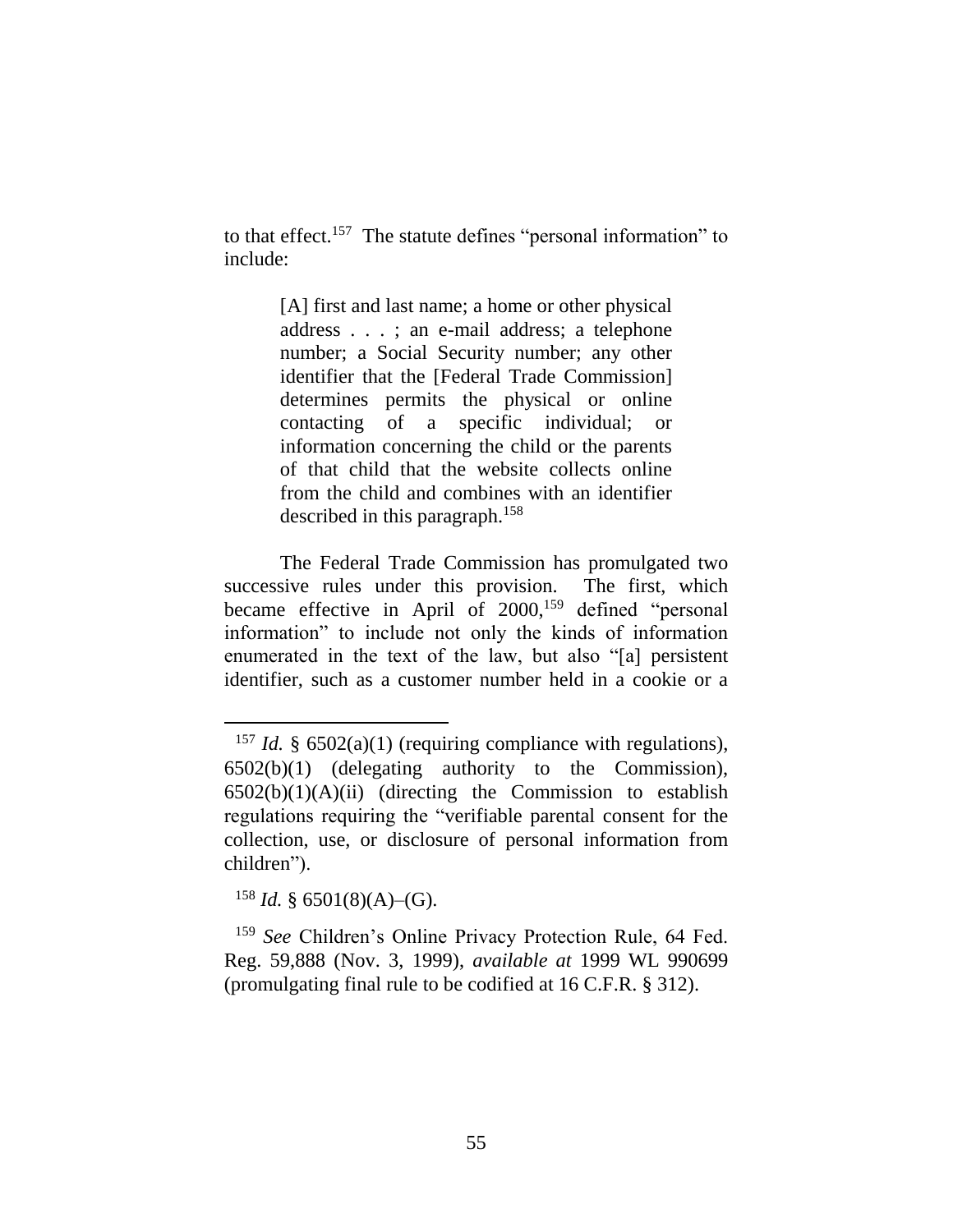processor serial number, where such identifier is associated with individually identifiable information."<sup>160</sup> An updated regulation, effective in July of  $2013$ ,<sup>161</sup> expanded this definition to include any "persistent identifier that can be used to recognize a user *over time and across different Web sites or online services*," including but not limited to "a customer number held in a cookie, an Internet Protocol (IP) address, a processor or device serial number, or unique device identifier."<sup>162</sup>

It seems clear that the Commission's updated definition of "personal information" comes much closer to capturing, if not wholly covering, the kinds of information at issue in this case.<sup>163</sup> But that is of little help to the plaintiffs' present claim. Instead, the evolution of these regulations demonstrates that, when Congress passed COPPA, it gave the Federal Trade Commission authority to *expand* the types of

 $\overline{a}$ 

<sup>162</sup> 16 C.F.R. § 312.2 (2013) (emphasis added).

<sup>163</sup> The Federal Trade Commission's first definition of "personal information" would seemingly *not* cover the kind of information at issue here because, while that definition did include a reference to numerical codes stored in cookies, it also required such codes to be linked to the other kinds of information listed in the statute. Gender and birthdate, the two kinds of information Viacom allegedly collected when children signed up for its websites, are not on that list.

 $160$  16 C.F.R. § 312.2 (2000).

<sup>161</sup> Children's Online Privacy Protection Rule, 78 Fed. Reg. 3,972 (Jan. 17, 2013), *available at* 2013 WL 169584 (promulgating updated rule).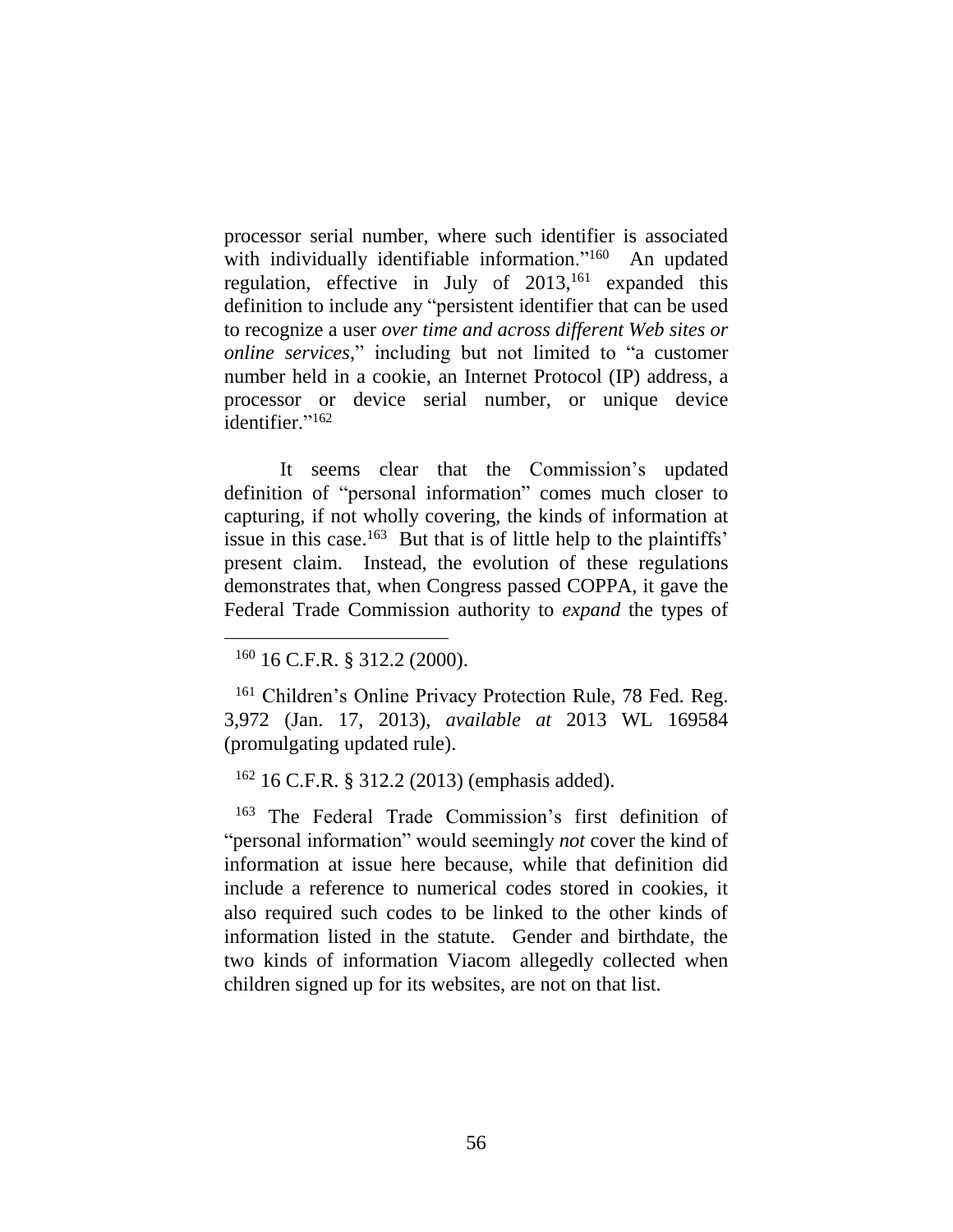information that count as personally identifying under that law. In this way, Congress built flexibility into the statute to keep pace with evolving technology. The Video Privacy Protection Act, by contrast, does not empower an administrative agency to augment the definition of "personally identifiable information" in light of changing circumstances or new technologies. The meaning of that phrase in the Act is, it would appear, more static.

Subsequent developments confirm this view. Congress amended the Video Privacy Protection in 2013, <sup>164</sup> modifying those provisions of the law governing how a consumer can consent to the disclosure of personally identifiable information.<sup>165</sup> The legislative history of the 2013 amendments demonstrates that Congress was keenly aware of how technological changes have affected the original Act. As one Senate report put it:

> At the time of the [1988 law's] enactment, consumers rented movies from video stores. The method that Americans used to watch videos in 1988—the VHS cassette tape—is now

<sup>164</sup> Pub. L. No. 112-258, 126 Stat. 2414. While Congress did not pass the law until January of 2013, it is titled the "Video Privacy Protection Act Amendments Act of 2012."

<sup>165</sup> *See Ellis*, 803 F.3d at 1253 (explaining that these "changes allowed consumers greater flexibility to share their video viewing preferences, while maintaining their privacy, by clarifying that video tape service providers may obtain informed, written consent of consumers on an ongoing basis via the Internet").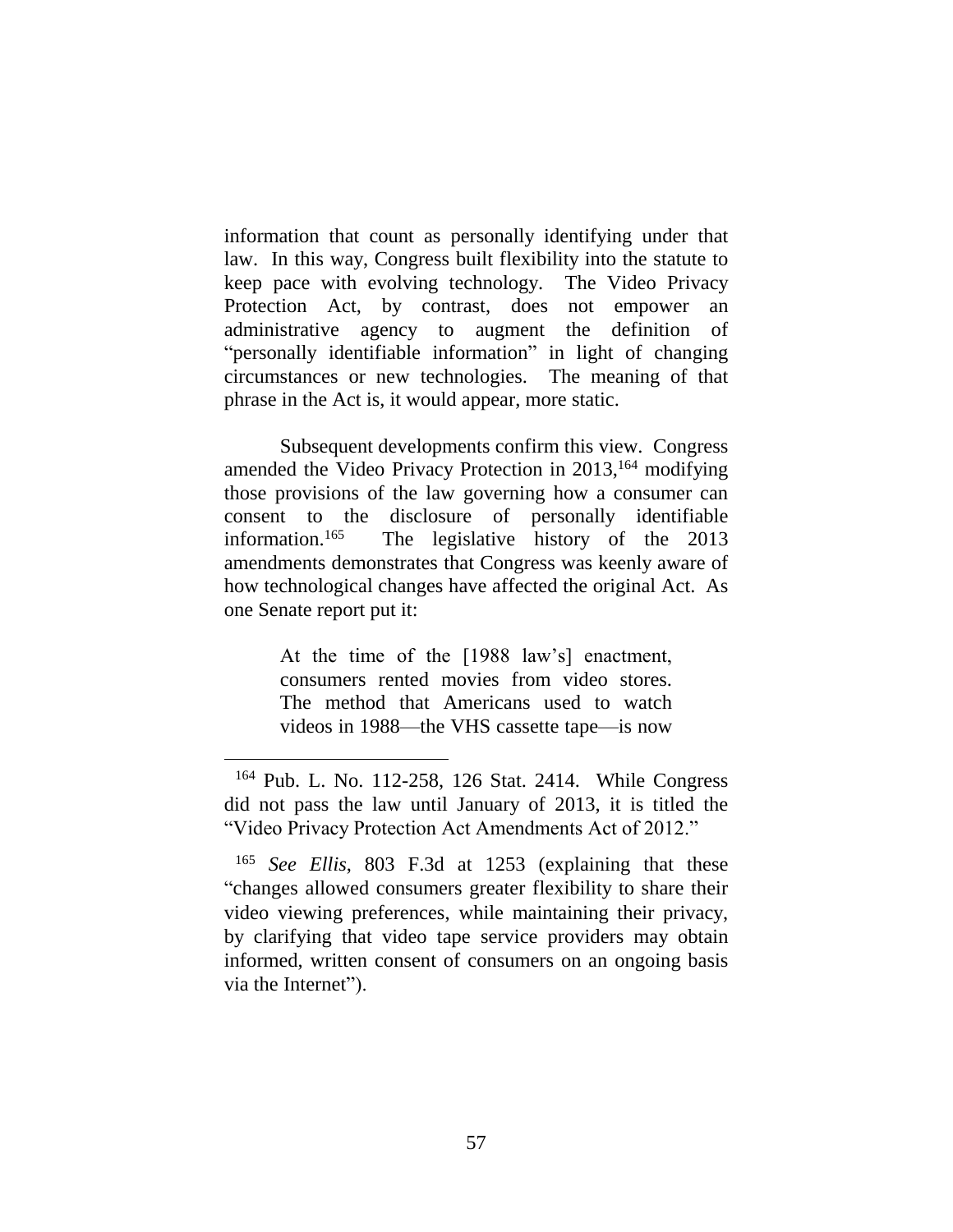obsolete. In its place, the Internet has revolutionized the way that American consumers rent and watch movies and television programs. Today, so-called "on-demand" cable services and Internet streaming services allow consumers to watch movies or TV shows on televisions, laptop computers, and cell phones.<sup>166</sup>

Despite this recognition, Congress did not update the definition of personally identifiable information in the statute.<sup>167</sup> What's more, it chose not to do so despite the fact that the *amicus* supporting the plaintiffs here, the Electronic Privacy Information Center, submitted written testimony that included the following exhortation:

> [T]he Act does not explicitly include Internet Protocol (IP) Addresses in the definition [of personally identifiable information]. IP addresses can be used to identify users and link consumers to digital video rentals. They are akin to Internet versions of consumers' home telephone numbers. . . . We would propose the addition of Internet Protocol (IP) Addresses and account identifiers to the

<sup>166</sup> S. Rep. No. 112-258, at 2 (2012).

<sup>167</sup> *See* H.R. Rep. No. 112-312, at 3 (2011) (noting that the updated version of the legislation "does not change . . . the definition of 'personally identifiable information'").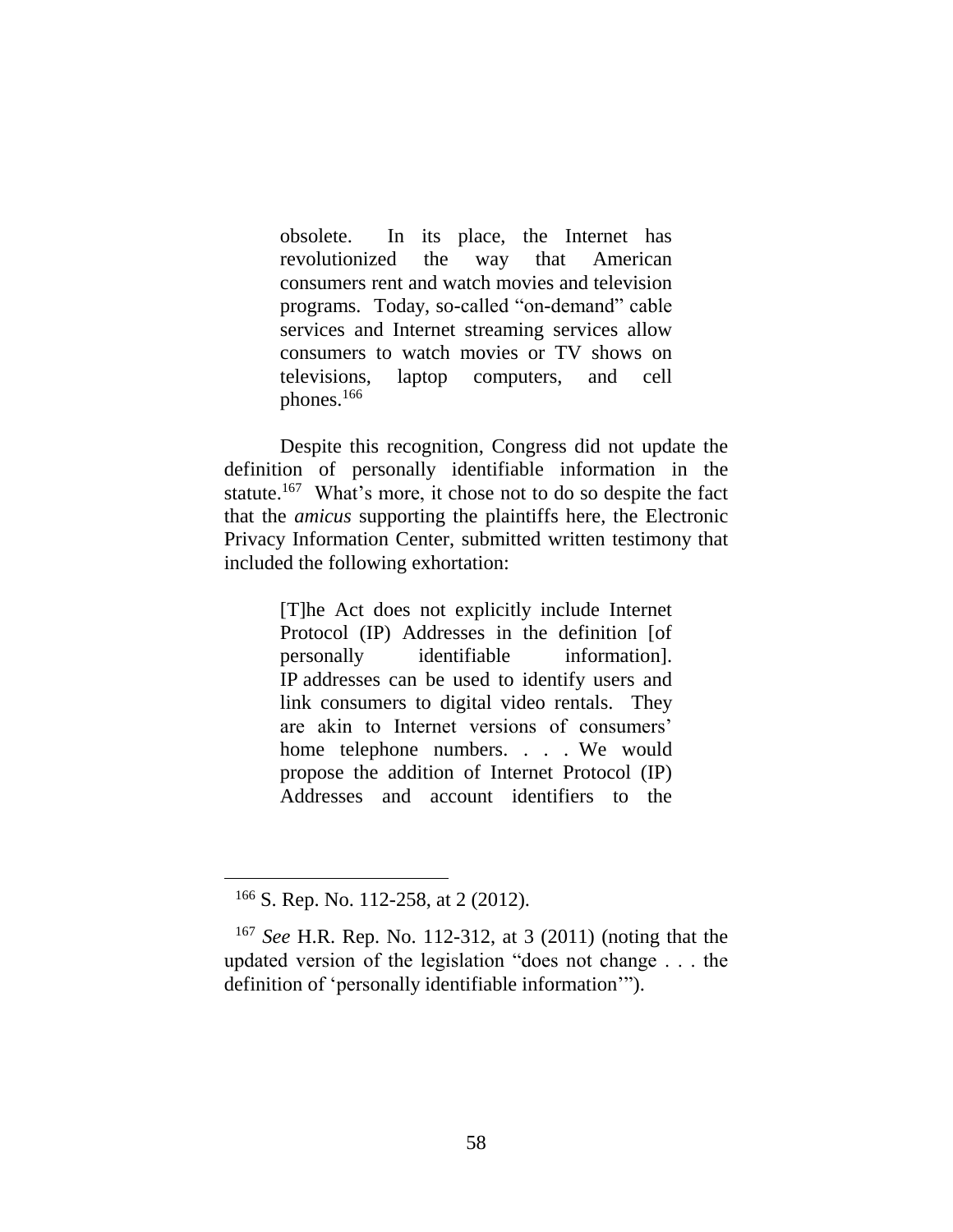definition of [personally identifiable information] . . . .<sup>168</sup>

We think Congress's decision to retain the 1988 definition of personally identifiable information indicates that the Act serves different purposes, and protects different constituencies, than other, broader privacy laws. We of course appreciate that the passage of time often requires courts to apply old laws in new circumstances.<sup>169</sup> Assessing congressional intent in these cases can be difficult; indeed, Congress may not have considered the temporal problem at all. But here, our task is made easier by the fact that Congress has recently revisited the Video Privacy Protection Act and, despite the passage of nearly thirty years since its enactment, left the law almost entirely unchanged. We have previously explained that "the weight given subsequent legislation and whether it constitutes a clarification or a repeal is a context-

<sup>168</sup> *The Video Privacy Protection Act: Protecting Viewer Privacy in the 21st Century: Hearing Before the Subcomm. on Privacy, Tech. and the Law of the S. Comm. on the Judiciary*, 112th Cong. 59–60 (2012).

<sup>169</sup> *See, e.g.*, *Del. Dep't of Nat. Res. & Envtl. Control v. U.S. Army Corps of Eng'rs*, 685 F.3d 259, 284 (3d Cir. 2012) (stating that it would arguably "be irrational" to interpret a statutory directive to "maintain navigation," inserted into a law in 1977, "to encompass only those activities that preserve bodies of water as they existed in 1977"); *United States v. Dire*, 680 F.3d 446, 467 (4th Cir. 2012) (concluding that Congress defined piracy in 1819 to reflect the evolving "law of nations" and rejecting the proposition "that the definition of general piracy was fixed in the early Nineteenth Century").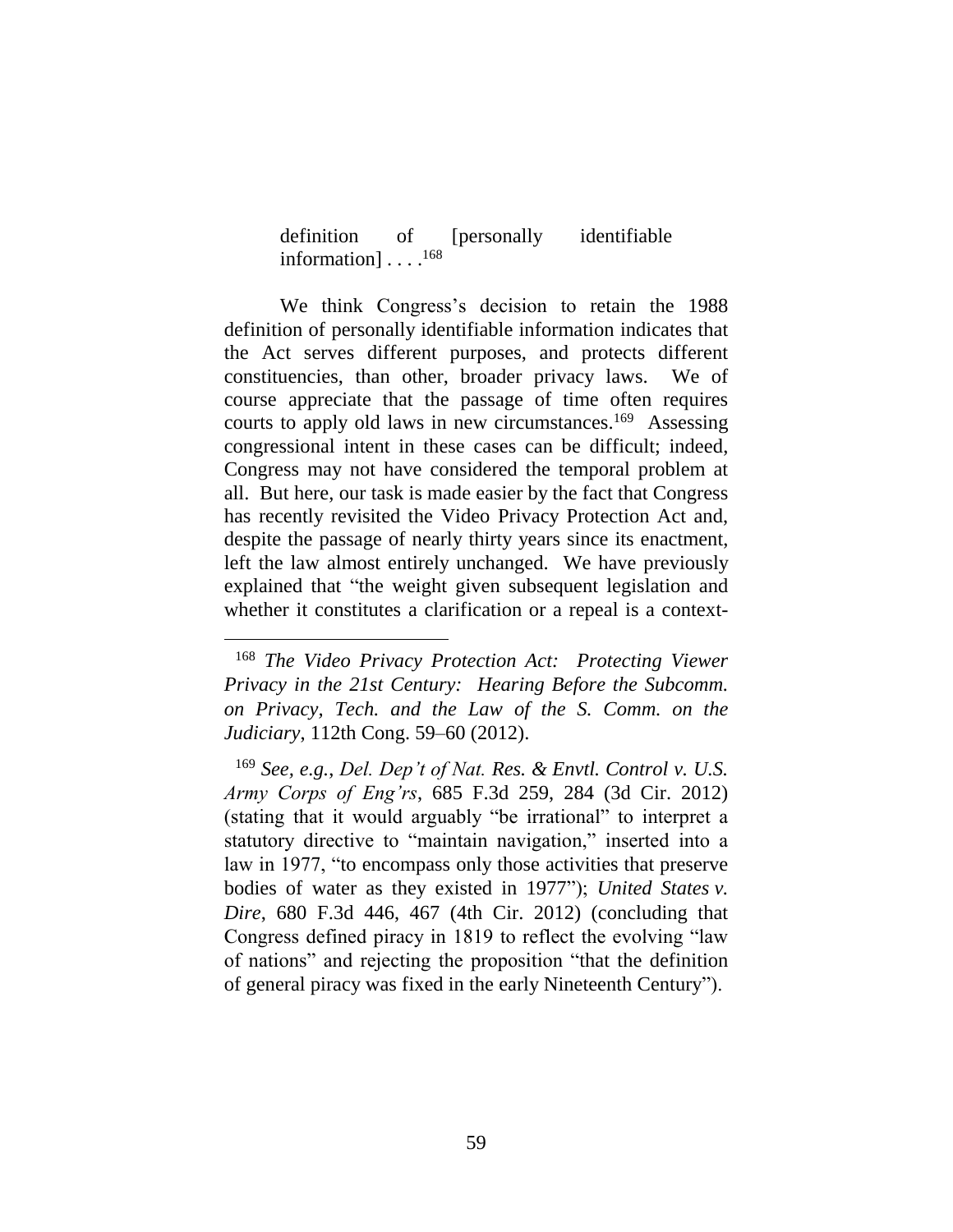and fact-dependent inquiry,"<sup>170</sup> and "we may pay heed to the significance of subsequent legislation when it is apparent from the facts and context that it bears directly on Congress's own understanding and intent."<sup>171</sup> We think Congress's decision to leave the Act's 1988 definition of personally identifiable information intact, despite recently revisiting the law, is one of those instances.

Nor does our decision today create a split with our colleagues in the First Circuit. In interpreting the meaning of personally identifiable information in *Yershov*, the First Circuit focused on the fact that the defendant there allegedly disclosed not only what videos a person watched on his or her smartphone, but also the GPS coordinates of the phone's location at the time the videos were watched. In the First Circuit's view, "[g]iven how easy it is to locate a GPS coordinate on a street map, this disclosure would enable most people to identify what are likely the home and work addresses of the viewer (*e.g.*, Judge Bork's home and the federal courthouse)."<sup>172</sup> That conclusion merely demonstrates that GPS coordinates contain more power to identify a *specific person* than, in our view, an IP address, a device identifier, or a browser fingerprint. *Yershov* itself acknowledges that "there is certainly a point at which the

<sup>170</sup> *Bd. of Trs. of IBT Local 863 Pension Fund v. C & S Wholesale Grocers, Inc.*, 802 F.3d 534, 546 (3d Cir. 2015).

<sup>171</sup> *Sikkelee v. Precision Airmotive Corp.*, --- F.3d ---, 2016 WL 1567236, at \*14 (3d Cir. 2016).

<sup>172</sup> *Yershov*, 2016 WL 1719825, at \*3 (internal footnote omitted).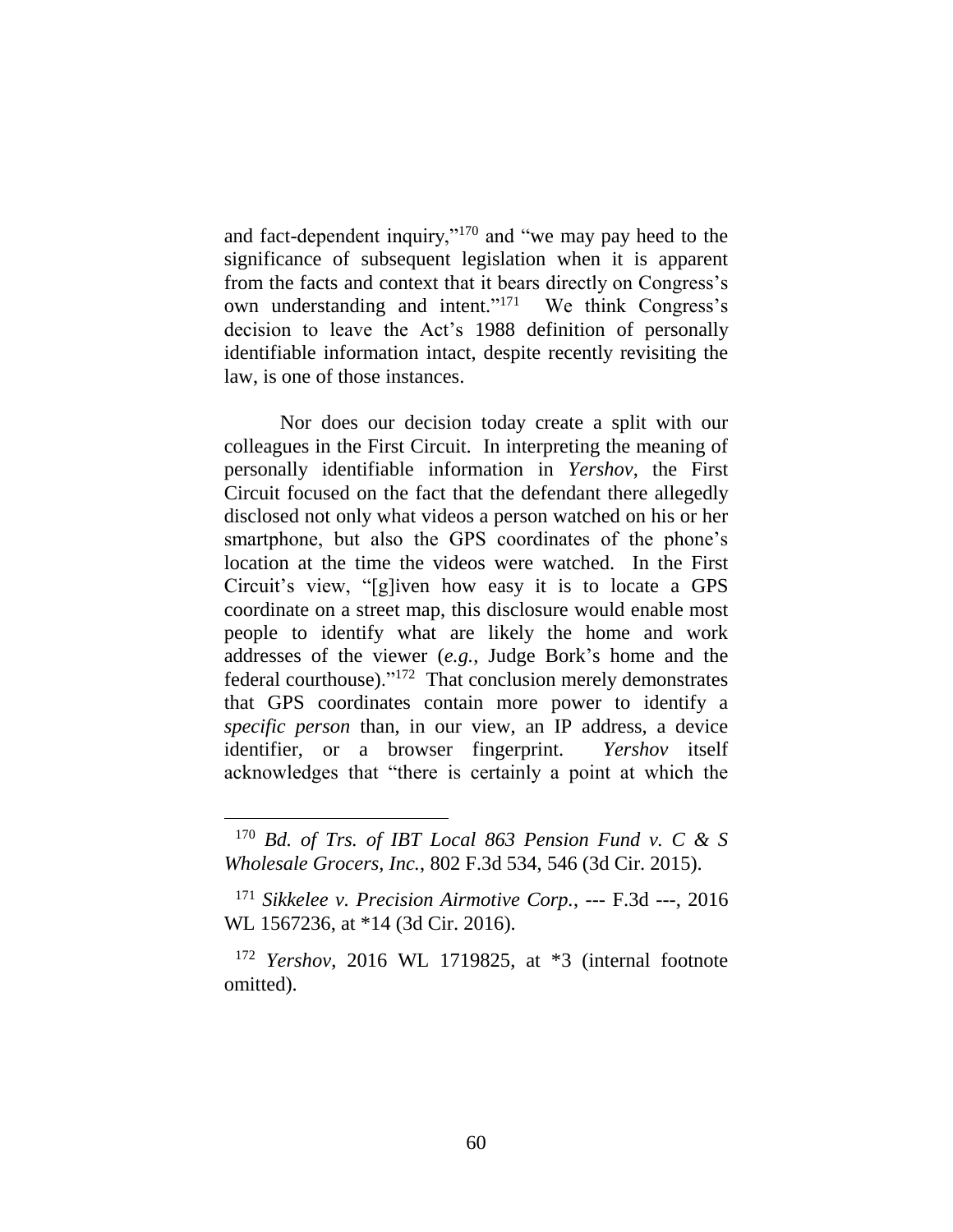linkage of information to identity becomes too uncertain, or too dependent on too much yet-to-be-done, or unforeseeable detective work" to trigger liability under this statute.<sup>173</sup> We believe the information allegedly disclosed here is on that side of the divide.<sup>174</sup>

Of course, what we have said so far addresses the question of what counts as personally identifiable information in the abstract. The wrinkle in this case is that the party to

 $\overline{a}$ 

*Hulu* concluded that such communications were "not merely the transmission of a unique, anonymous ID," but rather the disclosure of "information that identifies the Hulu user's actual identity on Facebook," which, in the court's view, was sufficient to count as personally identifiable information. *Id.* at \*13. Whether we would reach a similar conclusion on analogous facts we leave to a later case.

 $173$  *Id.* 

<sup>&</sup>lt;sup>174</sup> We note, however, that even a numeric identifier might qualify as personally identifiable information, at least in certain circumstances. In *Hulu*, for example, the plaintiffs alleged that when someone visited Hulu's website and watched a video, Hulu would display a Facebook "Like" button next to that video by sending a coded request to Facebook's servers. Before sending that request, Hulu would check to see if the user *already* had cookies on his or her machine indicating that the user was a Facebook member. If so, Hulu would transmit that coded information to Facebook when it requested a "Like" button in such a way that Facebook could easily identify an account holder's video preferences. *See Hulu*, 2014 WL 1724344, at \*5.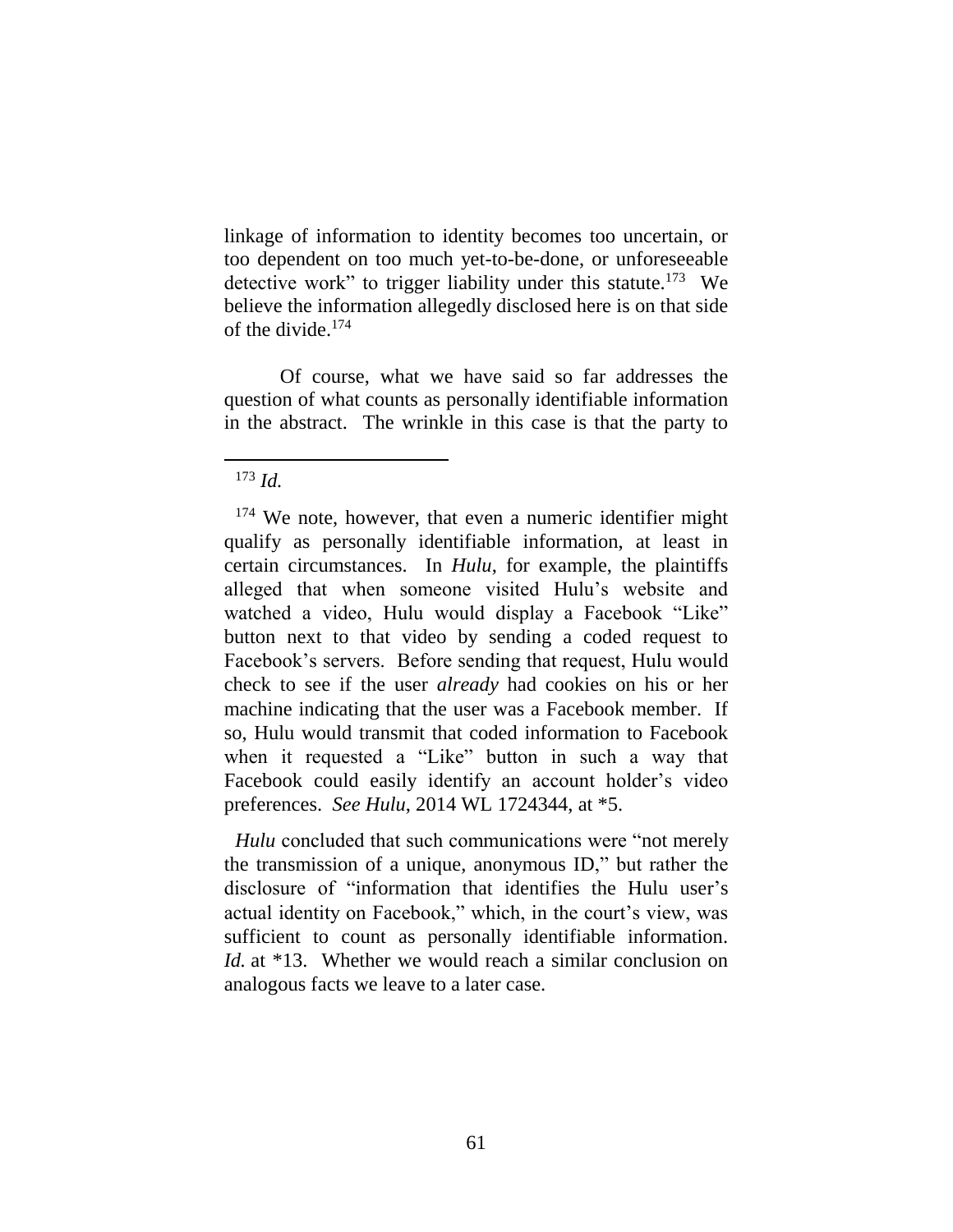whom the plaintiffs' information was disclosed is Google, a company whose entire business model is purportedly driven by the aggregation of information about Internet users. The plaintiffs assert that Google can identify web users in the real world, and indeed seem to believe that Google, which purportedly "knows more details about American consumers than any company in history,"<sup>175</sup> aggregates so much information that it has, in effect, turned the Internet into its own private data collection machine. Or, as the plaintiffs' *amicus*, the Electronic Privacy Information Center, puts it, concluding "that Google is unable to identify a user based on a combination of IP address . . . and other browser cookie data . . . would be like concluding the company that produces the phone book is unable to deduce the identity of an individual based on their telephone number."<sup>176</sup>

Whether or not this is true, we do not think that a law from 1988 can be fairly read to incorporate such a contemporary understanding of Internet privacy. The allegation that Google will assemble otherwise anonymous pieces of data to unmask the identity of individual children is, at least with respect to the kind of identifiers at issue here, simply too hypothetical to support liability under the Video Privacy Protection Act.

The argument also lacks a limiting principle. What makes the claim about Google's ubiquity so intuitively attractive is the size of Google's user base. Indeed, Google is large enough that we might well suppose that a significant

 $175$  Pls. Br. at 10.

<sup>&</sup>lt;sup>176</sup> Electronic Privacy Information Center Br. at 6.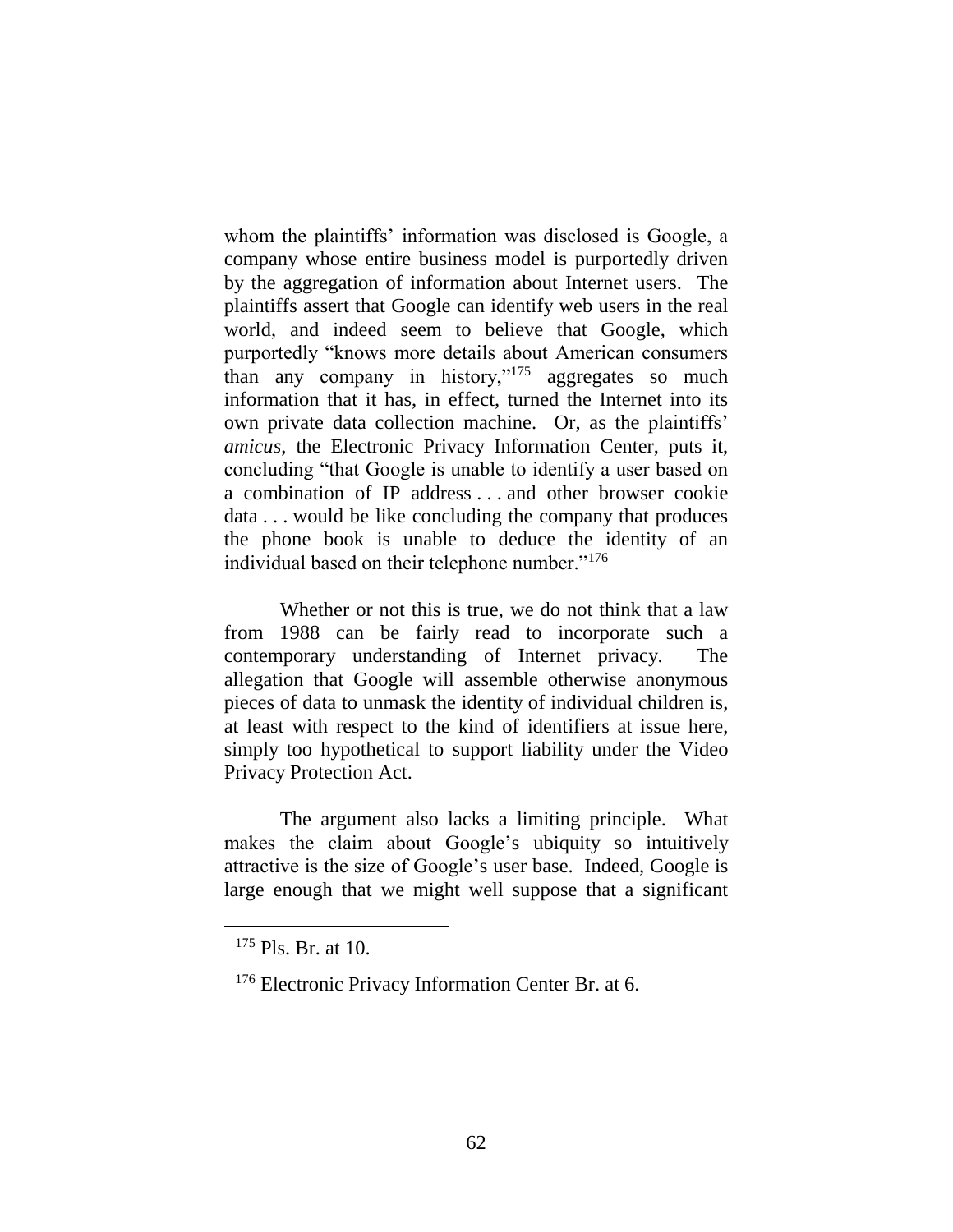number of its account holders also have children who watch videos on Viacom's websites. But that seems like distinction without a difference. If an IP address were to count as personally identifiable information, either standing alone or coupled with similar data points, then the disclosure of an IP address to *any* Internet company with registered users might trigger liability under the Act. Indeed, the import of the plaintiffs' position seems to be that the use of third-party cookies on any website that streams video content is presumptively illegal. We do not think the Video Privacy Protection Act sweeps quite so broadly.

We recognize that our interpretation of the phrase "personally identifiable information" has not resulted in a single-sentence holding capable of mechanistically deciding future cases. We have not endeavored to craft such a rule, nor do we think, given the rapid pace of technological change in our digital era, such a rule would even be advisable.<sup>177</sup> Rather, we have tried to articulate a more general framework. In our view, personally identifiable information under the Video Privacy Protection Act means the kind of information that would readily permit an ordinary person to identify a specific individual's video-watching behavior. The classic example will always be a video clerk leaking an individual customer's video rental history. Every step away from that

<sup>177</sup> Pursuant to the First Circuit's reasoning in *Yershov*, if technology were to develop permitting an ordinary person to type an IP address into a search engine and reveal the identity of the person whose computer was associated with that IP address, the same facts alleged here might well result in a different outcome than the one we reach today.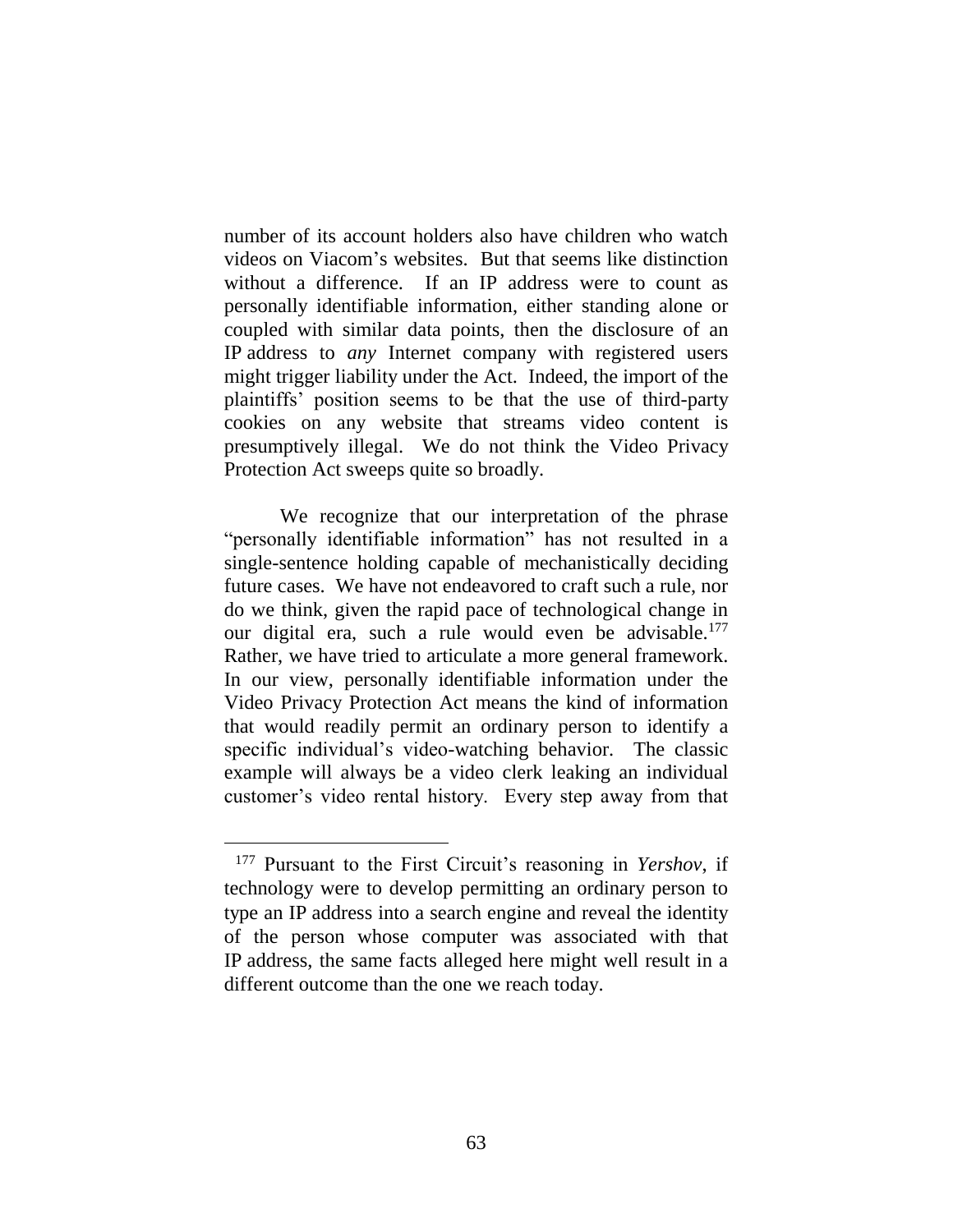1988 paradigm will make it harder for a plaintiff to make out a successful claim. Some disclosures predicated on new technology, such as the dissemination of precise GPS coordinates or customer ID numbers, may suffice. But others—including the kinds of disclosures described by the plaintiffs here—are simply too far afield from the circumstances that motivated the Act's passage to trigger liability.

Our decision necessarily leaves some unanswered questions about what kinds of disclosures violate the Video Privacy Protection Act. Such uncertainty is ultimately a consequence of our common-law system of adjudication and the rapid evolution of contemporary technology. In the meantime, companies in the business of streaming digital video are well advised to think carefully about customer notice and consent. Whether other kinds of disclosure will trigger liability under the Act is another question for another day.

#### **B. Intrusion upon Seclusion**

Lastly, we turn to the plaintiffs' claim that Viacom and Google unlawfully invaded their privacy. In New Jersey, invasion of privacy is an umbrella category that includes a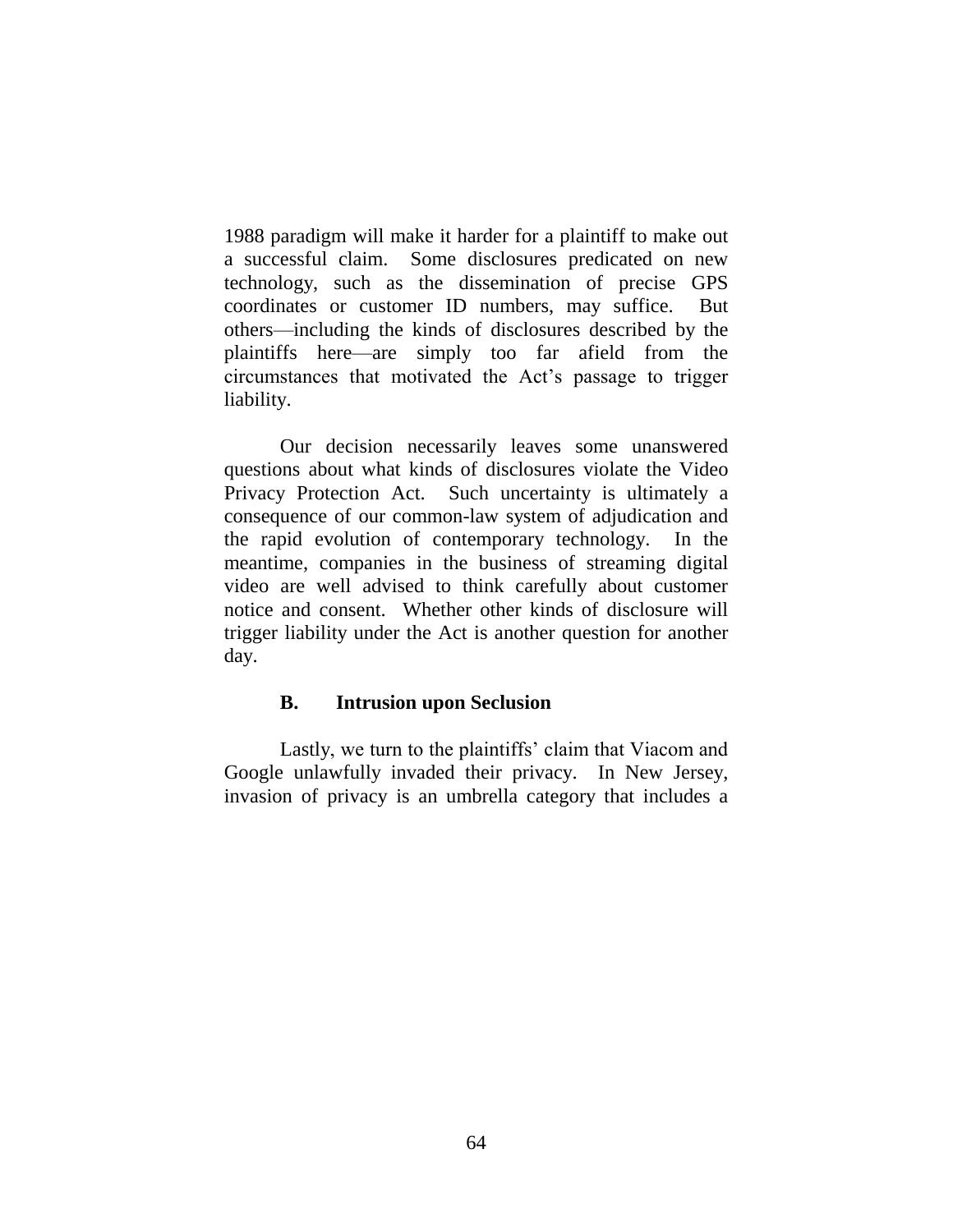number of distinct torts.<sup>178</sup> The plaintiffs assert that the defendants committed the tort of intrusion upon seclusion, a type of invasion of privacy involving encroachment on a person's reasonable expectations of solitude. They rest this claim on the allegation that the Nickelodeon website included a message that read: "HEY GROWN-UPS: We don't collect ANY personal information about your kids. Which means we couldn't share it even if we wanted to!"<sup>179</sup> This message appeared on the webpage that children used to register for website accounts, apparently to calm parental fears over the tracking of their children's online activities. In light of this message, the plaintiffs assert that Viacom collected personal information about children, and permitted Google to do the same, despite its assurances that it would not collect "ANY personal information" at all.

# **1. The Plaintiffs' Intrusion Claim Is Not Preempted**

We begin with a threshold issue. Viacom argues that the plaintiffs' intrusion claim is preempted by COPPA, which bars state governments from "impos[ing] any liability for commercial activities" in a way that is "inconsistent with

<sup>178</sup> *See Rumbauskas v. Cantor*, 649 A.2d 853, 856 (N.J. 1994) (explaining that invasion of privacy "is not one tort, but a complex of four . . . tied together by the common name, but otherwise hav[ing] almost nothing in common except that each represents an interference with the right of the plaintiff 'to be let alone'" (quoting William L. Prosser, The Law of Torts § 112 (3d ed. 1964)).

 $179$  Second Compl.  $\P$  103.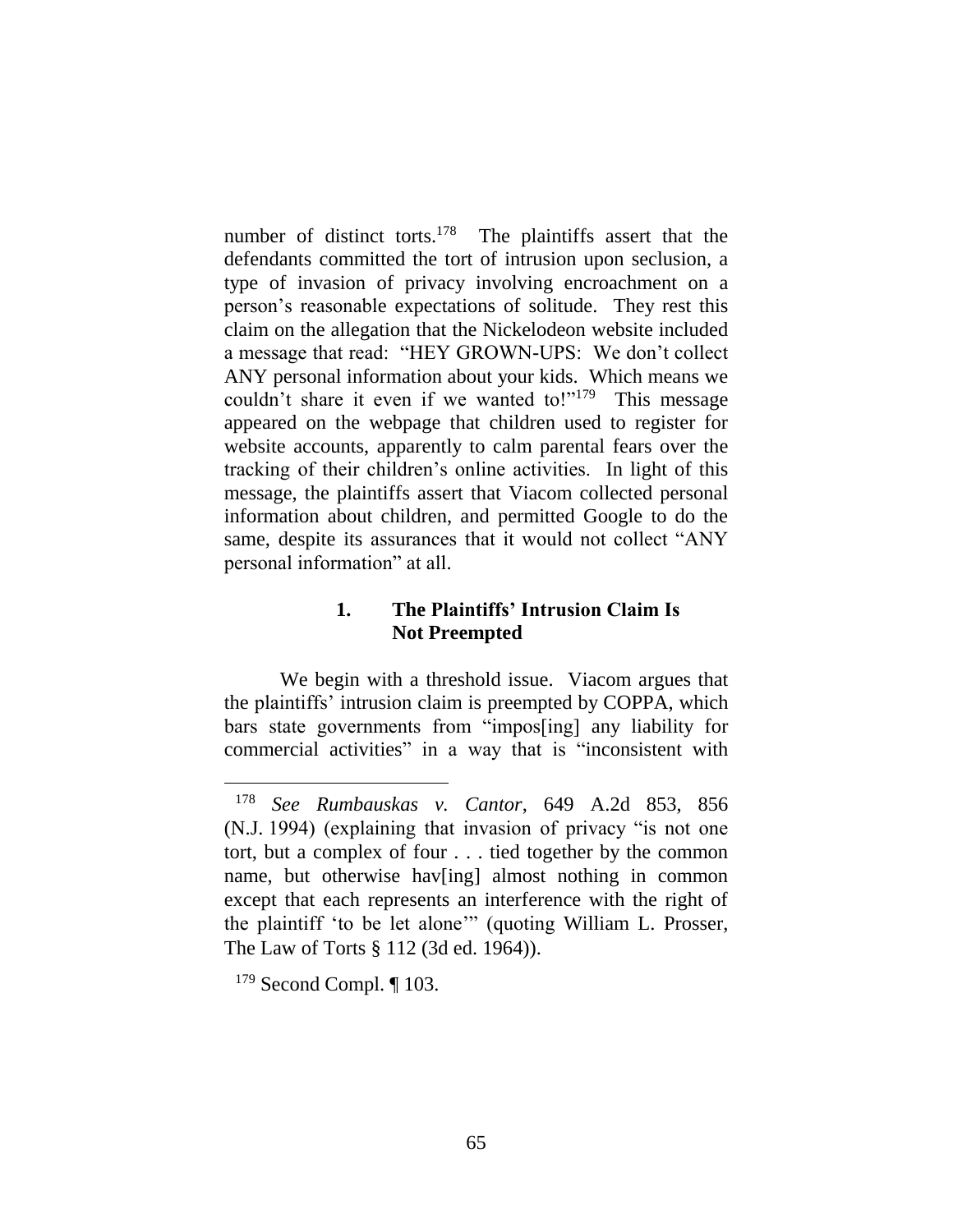[COPPA's] treatment of those activities."<sup>180</sup> As we discussed previously, COPPA directs the Federal Trade Commission to issue rules regarding the "collection, use, or disclosure of personal information from children" online, including rules governing parental notice and consent.<sup>181</sup> Since the Commission only recently updated its definition of "personal information" to include the kinds of static digital identifiers (such as IP addresses) that underlie the plaintiffs' allegations, Viacom asserts that the plaintiffs' intrusion claim is "inconsistent" with the treatment of such information under COPPA. 182

In making this argument, Viacom faces an uphill battle. This is because we apply a general presumption against preemption, meaning that, "[i]n areas of traditional state regulation, we assume that a federal statute has not supplanted state law unless Congress has made such an intention 'clear and manifest."<sup>183</sup> This presumption "is relevant even when there is an express pre-emption clause . . . because when the text of a pre-emption clause is susceptible of more than one plausible reading, courts

 $\overline{a}$ 

<sup>182</sup> *See* Viacom Br. at 38 (citing 15 U.S.C. § 6502(d)).

<sup>183</sup> *MD Mall Assocs., LLC v. CSX Transp., Inc.*, 715 F.3d 479, 489 (3d Cir. 2013), *as amended* (May 30, 2013) (quoting *Bates v. Dow Agrosciences, LLC*, 544 U.S. 431, 449 (2005)).

 $180$  15 U.S.C. § 6502(d).

 $181$  *Id.* § 6502(b)(1)(A).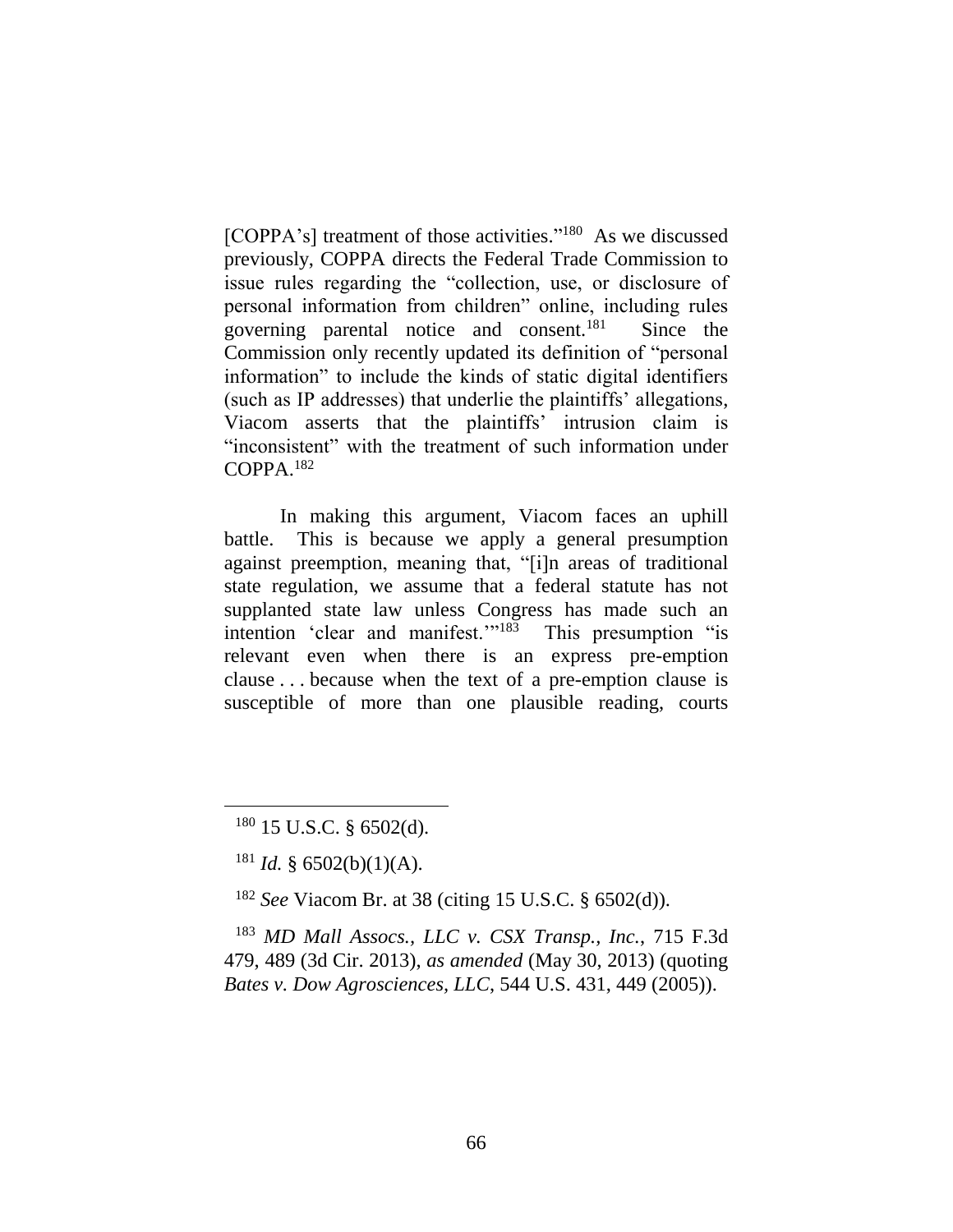ordinarily accept the reading that disfavors pre-emption."<sup>184</sup> The Supreme Court has also made clear that, even when federal laws have preemptive effect in some contexts, states generally retain their right "to provide a traditional damages remedy for violations of common-law duties when those duties parallel federal requirements."<sup>185</sup>

The question we confront, therefore, is whether the plaintiffs' intrusion claim is truly "inconsistent" with the obligations imposed by COPPA, or whether the plaintiffs' intrusion claim rests on common-law duties that are compatible with those obligations. Because we reach the latter conclusion, Viacom's preemption argument is unavailing.

In our view, the wrong at the heart of the plaintiffs' intrusion claim is not that Viacom and Google *collected* children's personal information, or even that they *disclosed* it. Rather, it is that Viacom created an expectation of privacy on its websites and then obtained the plaintiffs' personal information under false pretenses. Understood this way, there is no conflict between the plaintiffs' intrusion claim and COPPA. While COPPA certainly regulates whether personal information can be collected from children in the first

<sup>184</sup> *Id.* (quoting *Franks Inv. Co. LLC v. Union Pac. R.R. Co.*, 593 F.3d 404, 407 (5th Cir. 2010) (additional internal quotation marks omitted)).

<sup>185</sup> *Medtronic, Inc. v. Lohr*, 518 U.S. 470, 495 (1996); *see also Riegel v. Medtronic, Inc.*, 552 U.S. 312, 330 (2008) (continuing to recognize that "parallel" state-law claims may be permissible even in the context of express preemption).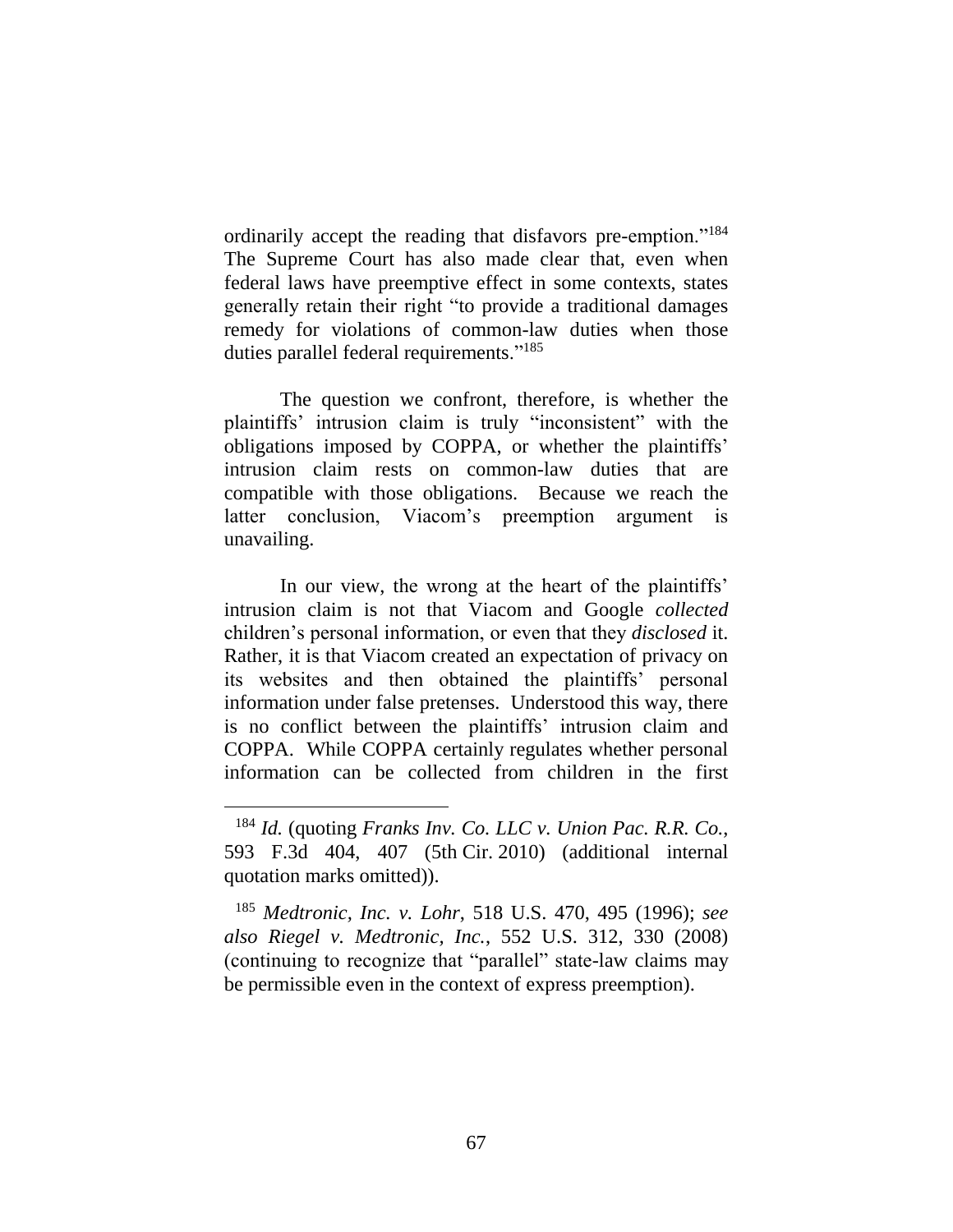instance, it says nothing about whether such information can be collected using deceitful tactics. Applying the presumption against preemption, we conclude that COPPA leaves the states free to police this kind of deceptive conduct.<sup>186</sup>

Indeed, we confronted a similar allegation last year in *Google*. The plaintiffs there alleged that Google had evaded browser-based cookie blockers even as "it held itself out as respecting" them.<sup>187</sup> We concluded that the alleged gap between Google's public-facing comments and its actual behavior was problematic enough for a jury to conclude that Google committed "an egregious breach of social norms."<sup>188</sup> In our view, the problem was not disclosure *per se*. Rather, "[w]hat [was] notable . . . [was] *how* Google accomplished its tracking"—*i.e.*, through "deceit and disregard . . . [that]

<sup>186</sup> One might argue that if the kinds of static digital identifiers at issue here do not count as personally identifiable information under the Video Privacy Protection Act, they cannot count as "personal information" of the sort that Viacom promised not to collect. We disagree. First, the phrase "personally identifiable information" in the Act is a term of art properly understood in its legislative and historical context. Second, the meaning of Viacom's promise to parents—"We don't collect ANY personal information about your kids"—is better left to a reasonable factfinder who can interpret that guarantee just as any other layperson browsing the Nickelodeon website might do so.

<sup>187</sup> *Google*, 806 F.3d*.* at 151.

<sup>188</sup> *Id.* (quoting the *Google* plaintiffs' complaint)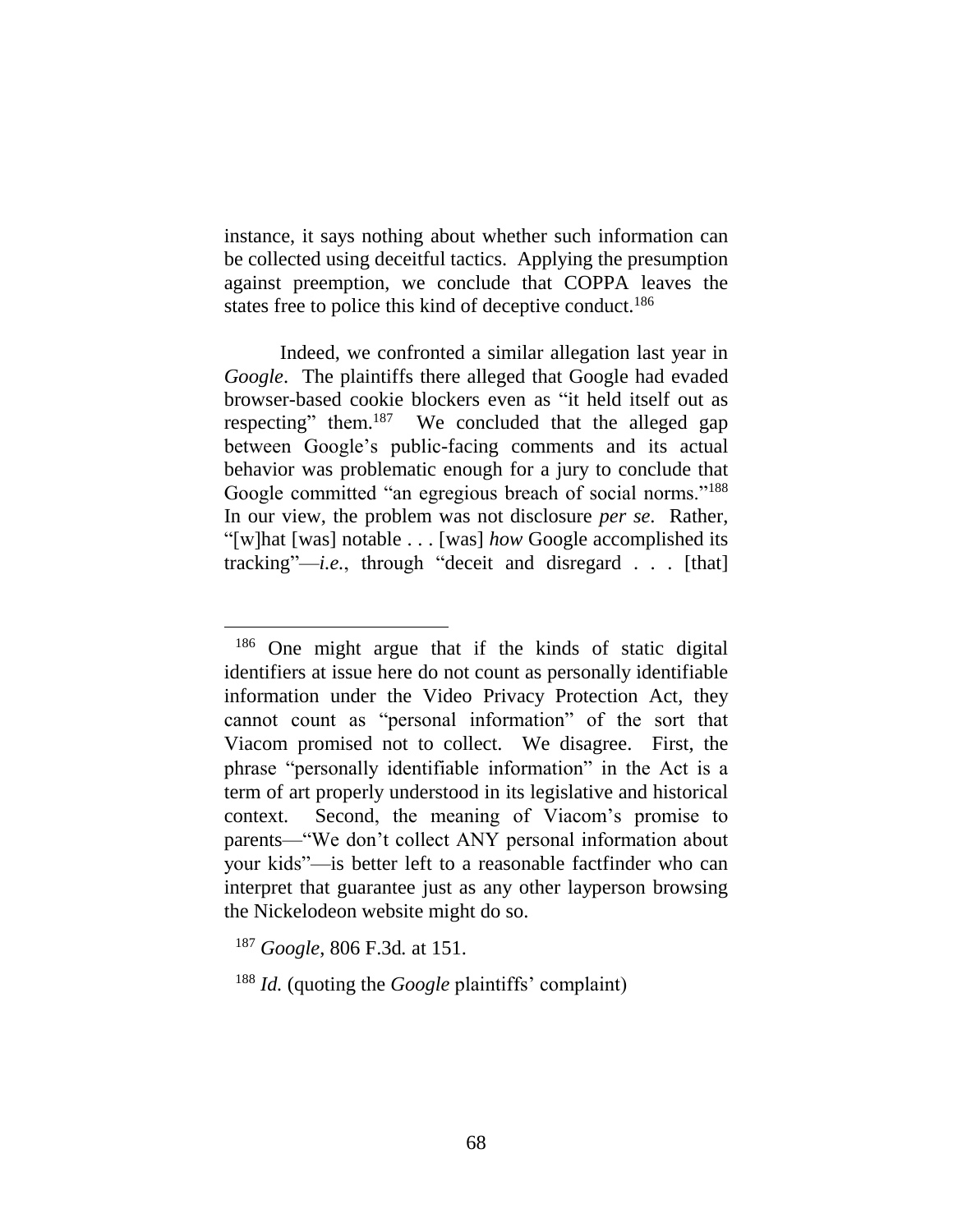raise[d] different issues than tracking or disclosure alone."<sup>189</sup> In those circumstances, "a reasonable factfinder could indeed deem Google's conduct highly offensive or an egregious breach of social norms."<sup>190</sup> We think the same is true here.<sup>191</sup>

Accordingly, we conclude that COPPA does not preempt the plaintiffs' state-law claim for intrusion upon seclusion.

# **2. The Plaintiffs Have Adequately Alleged an Intrusion Claim**

The next question is whether the plaintiffs have adequately alleged the elements of an intrusion claim. The

 $\overline{a}$ 

<sup>190</sup> *Id.* at 151 (internal quotation marks omitted).

<sup>191</sup> While consideration of what a reasonable jury might conclude is normally appropriate at the summary judgment stage, we think it is also appropriate here given the nature of the common law tort at issue. In *Google*, for example, we considered the plaintiffs' allegations from the perspective of a reasonable factfinder because, under California law, privacy torts involve mixed questions of law and fact. *See id.* at 150 n.119. New Jersey law appears to be similar. *Cf. Castro v. NYT Television*, 895 A.2d 1173, 1177–78 (N.J. Super. Ct. App. Div. 2006) (noting that "a trier of fact could find that the videotaping of some patients at Jersey Shore would not support imposition of liability for invasion of privacy," but could also find that "[the defendant's] videotaping of other patients satisfied all the elements of this cause of action").

<sup>&</sup>lt;sup>189</sup> *Id.* at 150 (emphasis in original).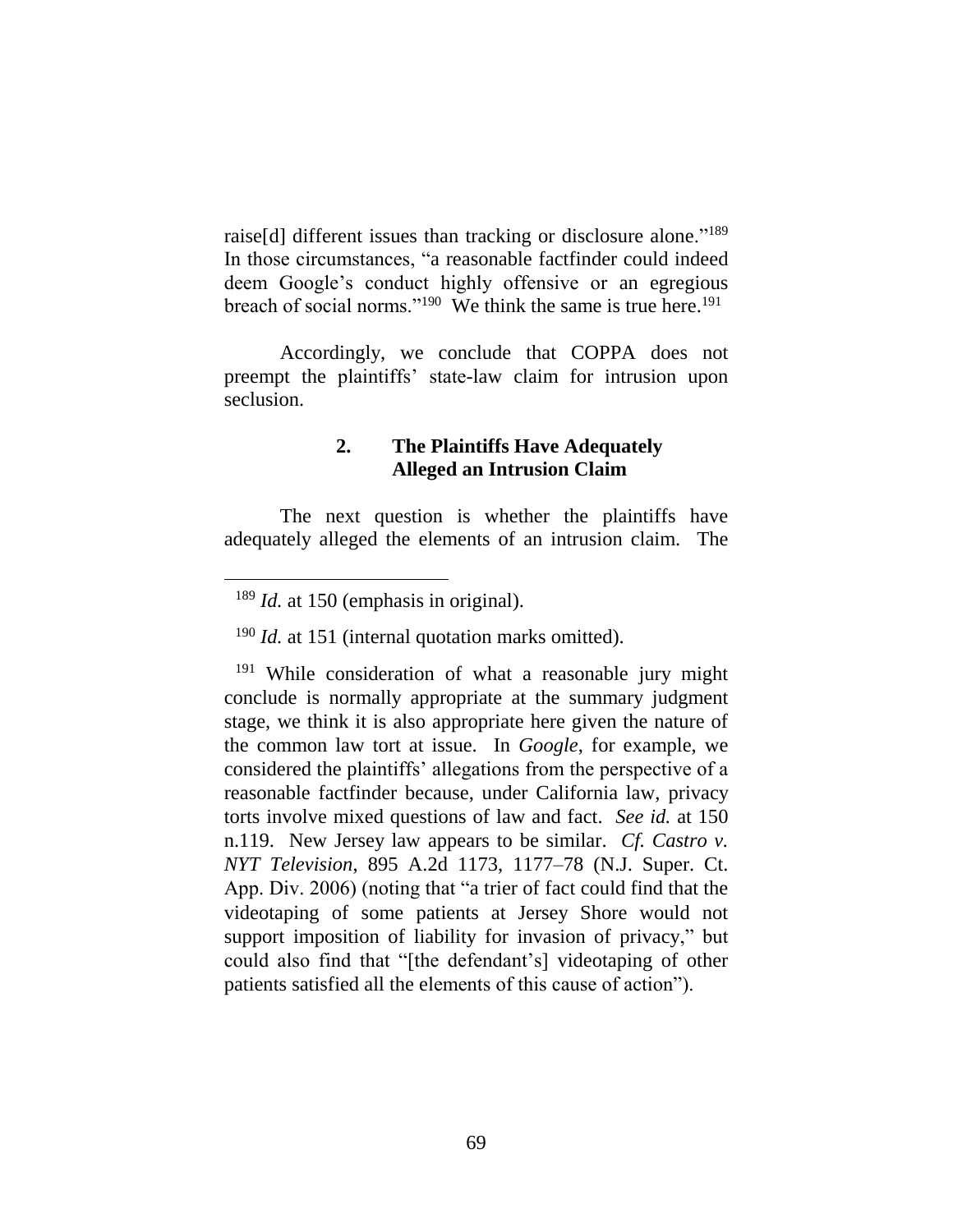New Jersey Supreme Court, looking to the Second Restatement of Torts, has said that intrusion upon seclusion occurs whenever a plaintiff can show (i) an intentional intrusion (ii) upon the seclusion of another that is (iii) highly offensive to a reasonable person.<sup>192</sup> At least with respect to Viacom, we conclude that the plaintiffs have adequately alleged each of these three elements.

*First*, the plaintiffs have successfully alleged an "intentional intrusion." We considered this issue in *O'Donnell v. United States*, <sup>193</sup> where we stated that "an actor commits an *intentional* intrusion only if he believes, or is substantially certain, that he lacks the necessary legal or personal permission to commit the intrusive act."<sup>194</sup> The defendants contend that *O'Donnell* bars the present claim because, after all, they installed cookies on the plaintiffs'

<sup>193</sup> 891 F.2d 1079 (3d Cir. 1989).

 $\overline{a}$ 

<sup>194</sup> *Id.* at 1083 (emphasis in original). While *O'Donnell*  arose under Pennsylvania rather than New Jersey law, we concluded that the Pennsylvania Supreme Court was likely to adopt the definition of intrusion upon seclusion included in the Second Restatement of Torts. *See id.* at 1082 n.1. The Pennsylvania Supreme Court later did so in *Burger v. Blair Medical Associates*, 964 A.2d 374, 379 & n.5 (Pa. 2004). Since the highest courts of both New Jersey and Pennsylvania have looked to the same treatise, we are comfortable adopting our reasoning in *O'Donnell* for present purposes.

<sup>192</sup> *Hennessey v. Coastal Eagle Point Oil Co.*, 609 A.2d 11, 17 (N.J. 1992) (citing Restatement (Second) of Torts § 652B (1977)).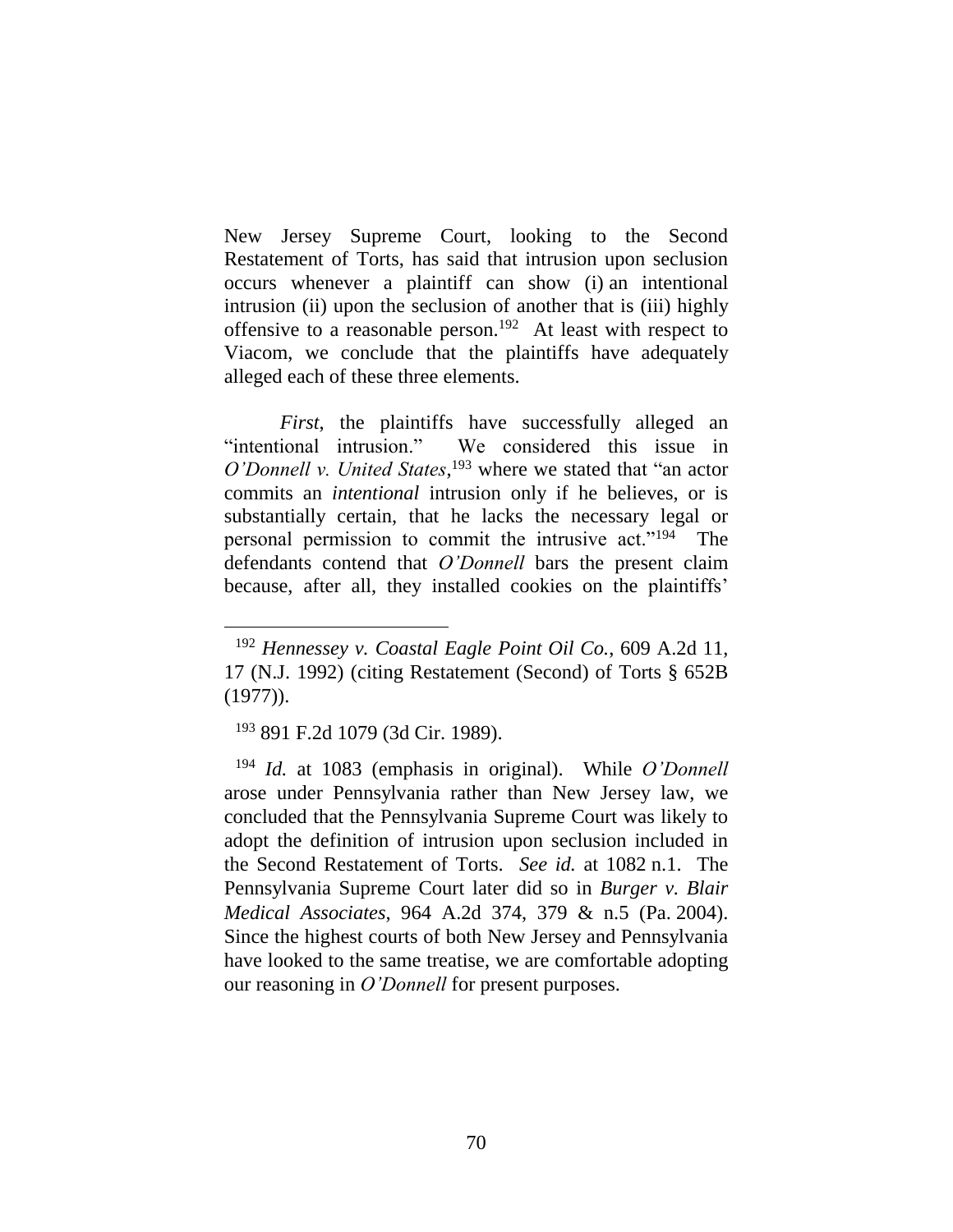computers under the belief that doing so was perfectly legal. While we appreciate the force of this argument, we do not think that the plaintiffs' claim is so easily scuttled.

In the first place, *O'Donnell* is factually distinguishable. That case involved the allegedly unlawful disclosure of medical records by the Veterans Administration. Discovery revealed that "O'Donnell had authorized the [Veterans Administration] on previous occasions to view these records and disclose them." 195 We therefore concluded that there was "no dispute of material fact concerning the . . . lack of any intention to invade the plaintiff's right to seclusion and privacy."<sup>196</sup> The allegations here, by contrast, are devoid of any suggestion that the plaintiffs ever authorized Viacom and Google to collect or disclose their personal information.

Indeed, *O'Donnell* itself focused on whether the alleged intrusion occurred without "legal *or* personal permission." 197 Courts applying *O'Donnell* have appropriately treated the presence or absence of consent as a

<sup>196</sup> *Id.*

 $\overline{a}$ 

<sup>197</sup> *Id.* (emphasis added).

<sup>195</sup> *O'Donnell*, 891 F.2d at 1083.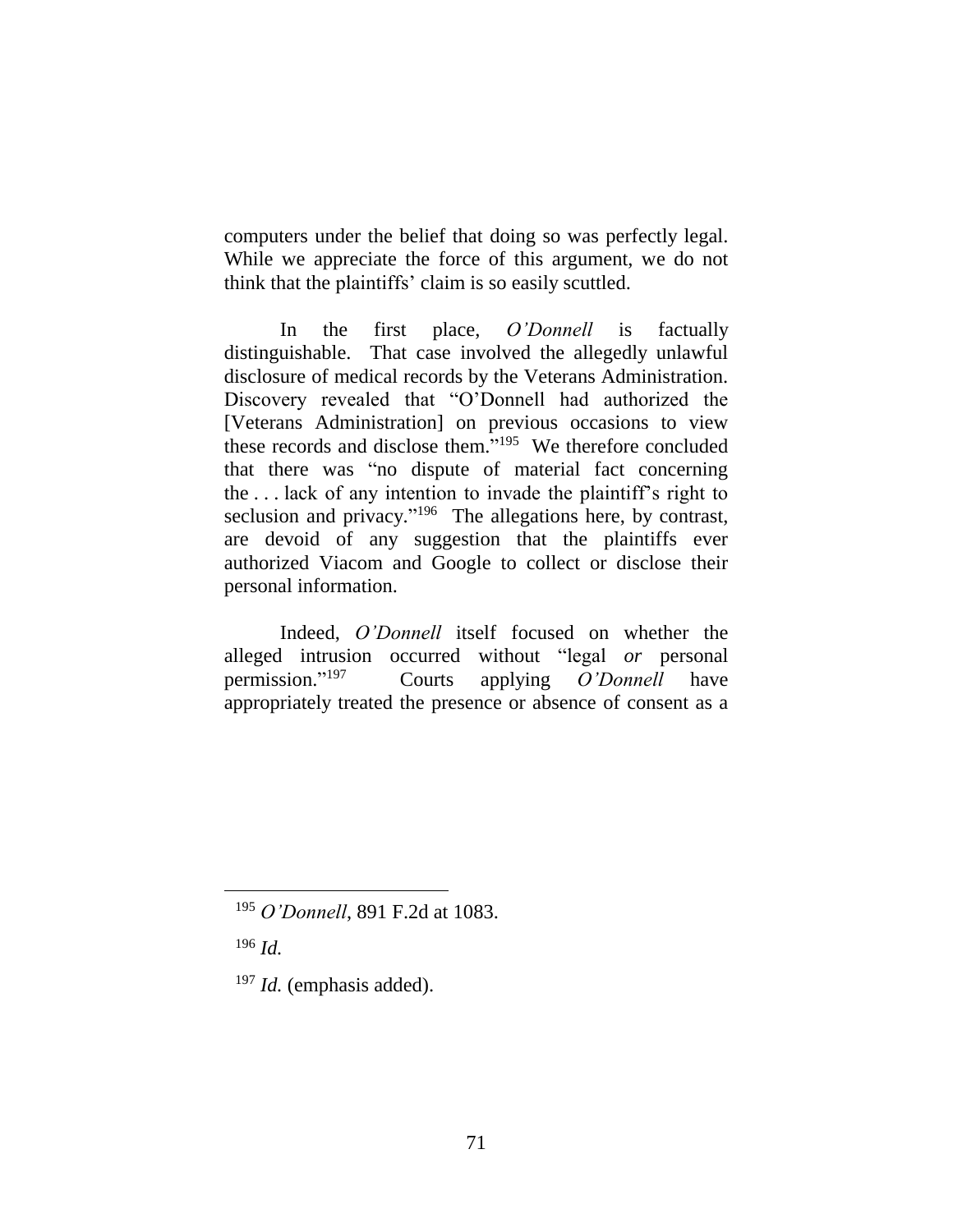key factor in making this assessment. 198 Whatever else the plaintiffs allege, they clearly assert that the defendants tracked their online behavior without their permission to do so. We therefore conclude that, accepting their factual allegations as true, the plaintiffs have successfully stated the first element of an intrusion claim.

*Second*, the plaintiffs have adequately alleged that the defendants invaded their privacy. We have embraced the Second Restatement's view that liability for intrusion only arises "when [the defendant] has intruded into a private place, or has otherwise invaded a private seclusion that the plaintiff has thrown about his person or affairs."<sup>199</sup> We think that a reasonable factfinder could conclude that Viacom's promise not to collect "ANY personal information" from children *itself* created an expectation of privacy with respect to

 $\overline{a}$ 

<sup>199</sup> *Kline v. Sec. Guards, Inc.*, 386 F.3d 246, 260 (3d Cir. 2004) (quoting *Harris v. Easton Publ'g Co.*, 483 A.2d 1377, 1383 (Pa. Super. Ct. 1984) (citing Restatement (Second) of Torts § 652B cmt. c)).

<sup>198</sup> *See, e.g.*, *Gabriel v. Giant Eagle, Inc.*, 124 F. Supp. 3d 550, 572 (W.D. Pa. 2015) (stating there was no intrusion claim where the personal information in question was "voluntarily provided" to the defendant); *Muhammad v. United States*, 884 F. Supp. 2d 306, 317 (E.D. Pa. 2012) (concluding that the plaintiff adequately alleged intrusion by federal agents who, among other actions, entered his home "without consent or a search warrant"); *Jevic v. Coca Cola Bottling Co. of N.Y.*, No. 89-cv-4431 (NHP), 1990 WL 109851, at \*9 (D.N.J. June 6, 1990) ("[O]ne cannot intrude when one has permission.").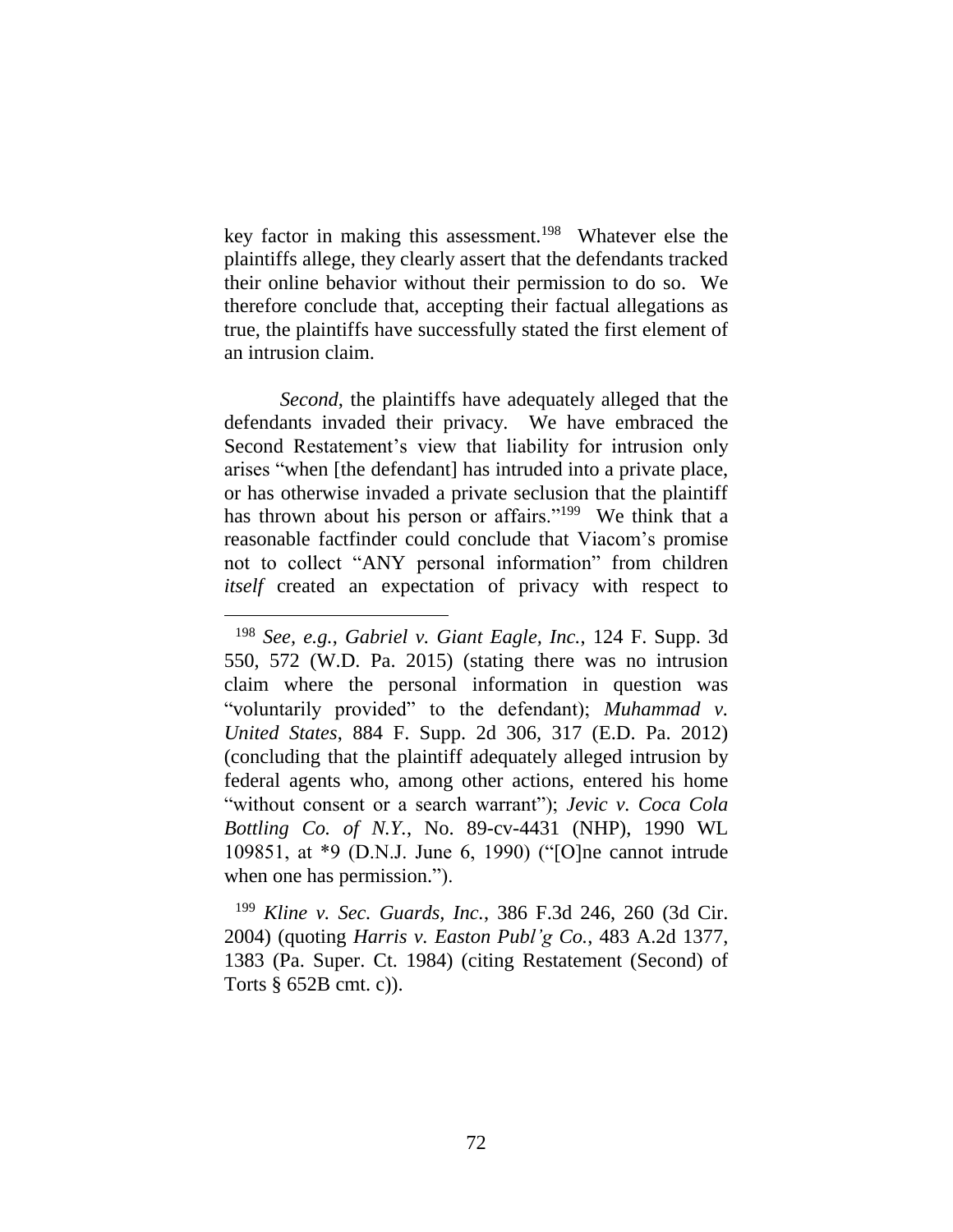browsing activity on the Nickelodeon website.

*Third*, the plaintiffs have adequately alleged, at least with respect to Viacom, that the intrusion on their privacy was "highly offensive to the ordinary reasonable man."200 The defendants disagree, contending that the use of cookies for benign commercial purposes has become so widely accepted a part of Internet commerce that it cannot possibly be considered "highly offensive." They also assert that the intrusion tort is more appropriately reserved for punishing behavior that is so offensive as to inspire out-and-out revulsion, as opposed to policing online business practices.<sup>201</sup> The District Court felt the same way, concluding that the plaintiffs never explained "how Defendants' collection and monetization of online information would be offensive to the reasonable person, let alone exceedingly so."202

 $\overline{a}$ 

<sup>200</sup> *Stengart v. Loving Care Agency, Inc.*, 990 A.2d 650, 660 (N.J. 2010) (quoting Restatement (Second) of Torts § 652B cmt. d).

<sup>201</sup> *See, e.g.*, *Leang v. Jersey City Bd. of Educ.*, 969 A.2d 1097, 1115–17 (N.J. 2009) (permitting an intrusion upon seclusion claim to proceed where a coworker falsely reported that a teacher was threatening to kill people, leading to hospitalization and physically invasive searches); *Soliman v. Kushner Cos., Inc.*, 77 A.3d 1214, 1225–26 (N.J. Super. Ct. App. Div. 2013) (permitting a claim to proceed where the defendant installed hidden video cameras in bathrooms).

<sup>202</sup> *Nickelodeon I*, 2014 WL 3012873, at \*19; *see also Nickelodeon II*, 2015 WL 248334, at \*5–6 (adhering to prior opinion).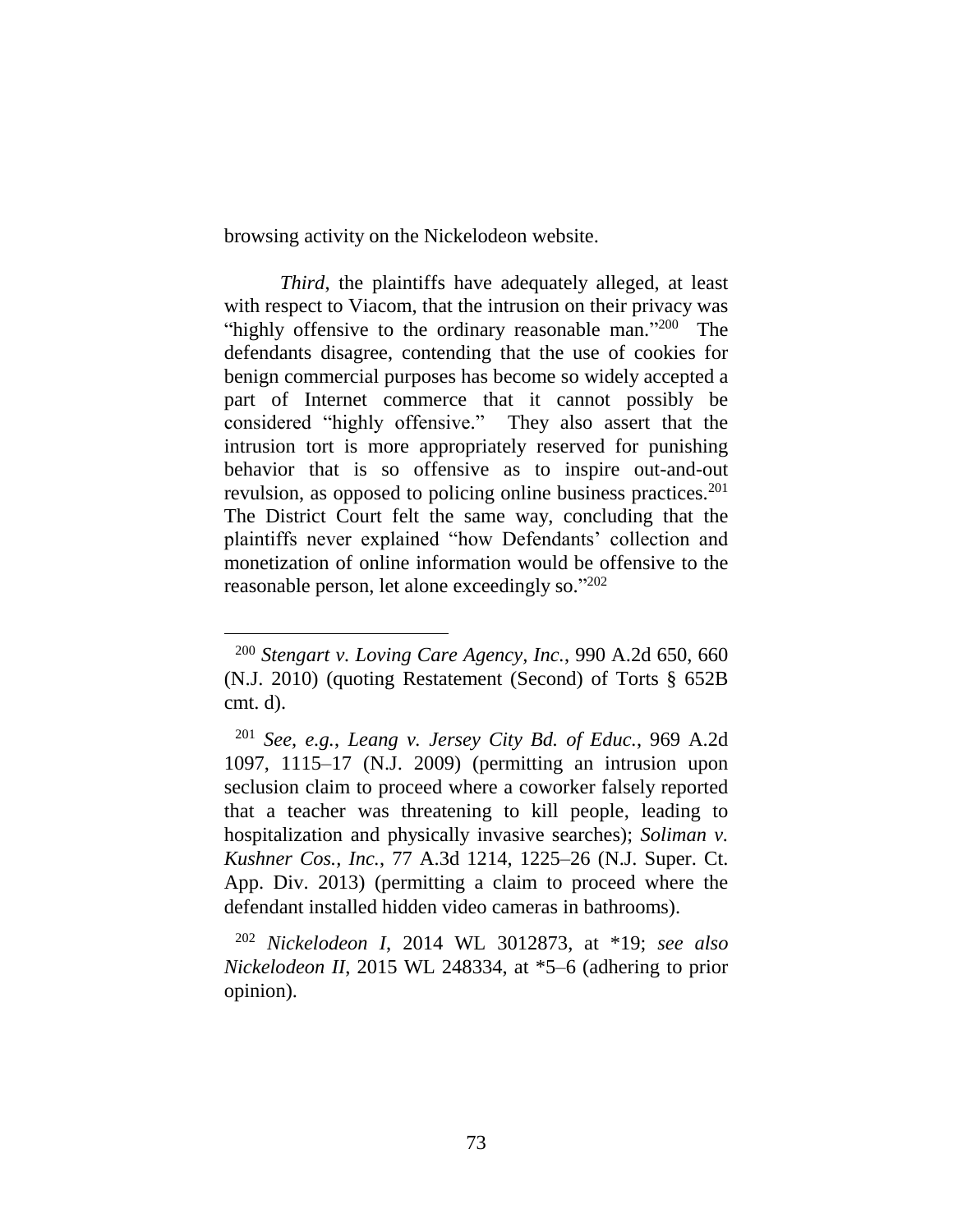With respect to Google, we agree with the District Court. As Google fairly points out, courts have long understood that tracking cookies can serve legitimate commercial purposes.<sup>203</sup> The plaintiffs do not challenge the proposition that the use of "cookies on websites geared toward adults" is generally acceptable,<sup>204</sup> instead falling back on the claim that the use of cookies to track *children* is particularly odious. We are not so sure. Google used thirdparty cookies on Nick.com in the same way that it deploys cookies on myriad others websites. Its decision to do so here does not strike us as sufficiently offensive, standing alone, to survive a motion to dismiss. $205$ 

As to Viacom, however, our conclusion is different. In the same way that Viacom's message to parents about not collecting children's personal information may have created

 $204$  Pls. Reply Br. at 29.

 $\overline{a}$ 

<sup>205</sup> Accordingly, we agree with the view of our colleagues, previously expressed in a non-precedential opinion, that courts may decide the "'highly offensive' issue as a matter of law at the pleading stage when appropriate." *Boring v. Google, Inc.*, 362 F. App'x 273, 279–80 (3d Cir. 2010) (affirming dismissal of a lawsuit alleging that Google invaded the plaintiffs' privacy when its "Street View" truck took photographs of the road outside their house).

<sup>203</sup> *See, e.g.*, *In re DoubleClick Inc. Privacy Litig.*, 154 F. Supp. 2d 497, 519 (S.D.N.Y. 2001) ("DoubleClick's purpose has plainly not been to perpetuate torts on millions of Internet users, but to make money by providing a valued service to commercial Web sites.").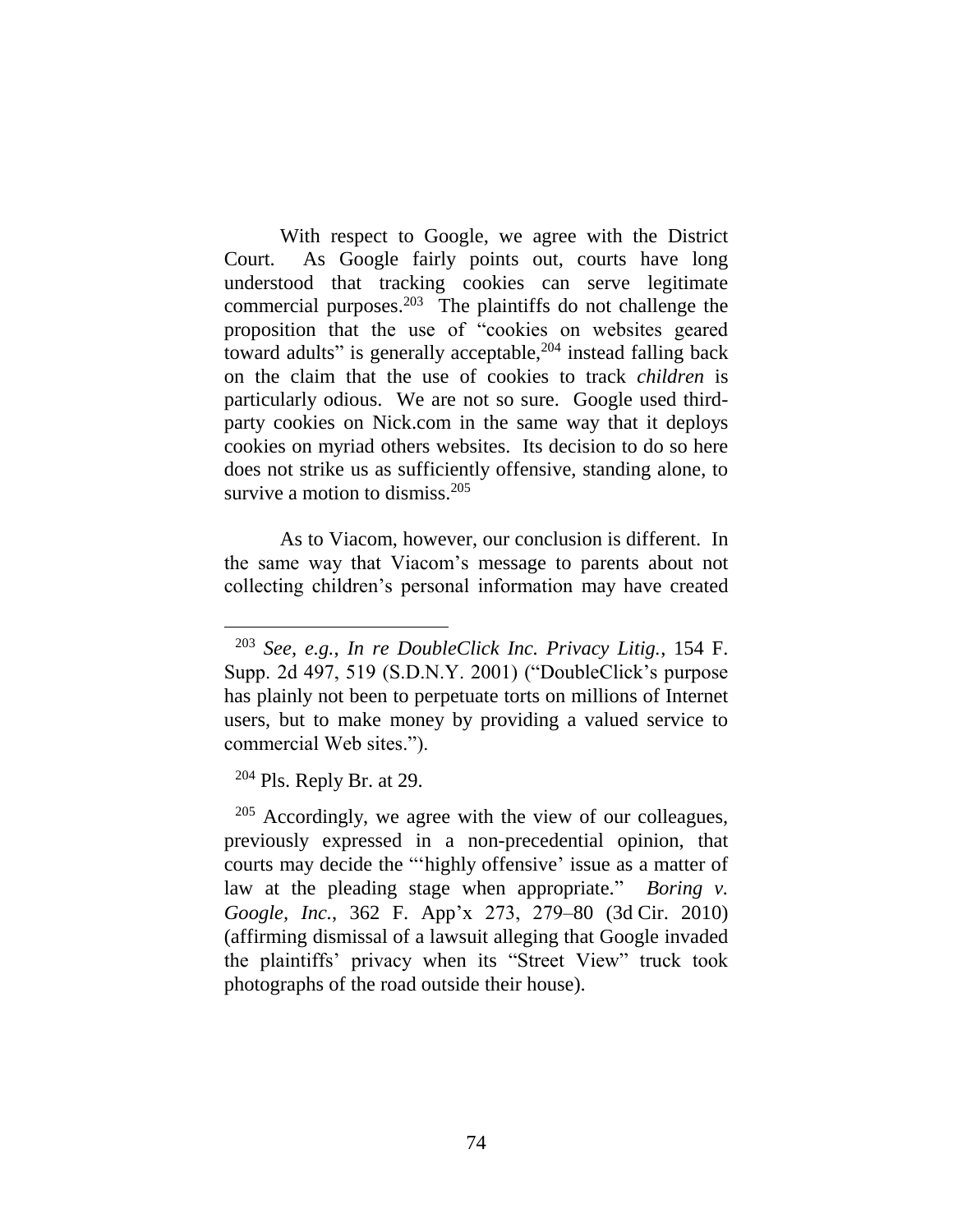an expectation of privacy on Viacom's websites, it also may have encouraged parents to permit their children to browse those websites under false pretenses. We recognize that some cases suggest that a violation of a technology company's privacy-related terms of service is not offensive enough to make out a claim for invasion of privacy.<sup>206</sup> Even so, our decision in *Google* compels us to reach a different result. Just as *Google* concluded that a company may commit intrusion upon seclusion by collecting information using duplicitous tactics, we think that a reasonable jury could reach a similar conclusion with respect to Viacom.

We will therefore affirm the District Court's dismissal of the intrusion upon seclusion claim with respect to Google. With respect to Viacom, however, we will vacate the District Court's dismissal and remand for further proceedings.

## **IV. Conclusion**

 $\overline{a}$ 

Several of the plaintiffs' claims are no longer viable after *Google*. These include their claims under the Wiretap Act, the Stored Communications Act, and the California Invasion of Privacy Act. The plaintiffs' claim under the New Jersey Computer Related Offenses Act is also unavailing.

The plaintiffs have also failed to state a claim under

<sup>206</sup> *See, e.g.*, *Yunker v. Pandora Media, Inc.*, No. 11-cv-3113 (JSW), 2013 WL 1282980, at \*15 (N.D. Cal. Mar. 26, 2013) (relying on California precedent to conclude that the disclosure of personal information in purported violation of music streaming company's terms of service was not highly offensive).